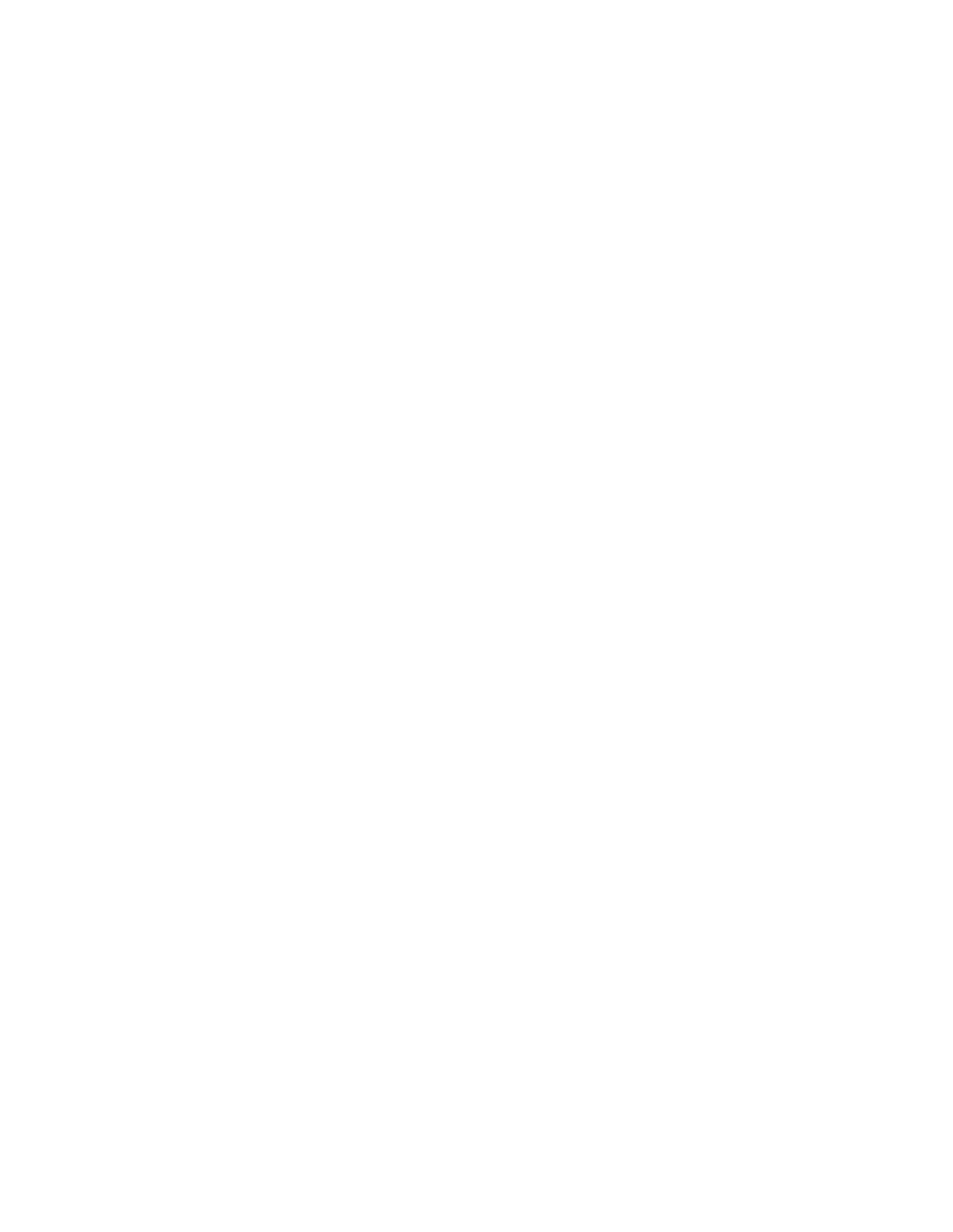## The Joy of Knowing

A 6-Lesson Study with Daily Questions

> by Nancy J. Collins



#### Large Print Edition (18 Point)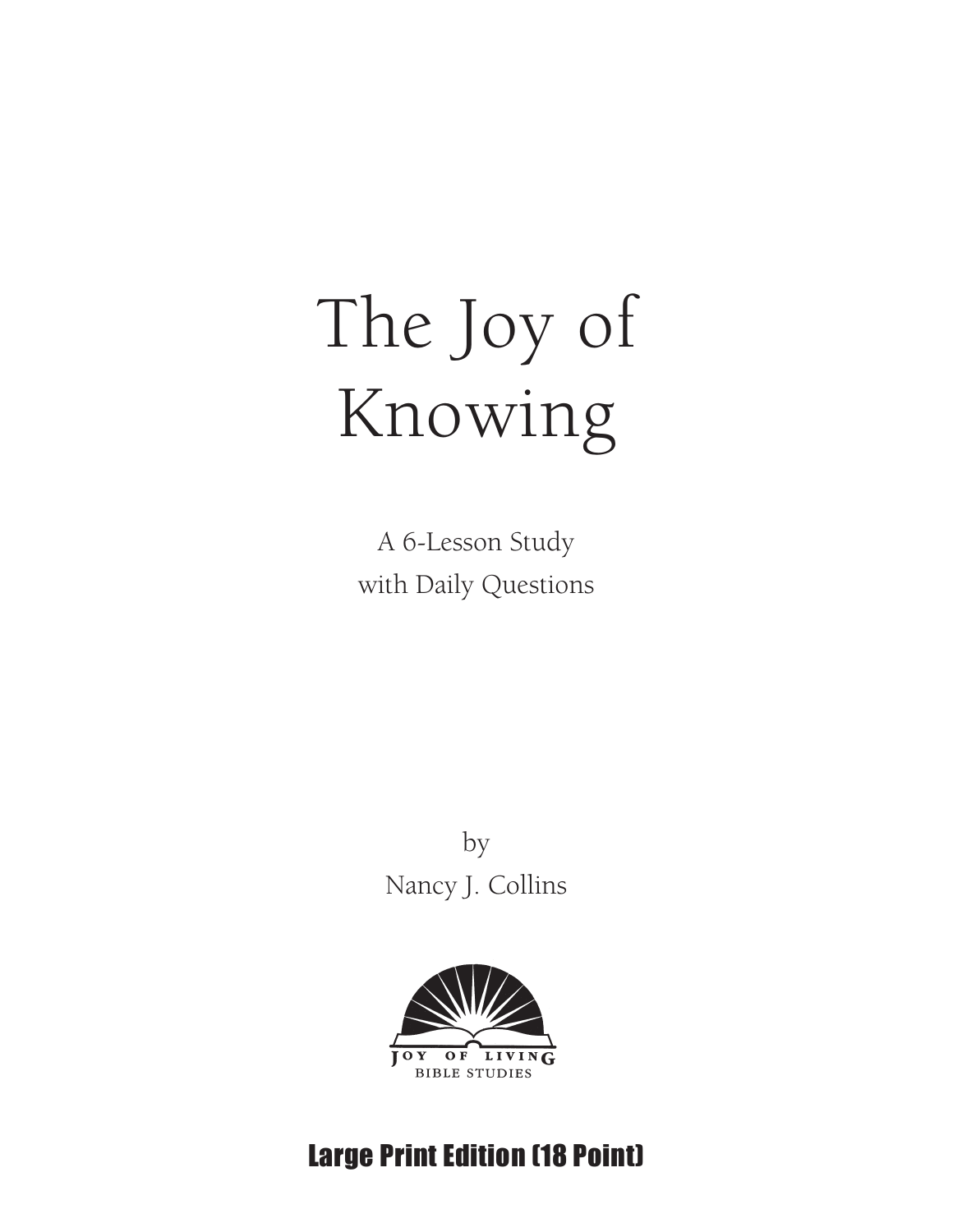#### Published by **Joy of Living Bible Studies**

#### **For a free catalog please contact us at:**

#### **800-999-2703 or 805-650-0838 info@joyofliving.org • www.joyofliving.org**

Unless otherwise noted, all Scripture quotations in these lessons are from the Holy Bible, New International Version®, NIV® Copyright © 1973, 1978, 1984, 2011 by Biblica, Inc.® Used by permission. All rights reserved worldwide.

© Copyright 2014, Joy of Living Bible Studies, Inc., Ventura, CA. Printed in U.S.A.

Any omission of credits or permissions granted is unintentional. The publisher requests documentation for future printings.

ISBN 978-1-948126-29-8

#### About Joy of Living

For over 50 years Joy of Living has been effectively establishing individuals around the world in the sound, basic study of God's Word.

Evangelical and interdenominational, Joy of Living reaches across denominational and cultural barriers, enriching lives through the simple, pure truths of God's inspired Word, the Bible.

#### **Our goal is…**

To help people enter into a joyous, intimate relationship with God the Father, as they come to know His Son, Jesus Christ, as Lord and Savior.

To help believers discover the fulfillment and joy that comes from daily Bible study and personal devotional time with the Lord.

To enrich lives by helping people know, understand, and apply to their lives the truths in God's inspired Word, the Bible.

To help believers grow in the grace and knowledge of our Lord and Savior Jesus Christ, so that they may please Him in every way, and experience the abundant life He has promised to His people.<br>(*continued on page 5*)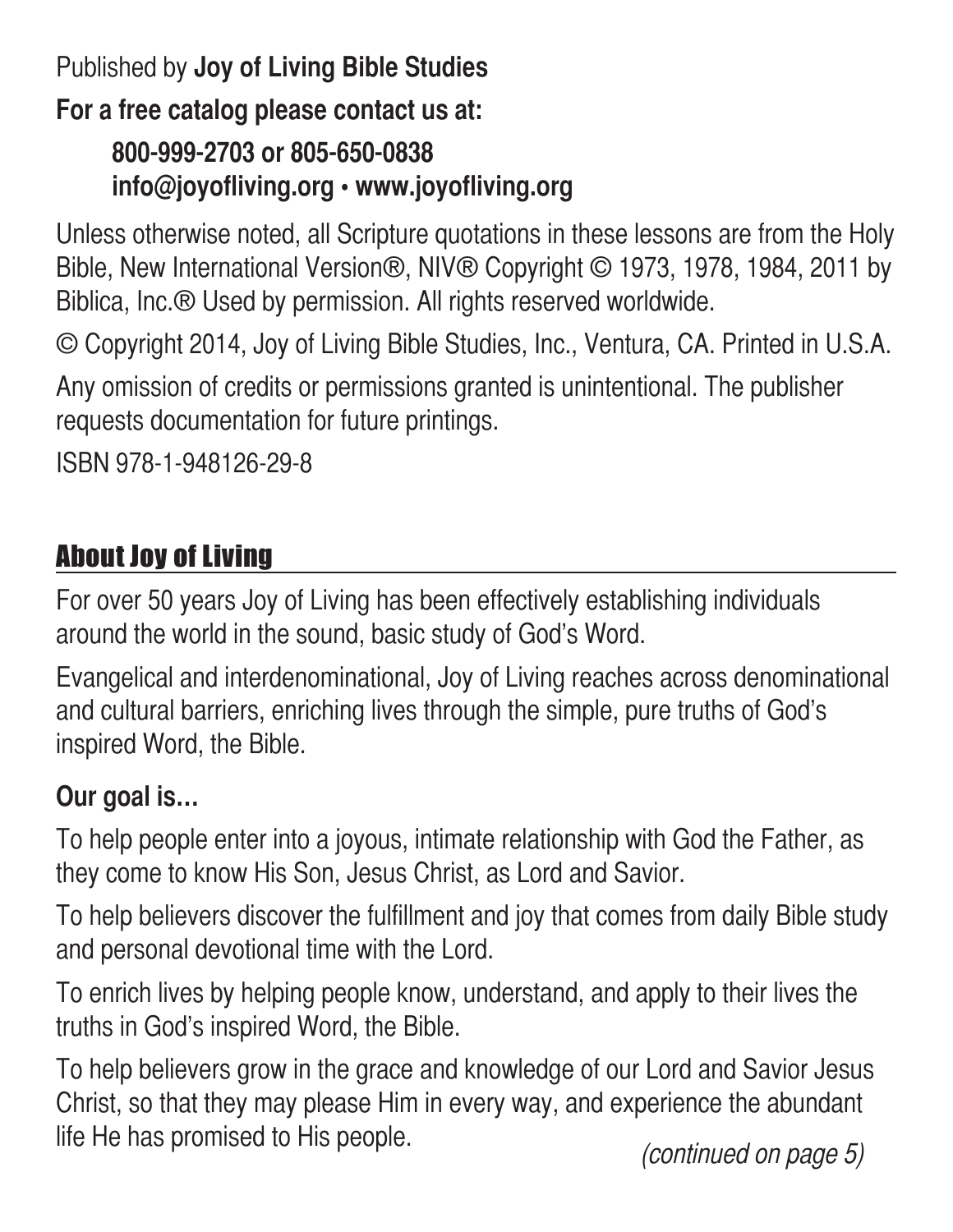### Table of Contents

| Do You KNOW You Have Eternal Life?8 |  |
|-------------------------------------|--|
|                                     |  |
|                                     |  |
|                                     |  |
| Lesson 4 - The Human Race51         |  |
|                                     |  |
|                                     |  |

 $\hat{\sigma}$ 

How much better to get wisdom than gold, to choose understanding rather than silver! Proverbs 16:16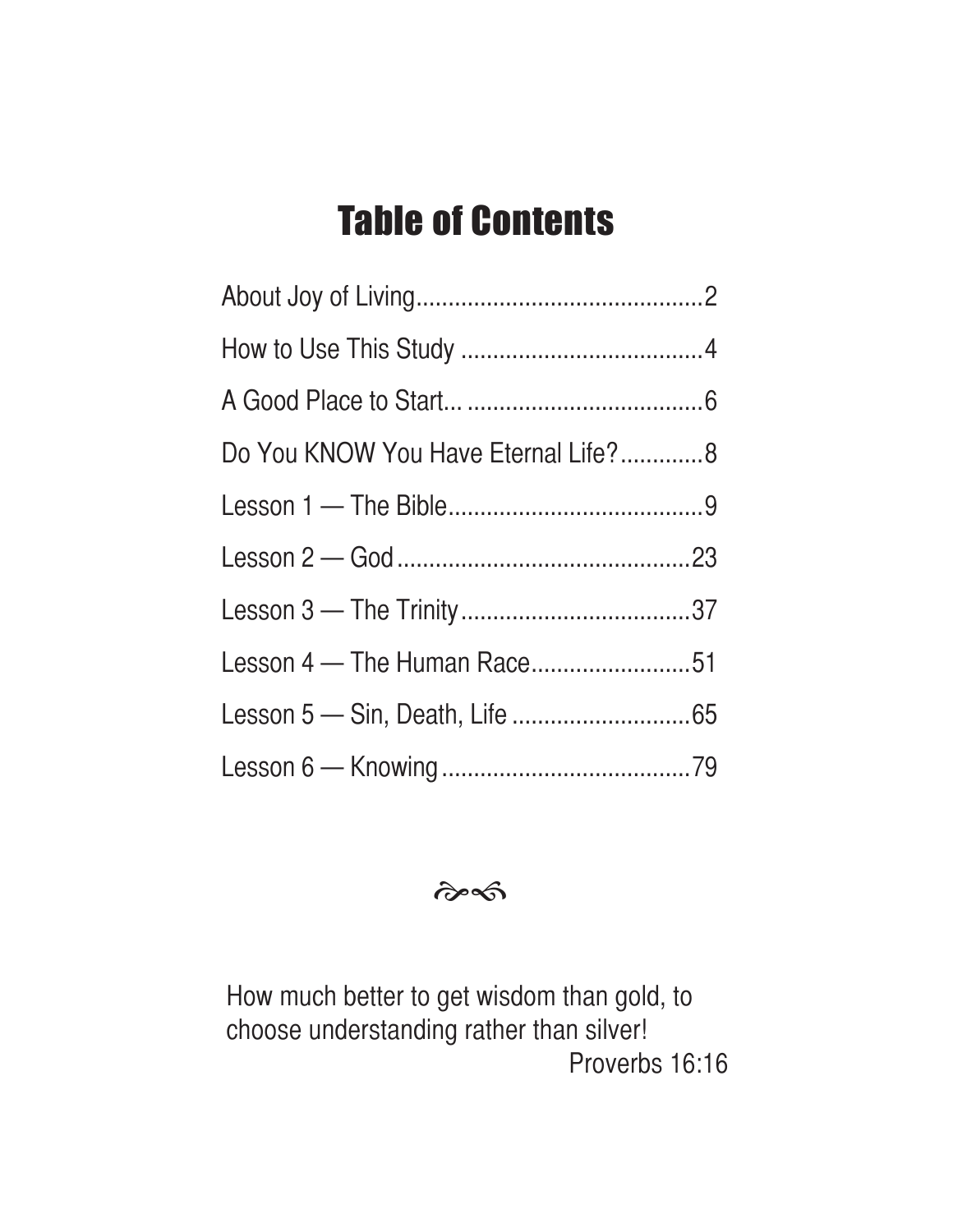#### How to Use This Study

Only a Bible is needed for this study.

- $\cdot$  The Bible verses referenced each day are listed for your convenience on the right hand side of the second page of each lesson day. When possible, we suggest you read the verses in their entirety in your own Bible.
- $\cdot$  The additional reading at the bottom of that same page is not part of the daily study, but has been provided for those who want to explore the subject more thoroughly.

As you work through each lesson, it is important to allow the Holy Spirit to reveal God's truth to you and to help you apply it to your own life and circumstances. If desired, you may consult additional commentaries after answering the questions in the lesson.

We strongly suggest that you work through the weekly lesson on a consistent daily basis rather than attempting to complete an entire lesson at one time. As you work through each daily lesson, pray and ask God to help you know, understand, and apply His truth to your life.

Remember, the point of Bible study is to know God and to build your relationship with Him.

#### To Use in a Group Setting:

After the daily personal study questions have been completed, the students gather in a small group, where they pray together and discuss what they have written in response to the questions, clarifying problem areas and gaining more insight into what was studied. The small group/discussion leader helps the group focus on biblical truth, and not just on personal problems. The student is the only person who sees their own answers and shares only what they feel comfortable sharing.

Page 4 After small groups meet for discussion and prayer, they often gather in a large group meeting where a teacher gives a brief lecture covering the essential teaching of what was studied during the prior week and discussed in the small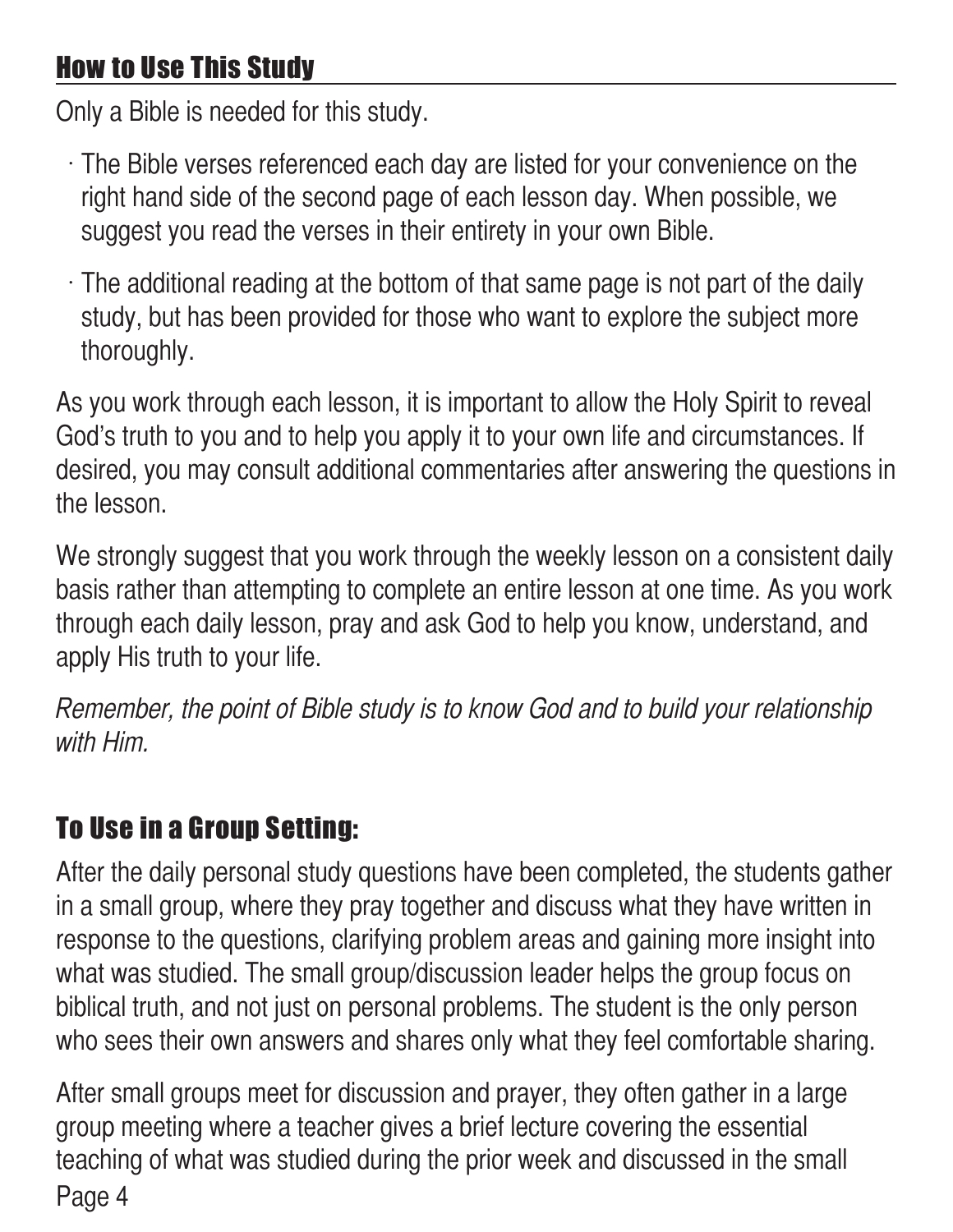groups. The teacher may clarify what was studied and challenge class members to live a more committed daily life.

At home, the student begins the next lesson, reading the Bible passages and answering the questions.

(About Joy of Living, continued from page 2)

To build confidence and enthusiasm in believers for sharing their faith and the joy of knowing the Lord with others.

To provide Bible study materials, at a reasonable cost, to those desiring to study God's Word, and to those desiring to teach the truth of God's Word to others.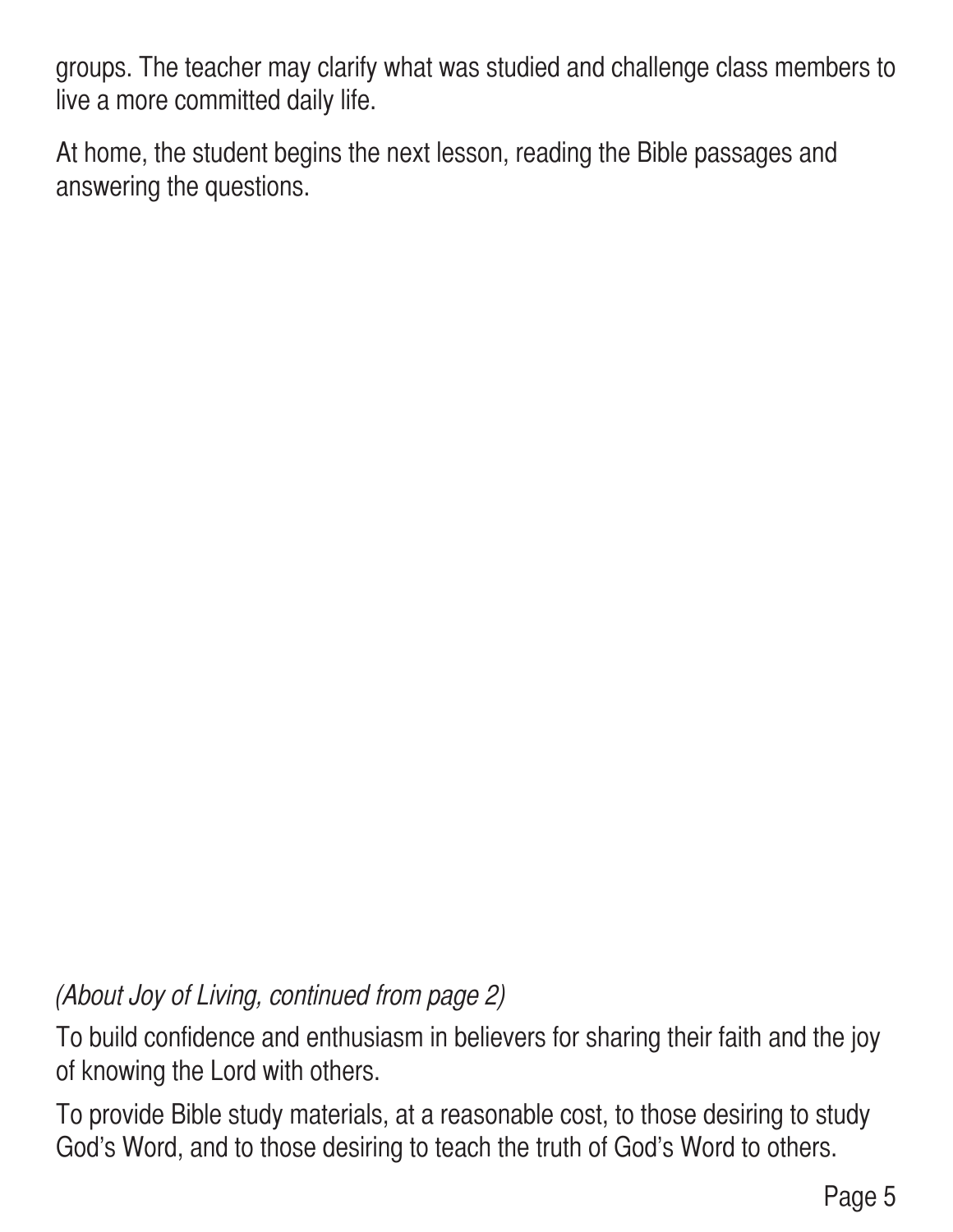#### A Good Place to Start...

We often hear the question, "What study should I do first? Where in the Bible should I start?"

Second Timothy 3:16 states, "All Scripture is Godbreathed and is useful for teaching, rebuking, correcting and training in righteousness." There is no "bad" place to begin, because the Holy Spirit can and will use any portion of Scripture<sup>1</sup> to accomplish His purpose (see Isaiah 55:10-11). There are, however, some truths and starting points that may make studying the Bible easier.



Whether you are opening the Word of God for the first time, or you've been studying for many years, we hope that this study will deepen your understanding of God and His Word and lay a foundation that will enrich your continued study.

Many of the truths that are presented in this study may not be new to you. However, if you will take the time to work through the lessons, we believe you will develop a greater understanding that will enable you to confidently share your faith with others, and help you develop a pattern of daily study.

**Make a daily appointment with God.** Find a quiet spot. Take your Bible and this study with you. If you have a busy phone, mute it or turn it off! Remember how very important your appointment with God is, and make time to be with Him daily. Ask yourself the following things:

**How** much time will I spend with the Lord each day?

Page 6 <sup>1</sup> The terms "Bible", "Word of God", and "Scripture" are used interchangeably in this study.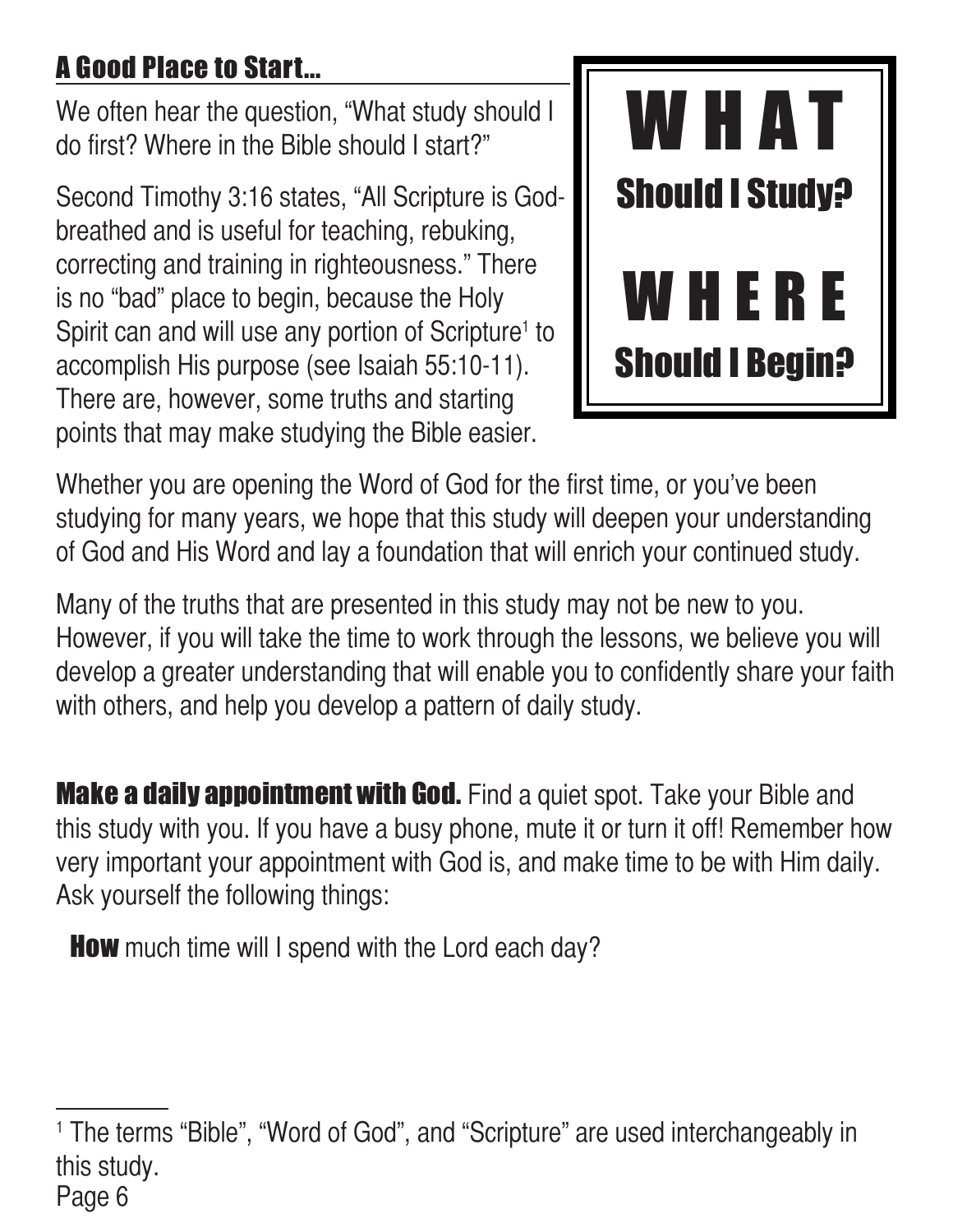**What** do I need to put aside in order to spend this time with the Lord? (Examples: texting, TV, digital games, etc.) Each person will have to decide what his or her priorities are and what can be removed from the daily schedule to make time to spend with God.

**What** is the best time for my appointment with God?

**Where** is the quietest place for me to pray and study?

Do I really want to spend time with God? If you do, He will help you find the time.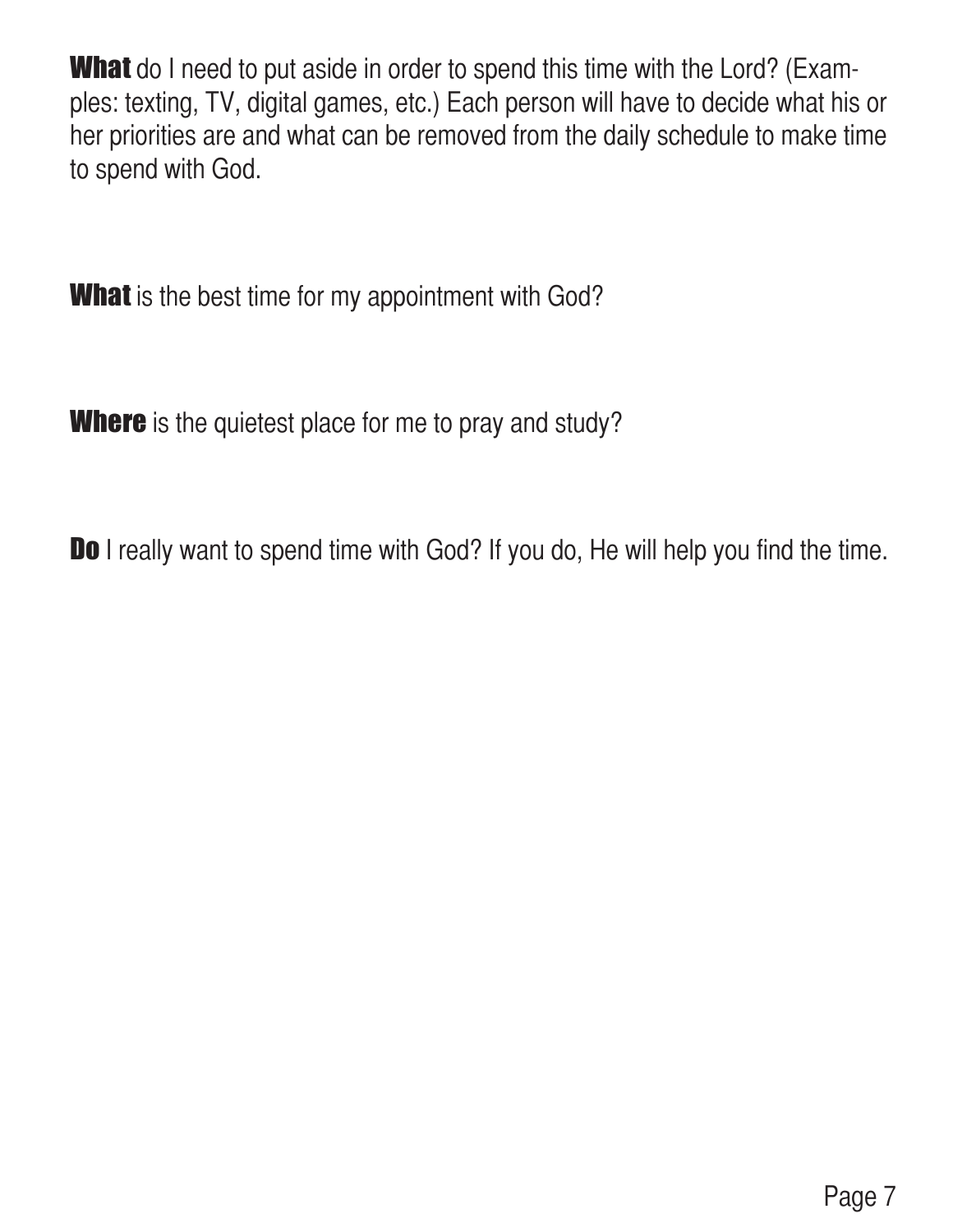#### Do You KNOW You Have Eternal Life?

#### Your condition…

For all have sinned and fall short of the glory of God. (Romans 3:23) But your iniquities (sins) have separated you from your God. (Isaiah 59:2) For the wages of sin is death. (Romans 6:23)

#### There is help…

For Christ died for sins once for all, the righteous for the unrighteous, to bring you to God. (1 Peter 3:18)

The gift of God is eternal life in Christ Jesus our Lord. (Romans 6:23)

#### What do I do?…

Repent, then, and turn to God, so that your sins may be wiped out. (Acts 3:19) Believe in the Lord Jesus, and you will be saved. (Acts 16:31)

#### You CAN know…

He who has the Son has life; he who does not have the Son of God does not have life. I write these things to you who believe in the name of the Son of God so that you may know that you have eternal life. (1 John 5:12-13)

If you would like to make the decision today to repent and trust Christ as your Savior, either for the first time or as a re-commitment of your life, you may want to pray a prayer similar to this one:

Lord Jesus, I admit that I am a sinner. Please forgive my sins. Thank You for dying on the cross for me, and for coming alive again. I accept Your gifts of forgiveness and eternal life. I place my life in Your hands. I want to be Yours forever. Thank you for loving me so much.

In Your Name I pray, Amen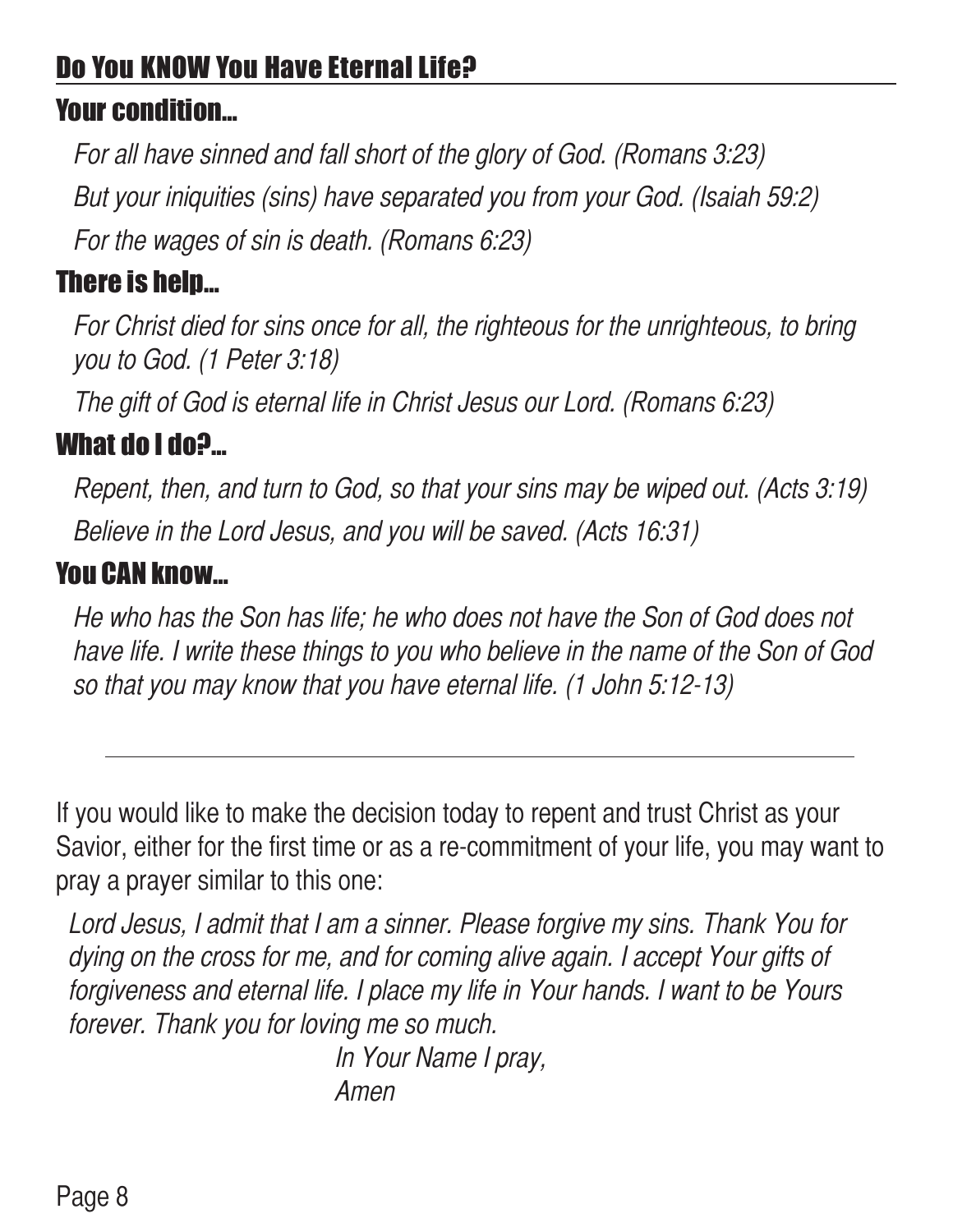#### Lesson 1 — The Bible

- $\cdot$  How is the Bible different from other books?
- $\cdot$  Is it reliable?
- $\cdot$  Is it relevant for today?
- $·$  How will it benefit me?

#### $\hat{\sigma}$

Remember, as you work through each daily lesson, pray and ask God to help you know, understand, and apply His truth to your life.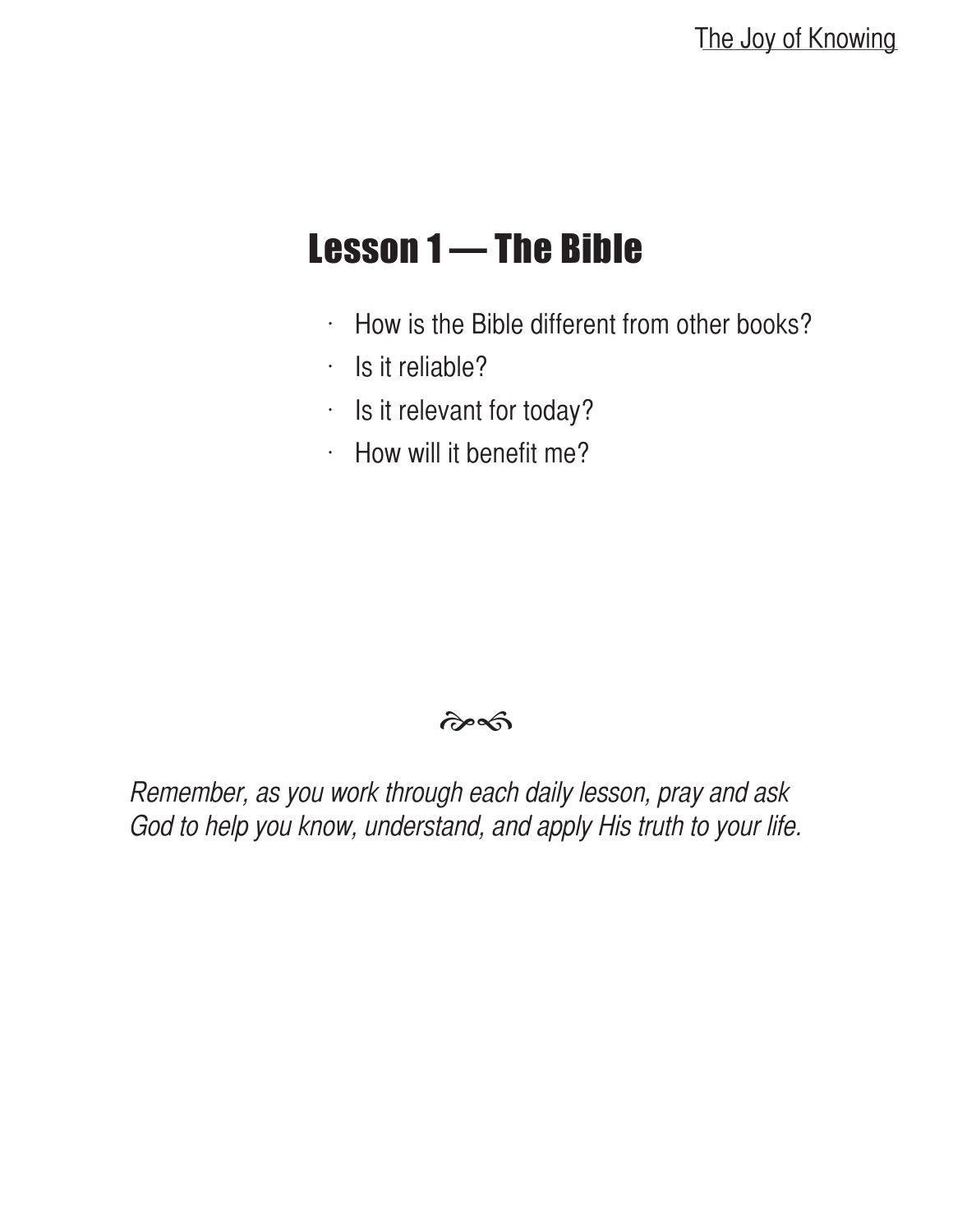#### The Bible - Day One

#### **Read:** Psalm 119:89 • 2 Timothy 3:16a • 2 Peter 1:21

Many of humanity's questions are summed up in the single word, "Why?"

God has the answers to those questions, and He is willing to reveal most of the answers to us, if we truly want to know those answers and then act upon the truth those answers reveal.

The answers are not usually simple answers. It's possible your world view and the entire way you think may be changed, in order to receive and understand God's answers.

**Where** do we go to get God's answers? To God, to His Word, His book—the Bible.

The Bible is like no other book. It was written by over 40 authors from various backgrounds, over a period of about 1,600 years—in complete harmony. For this number of people, from different walks of life, in different periods of time, to write in complete harmony is a miracle.

**1. From** today's Bible verses (printed on the right side of the next page), what does the Bible say about itself?

**2. Based** on these Bible verses, how reliable is God's Word?

**Generation** after generation there have been many who have attacked the Bible…without success. John Clifford wrote a poem about this:

#### **The Anvil of God's Word**

Page 10 Last eve I passed beside a blacksmith's door And heard the anvil ring the vesper chime; When looking in, I saw upon the floor,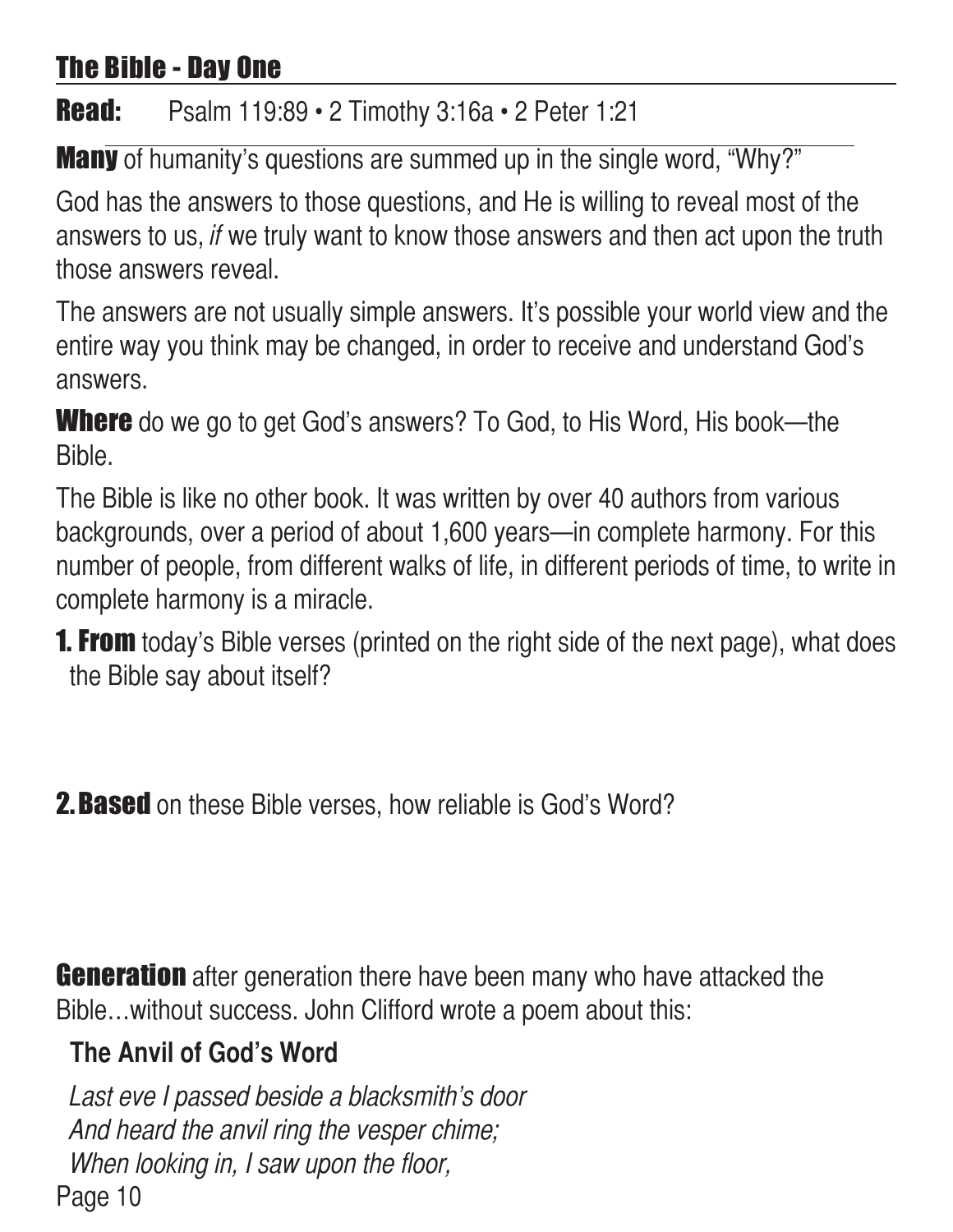*Lesson 1 — The Joy of Knowing*

Old hammers worn with beating years of time. "How many anvils have you had," said I, "To wear and batter these hammers so?" "Just one," said he; then with a twinkling eye, "The anvil wears the hammers out, you know."

And so, I thought, the anvil of God's Word, For ages, skeptics blows have beat upon; Yet, though the noise of falling blows was heard, The anvil is unharmed—the hammers gone.

**Have** you been the type of person who picks and chooses what you prefer to believe? God does not give us that option. Either we believe what He says is true or we don't.

**3. Perhaps** you have doubts. Ask God to show you His truth as you continue in this study. If you truly want to know in order to obey the truth, He will show you (see John 7:17).

#### Today's Bible Reading

*Your word, Lord, is eternal; it stands firm in the heavens.*

— Psalm 119:89

*All Scripture is Godbreathed…*

— 2 Timothy 3:16a

*For prophecy never had its origin in the human will, but prophets, though human, spoke from God as they were carried along by the Holy Spirit.*

— 2 Peter 1:21

Additional reading:

2 Samuel 23:2 Psalm 119:160 Matthew 24:35 1 Peter 1:25 Isaiah 40:8 John 7:17

**4. Do** you already know His Word is true? Ask God to deepen your understanding and enrich your relationship with Him as you continue with this study.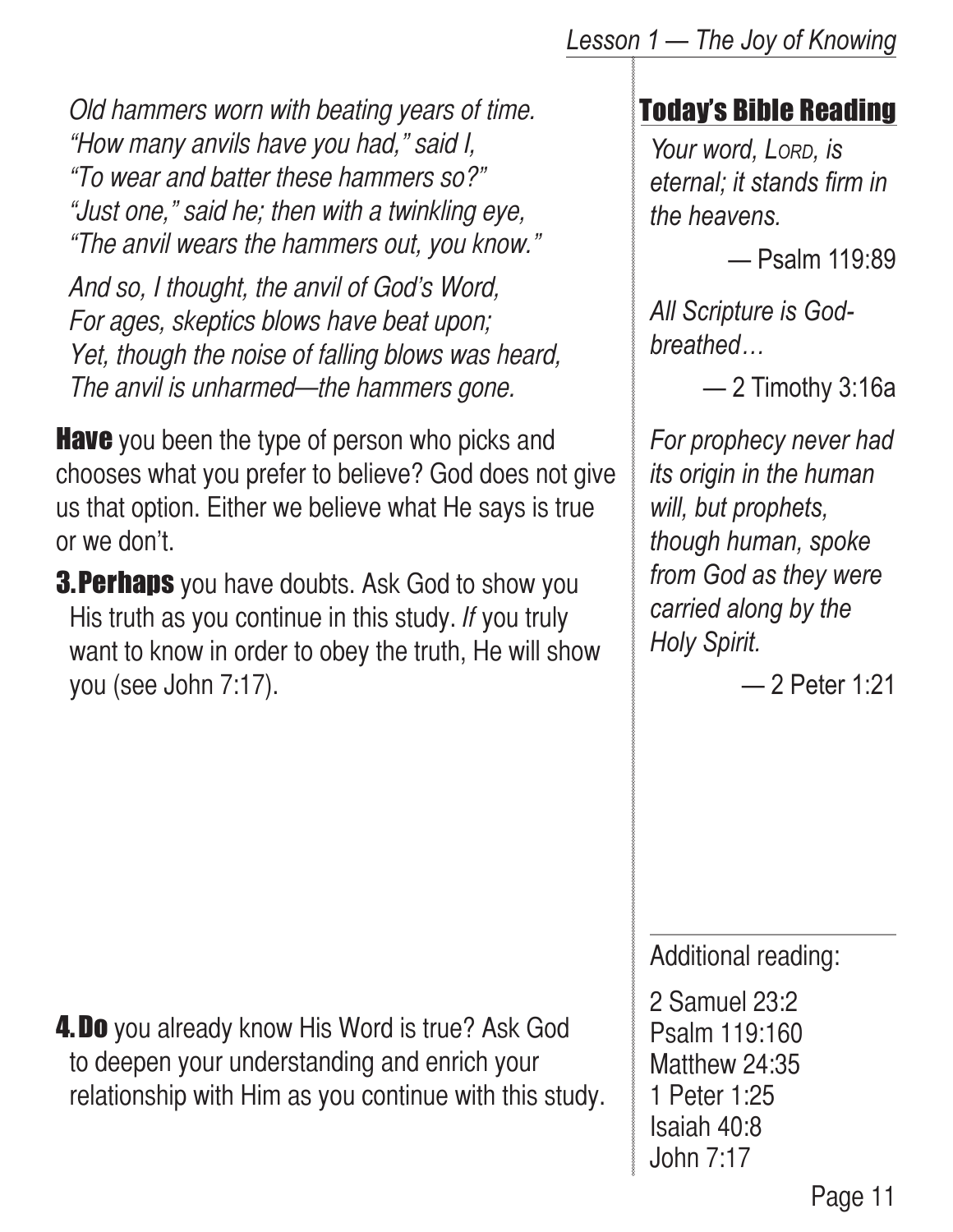#### The Bible - Day Two

#### **Read:** 1 Corinthians 2:14 • John 3:3 • John 1:12-13

You may ask, "Can I personally understand what God says and means in the Bible? After all, there are a lot of interpretations and opinions regarding what the Bible has to say." God has an answer for you!

**1. From** 1 Corinthians 2:14, why are some people unable to understand God's truth?

**2. From** John 3:3, what must happen before a person can see, or perceive, the kingdom of God?

**Stop** a moment and consider the following. Can a bird understand a person's thoughts, hopes, dreams, concerns, and plans—in other words, what a person thinks and feels? Of course not. The only way a bird could understand is if it could somehow have a human spirit—be born all over again as a human being. And so we humans cannot understand the things of God unless we are born all over again by God's Spirit, and thus become His child.

**3. From** John 1:12-13 what must a person do to be born of God?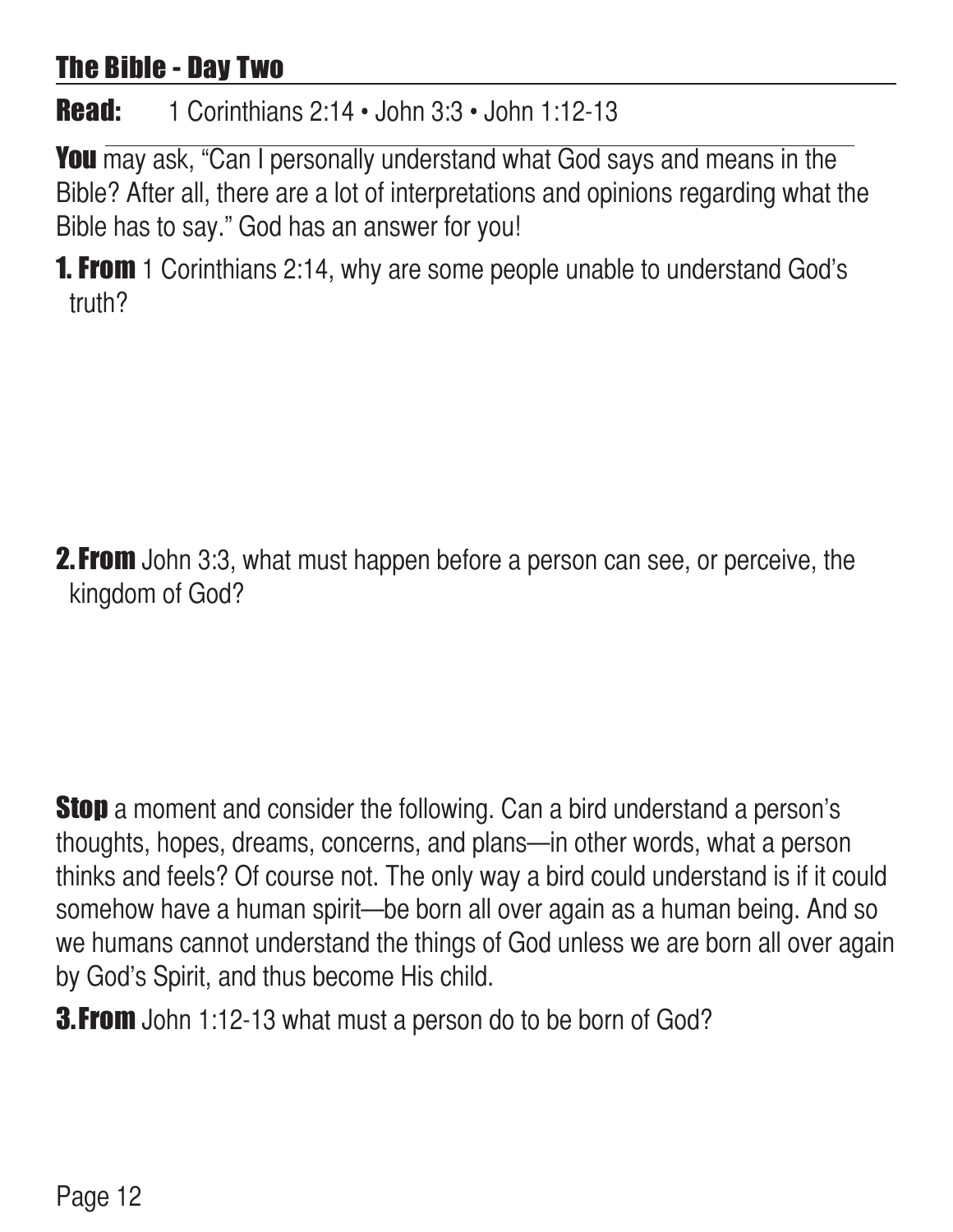**4. Have** you been born of God's Spirit? If not, and you want to be:

**a.** Decide that you want to go God's way instead of your own. (This is *repentance*.)

**b.** Acknowledge to God that you are a sinner.

**c.** Receive Jesus as your Savior. This means that you believe that Jesus Christ is the Son of God, that His death on the cross paid the price for your sin, that He rose from the dead, and that you want Him to be the Lord of your life.

**This** is the starting point of knowing and understanding God. You may turn to page 8 for additional information on the new birth and eternal life.

**5. When** were you born again by God's Spirit?

#### Today's Bible Reading

*The person without the Spirit does not accept the things that come from the Spirit of God but considers them foolishness, and cannot understand them because they are discerned only through the Spirit.*

— 1 Corinthians 2:14

*Jesus replied, "Very truly I tell you, no one can see the kingdom of God unless they are born again."* 

 $-$  John 3:3

*Yet to all who did receive him, to those who believed in his name, he gave the right to become children of God — children born not of natural descent, nor of human decision or a husband's will, but born of God.*

```
— John 1:12-13
```
Additional reading: John 3:4-6 1 Peter 1:3 1 Peter 1:23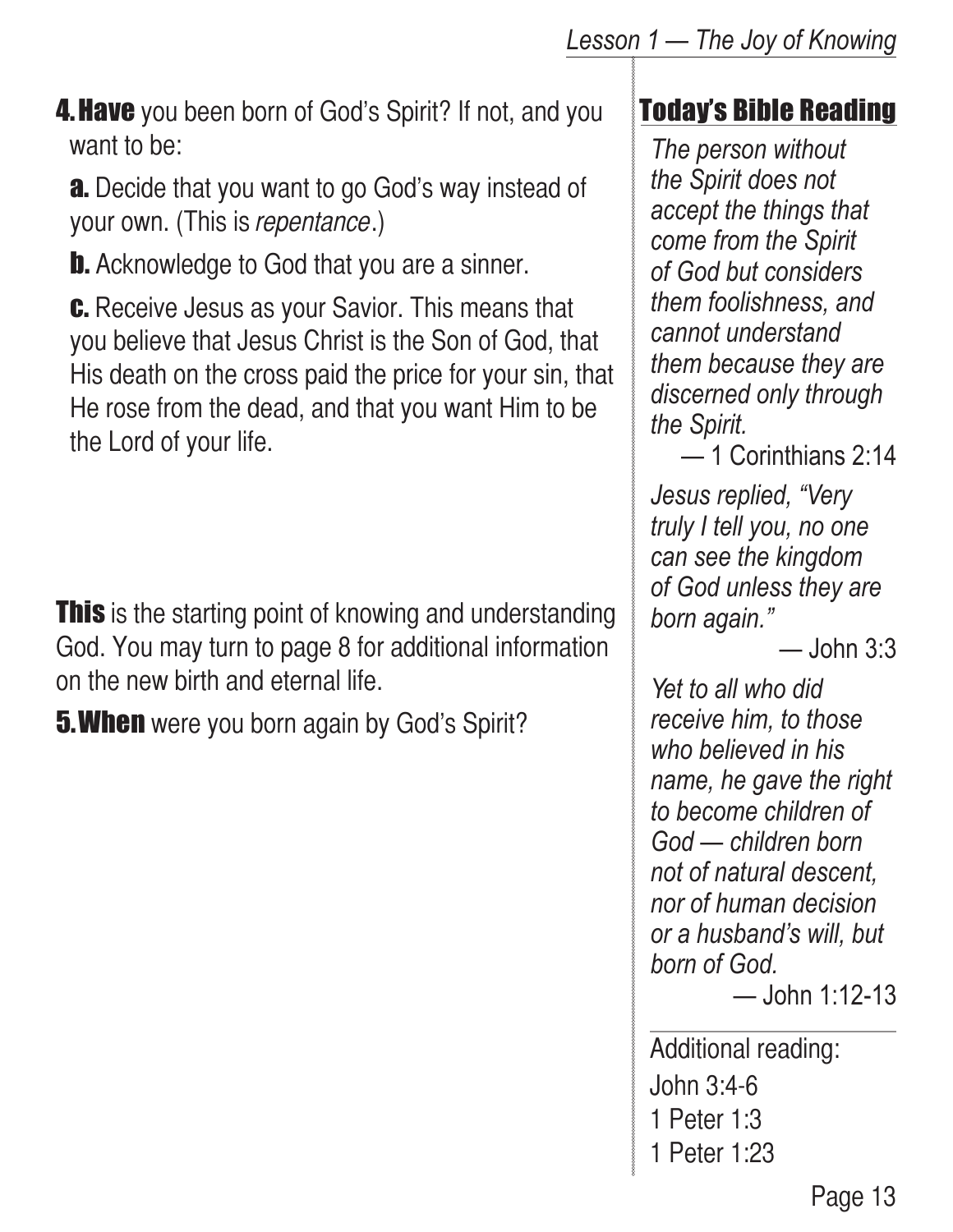#### The Bible - Day Three

#### **Read:** 1 Peter 2:2 • 2 Peter 1:3 • 2 Peter 3:18a

**The** Word of God plays a critical part in our spiritual birth.<sup>1</sup> It is by God's Word that we are given the faith to believe, and through His Word we are born of God's Spirit (see 1 Peter 1:23; Romans 10:17).

**After** our rebirth, God's Word continues to be vital to our lives. One major role it plays is as nourishment for the believer. From Hebrews 5:12 we learn that God's Word serves as both milk for the young in Christ and meat for the more mature Christian.

**1. From** 1 Peter 2:2, how eager should we be for God's Word and what will it do for us?

**God** has given us a brand new life, and He intends for it to be an abundant life filled with love, joy, peace, and so much more (see John 10:10; Galatians 5:22-23). Unfortunately, many Christians don't experience this abundant life because they fail to grow up (become mature) in Christ.

- **2. Look** at 2 Peter 1:3. Through what means has God provided all that we need for this new life?
- **3.According** to 2 Peter 3:18a, in what areas are we to grow?

**This** new abundant life that we live is centered in knowing God and having an intimate relationship with Him. John 17:3 says, "Now this is eternal life: that they may know you, the only true God, and Jesus Christ, whom you have sent."

It is primarily through our words that we communicate who we are, our feelings, thoughts, intentions, desires—our very essence. And so it is with God. He communicates to us primarily through His Word, the Bible. In it He reveals to us His thoughts, intentions, desires—who He is.

We, who were dead in our sin and enemies of God, were reconciled to Him by the death of His Son, Jesus Christ. Consider to what great lengths God has gone, in order that we can know Him and have a relationship with Him.

1 Being born of God's Spirit is sometimes referred to as being "born again" or being "saved."

Page 14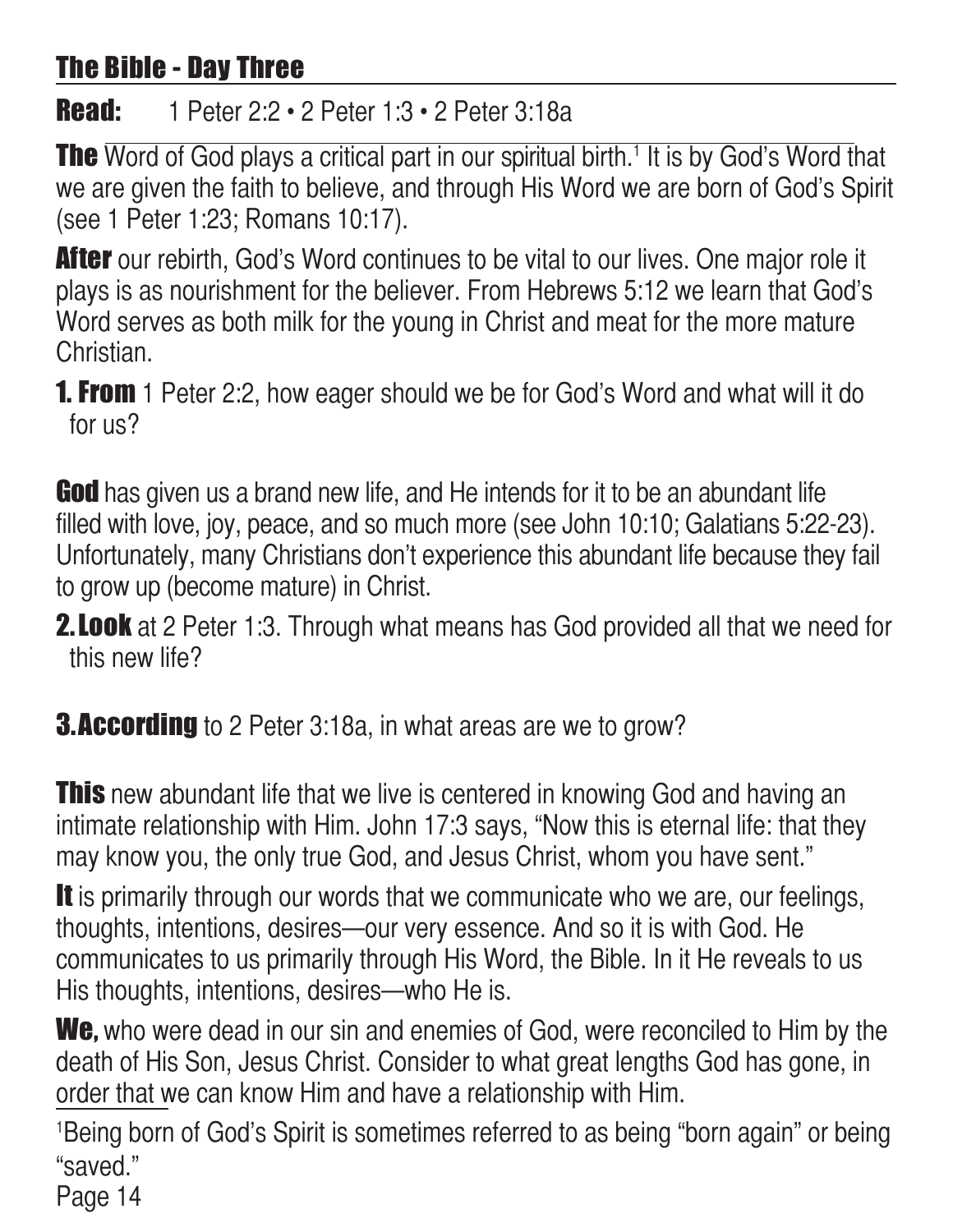**4. Have** you really thought about this—that the Creator of the Universe desires a relationship with you? How do you feel about this?

A newborn has very little interpersonal relationship with anyone, even its mother. Its focus is on its needs. As the infant begins to grow, it begins to recognize people, faces, and voices. It smiles and coos, as well as cries, as it begins to learn to communicate. The infant begins to enjoy sights, sounds and discovery, but understands very little about the world around it. A young child knows more about his or her parents and can communicate, but on an immature level. That child understands more about living and enjoying the life he or she was born with. The son or daughter who has reached adulthood is able to enjoy mature relationships with the parents. He or she understands how the world functions and experiences life more completely.

**5.We** can compare our spiritual life to this type of growth. Where are you on the list: A newborn crying for its needs to be met— always, "I want… I need… Give me…"? A toddler beginning to communicate, learning self-control, and enjoying the challenge of discovery? A youth taking pleasure in all that you are able to do, capable of conveying your thoughts and feelings, and able to understand and reason? An adult beginning to savor the rich fellowship that only maturity and understanding can bring?

**6.Do** you want all that God has for you—the deep, mature, abundant life that springs from a close, intimate relationship with Him?

#### Today's Bible Reading

*Like newborn babies, crave pure spiritual milk, so that by it you may grow up in your salvation.*

— 1 Peter 2:2

*His divine power has given us everything we need for a godly life through our knowledge of him who called us by his own glory and goodness.*

— 2 Peter 1:3

*But grow in the grace and knowledge of our Lord and Savior Jesus Christ.* 

— 2 Peter 3:18a

Page 15 Additional reading: 1 Peter 1:23 Romans 10:17 Hebrews 5:12 John 10:10 Galatians 5:22-23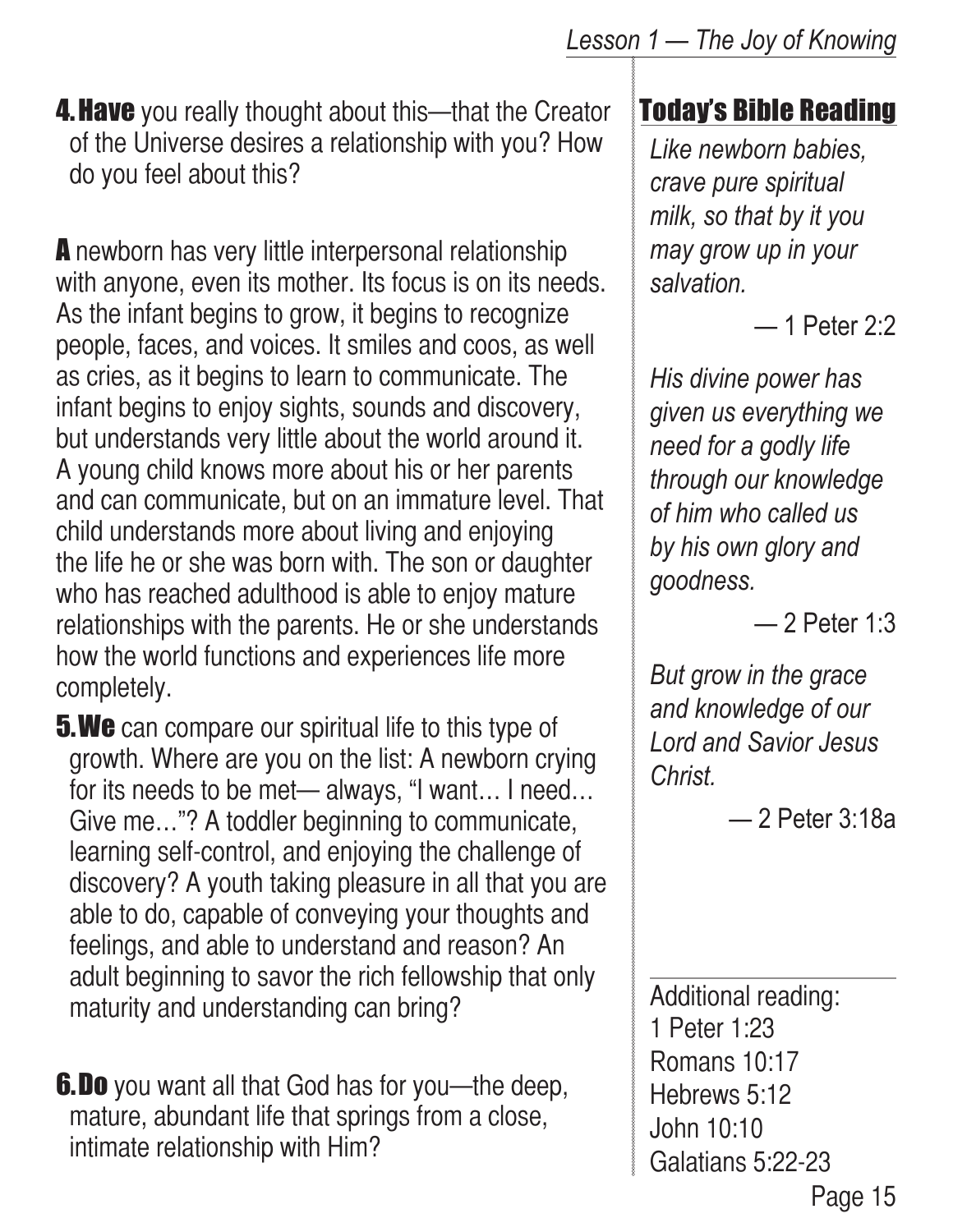#### The Bible - Day Four

Read: 2 Timothy 3:16-17 • Ephesians 2:10 • Hebrews 4:12

The Bible is like no other book. We have seen the vital role the Word of God plays in our spiritual birth and growth.

**1. Looking** at 2 Timothy 3:16-17, for what else is Scripture useful? And to what purpose or end?

**Just** as God intended for the first man, Adam, to find fulfillment by tending the Garden of Eden (prior to the fall, see Genesis 2:15), so God intends us to find fulfillment in the work that He has given us to do.

**2. From** Ephesians 2:10, after we have been born of God's Spirit, what does God have planned for us to do?

As Scripture so plainly tells us, these are not works we do in order to be saved (see Ephesians 2:8-9). These good works are part of the abundant life God has for us to enjoy. The good works that bring joy and satisfaction are those that spring forth from the new life within us—out of the love that God has put into our hearts (see Romans 5:5).

**God** uses His Word in our lives to bring us into maturity and to prepare us for all that He has for us to do. As young believers (or older believers who have not matured in God's Word), we often rush about attempting to do good deeds, seeking to serve the Lord in ways for which we are not prepared and from motives that may be less than pure—motives that we may not realize lie behind our actions.

Page 16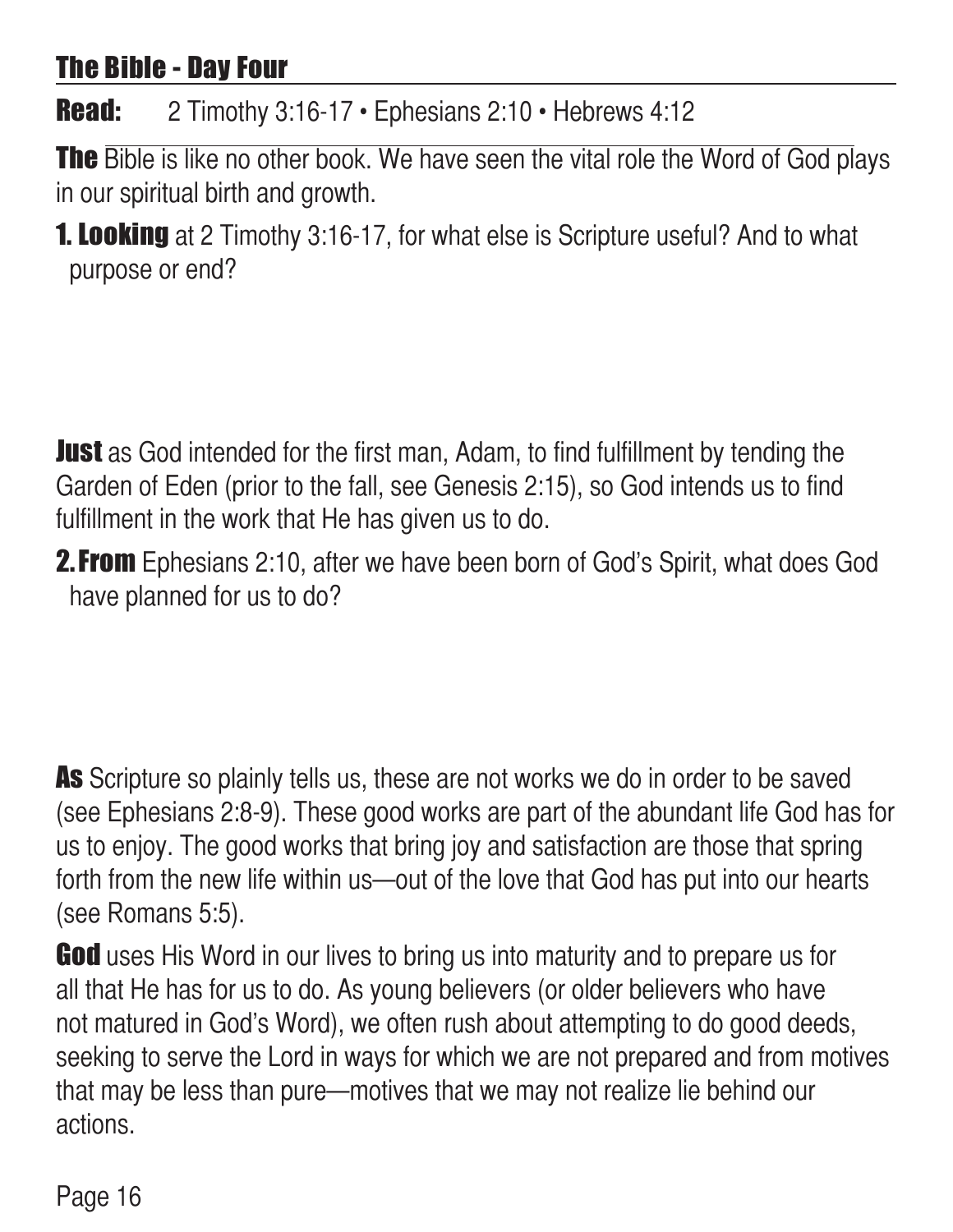**3. From** Hebrews 4:12, how will the Word of God help us in this area—regardless of how long we have been a Christian?

**4. Name** at least one specific time that God has used His Word to correct your thinking, convict you of sin, rebuke you, or cut right through everything to show you what your motives really were.

#### Today's Bible Reading

*All Scripture is Godbreathed and is useful for teaching, rebuking, correcting and training in righteousness, so that the servant of God may be thoroughly equipped for every good work.*

— 2 Timothy 3:16-17

*For we are God's handiwork, created in Christ Jesus to do good works, which God prepared in advance for us to do.*

— Ephesians 2:10

*For the word of God is alive and active. Sharper than any double-edged sword, it penetrates even to dividing soul and spirit, joints and marrow; it judges the thoughts and attitudes of the heart.* — Hebrews 4:12

Genesis 2:15 Ephesians 2:8-9 Romans 5:5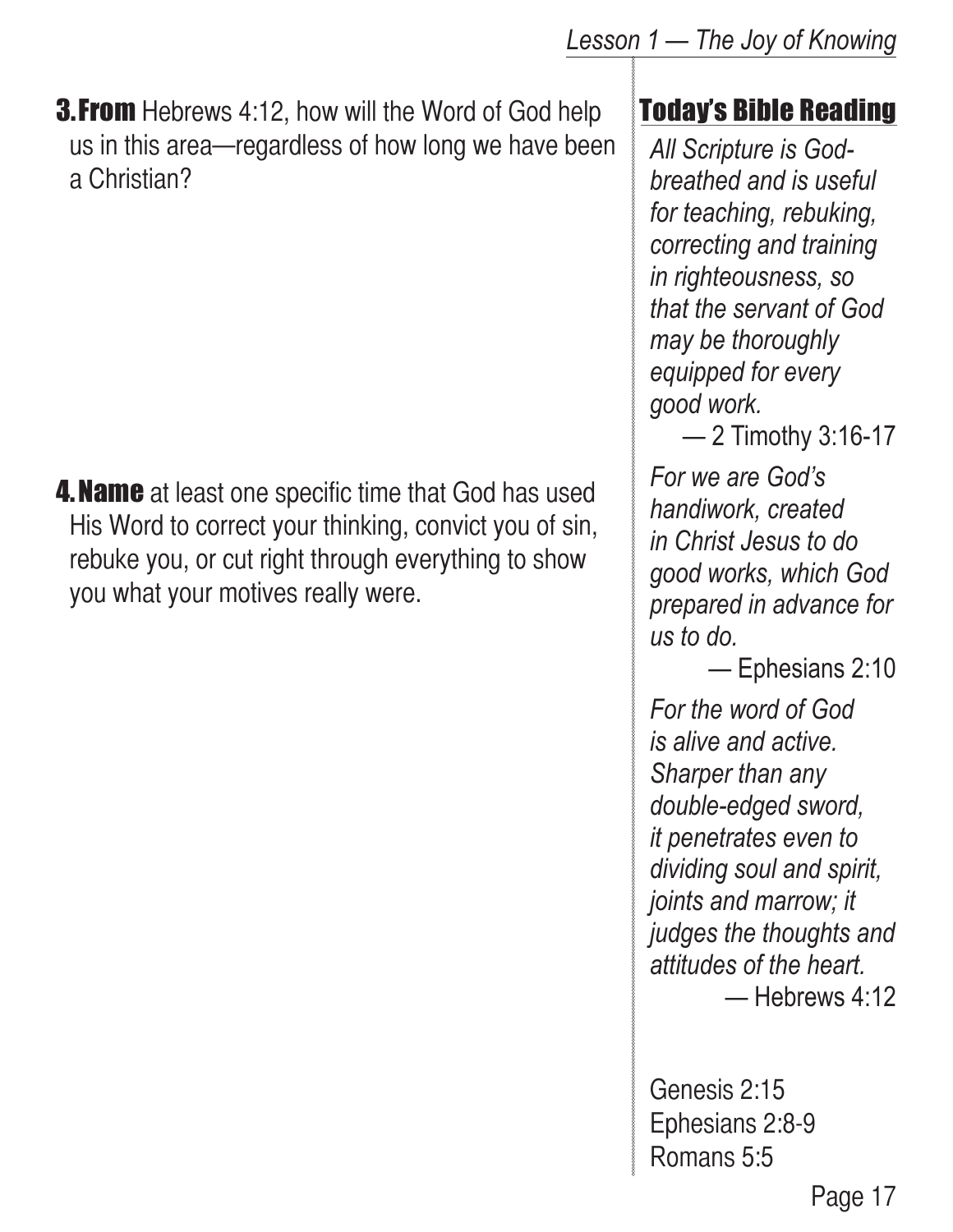#### The Bible - Day Five

#### **Read:** Luke 12:19 • Luke 12:20-21 • 2 Timothy 2:15

God's message is the same from Genesis to Revelation. He does not contradict Himself. However, what someone has said can be misunderstood by taking it out of context. And so it is with God's Word. If taken out of context, a Bible verse may seem to say something that it does not.

**1. Read** only Luke 12:19 and, without considering the context, write what it appears to be saying.

**2. Now** read Luke 12:19 with the two verses that follow (Luke 12:20-21). How do these verses entirely change what it seems Luke 12:19, by itself, means?1

As you read, it is important to read in context and to consider:

- $\cdot$  Who is speaking and to whom are they speaking?
- $\cdot$  Why they are saying what they are saying—are they endeavoring to make a point?

Page 18 <sup>1</sup> You will get a more complete understanding of this passage if you read the entire story in Luke 12:15-22.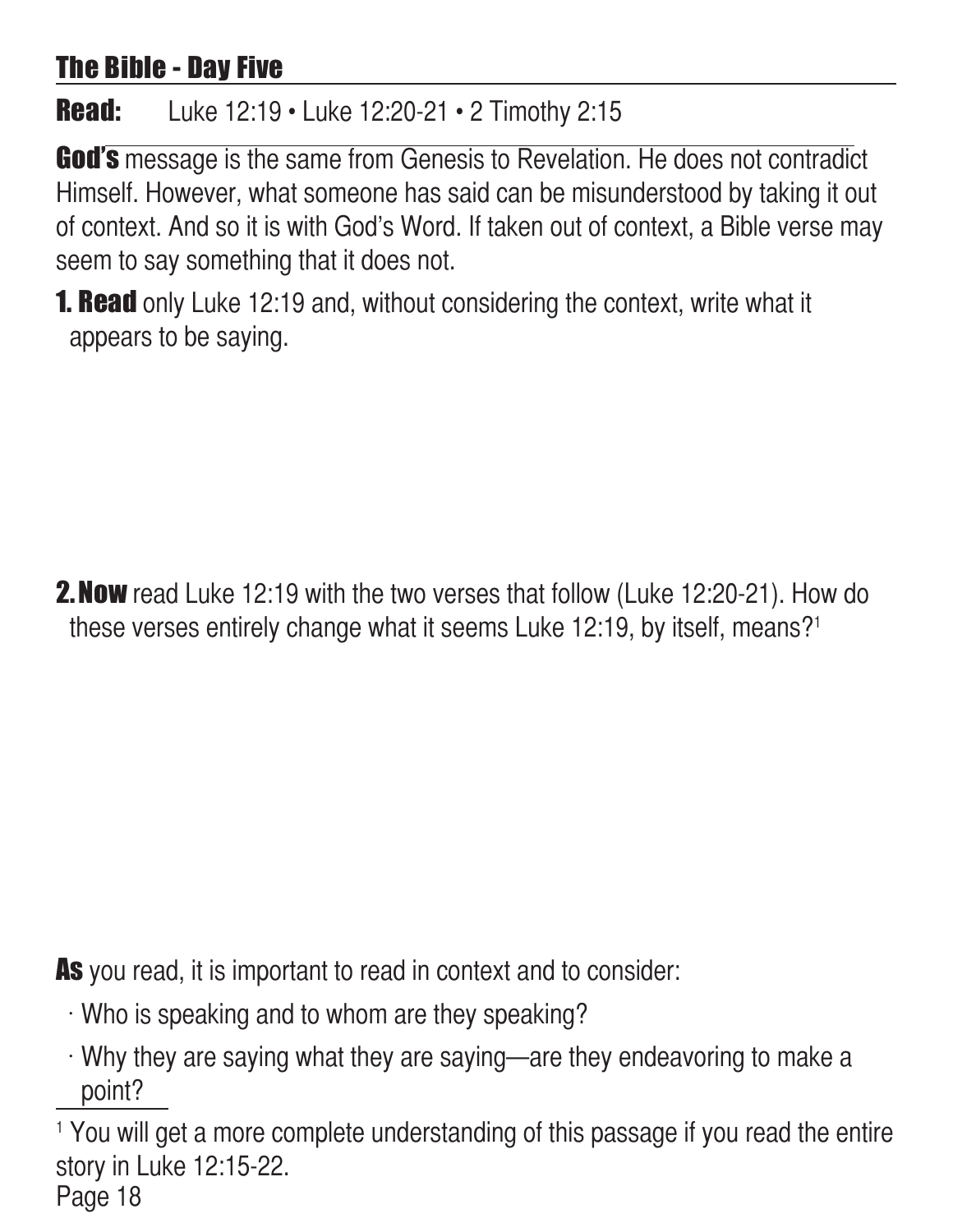#### *Lesson 1 — The Joy of Knowing*

 $\cdot$  What do the words really mean? If you come to a word you don't use very often, you may think you know what it means, but try looking it up in the dictionary. You may be surprised at what you learn. Knowing the full meaning of a word often broadens and sometimes changes our understanding of a verse or passage.

If you are serious about your relationship with the Lord, you will be serious about what He is saying to you. You will take the time to understand, and not just assume you know what He is saying.

**3. What** does 2 Timothy 2:15 encourage you to do?

#### Today's Bible Reading

*And I'll say to myself, "You have plenty of grain laid up for many years. Take life easy; eat, drink and be merry."*

— Luke 12:19

*But God said to him, "You fool! This very night your life will be demanded from you. Then who will get what you have prepared for yourself? This is how it will be with whoever stores up things for themselves but is not rich towards God."*

— Luke 12:20-21

*Do your best to present yourself to God as one approved, a worker who does not need to be ashamed and who correctly handles the word of truth.*

— 2 Timothy 2:15

Luke 12:15-22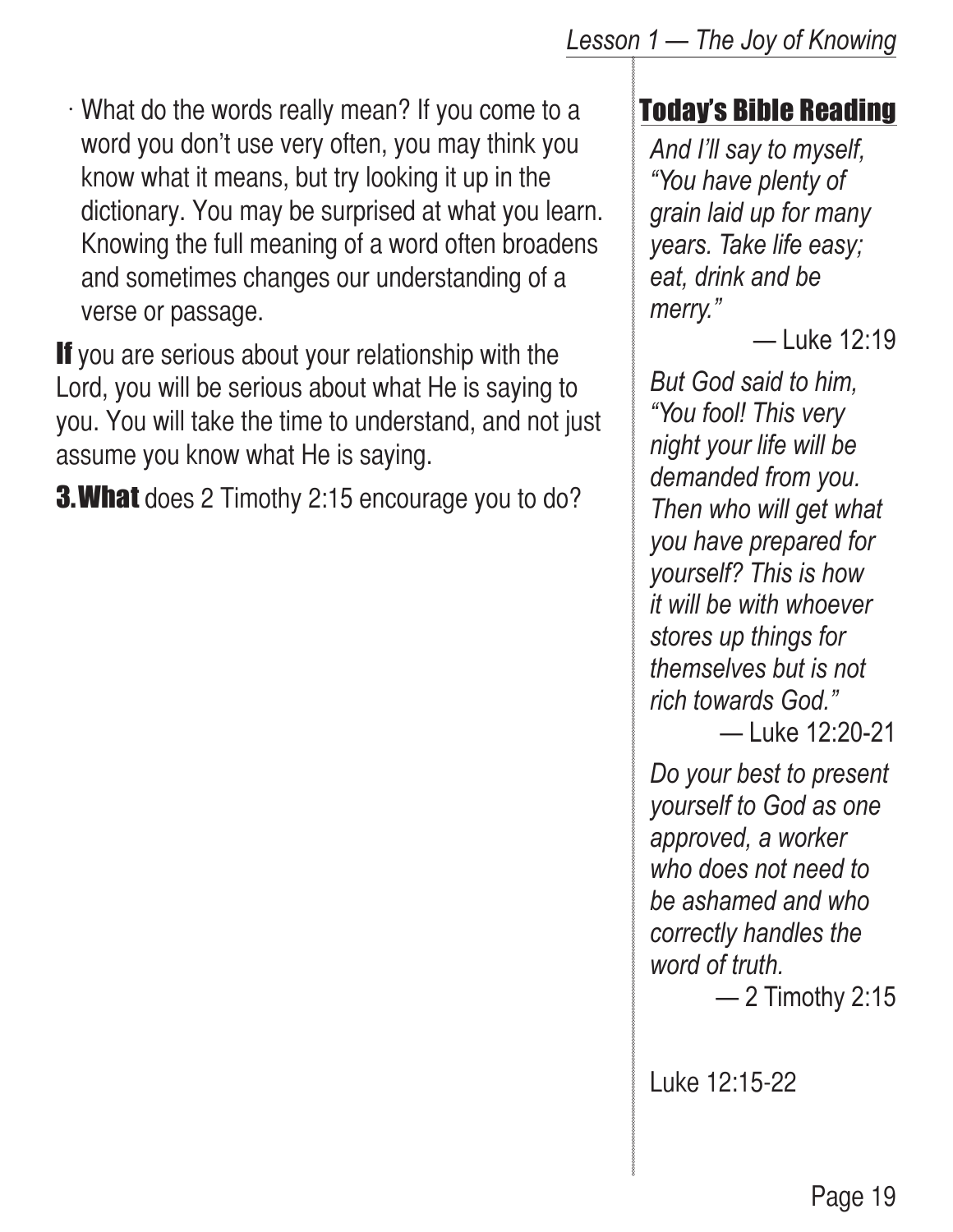#### The Bible - Day Six

Read: Psalm 119:11 • Psalm 119:105 • Psalm 19:7 • Acts 17:11

**Along** with helping us build our relationship with the Lord, there are so many benefits to knowing God's Word. Today, let us look for a few.

**1. In** Psalm 119:11, why did the psalmist hide God's Word in his heart?

God's Word teaches what is right and wrong, and it strengthens us spiritually so that we can choose to do what is right.

**2. Sometimes** our path through life seems dark and difficult, with danger everywhere, and we don't know what direction to take. Look at Psalm 119:105 and write what benefit there is to knowing God's Word.

**3. We** have all probably experienced one of those days, or even periods of time, when so much has happened or is happening that we are just plain weary emotionally drained. Look at Psalm 19:7a. What will God's Word do? Have you ever experienced this?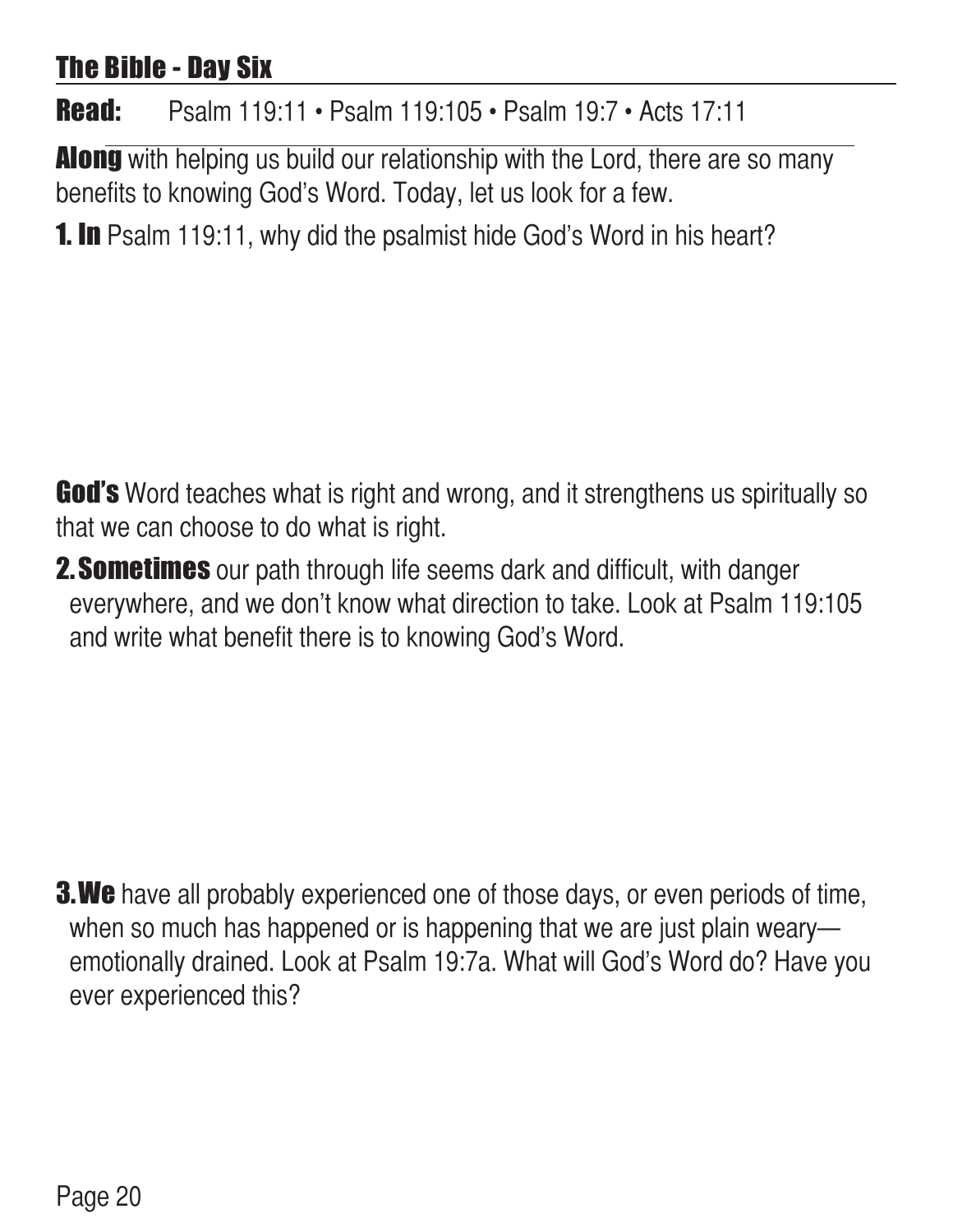**4. Perhaps** you know a lot about computers, or science, or teaching, but when it comes to making life choices you just don't seem to have much wisdom your choices are often the wrong choices. What hope does Psalm 19:7b give to you?

**Throughout** both the Old and New Testaments we are warned about false teachers. Jesus refers to them as wolves in sheep's clothing (see Matthew 7:15). The Apostle Paul says they are "full of deception" (Titus 1:10). The Apostle John warns us that many false prophets have gone out into the world (see 1 John 4:1).

**5. From** Acts 17:11, what did the Bereans do when they first heard what the Apostle Paul was preaching?

#### Today's Bible Reading

*I have hidden your word in my heart that I might not sin against you.* — Psalm 119:11

*Your word is a lamp for my feet, a light on my path.* — Psalm 119:105

*The law of the Lorp is perfect, refreshing the soul.* — Psalm 19:7a

*The statutes of the Lord are trustworthy, making wise the simple.*

— Psalm 19:7b

*Now the Berean Jews were of more noble character than those in Thessalonica, for they received the message with great eagerness and examined the Scriptures every day to see if what Paul said was true.* — Acts 17:11

Additional reading:

Matthew 4:4 Matthew 7:15 Titus 1:10 1 John 4:1 1 John 2:1-16 Hebrews 4:12

Page 21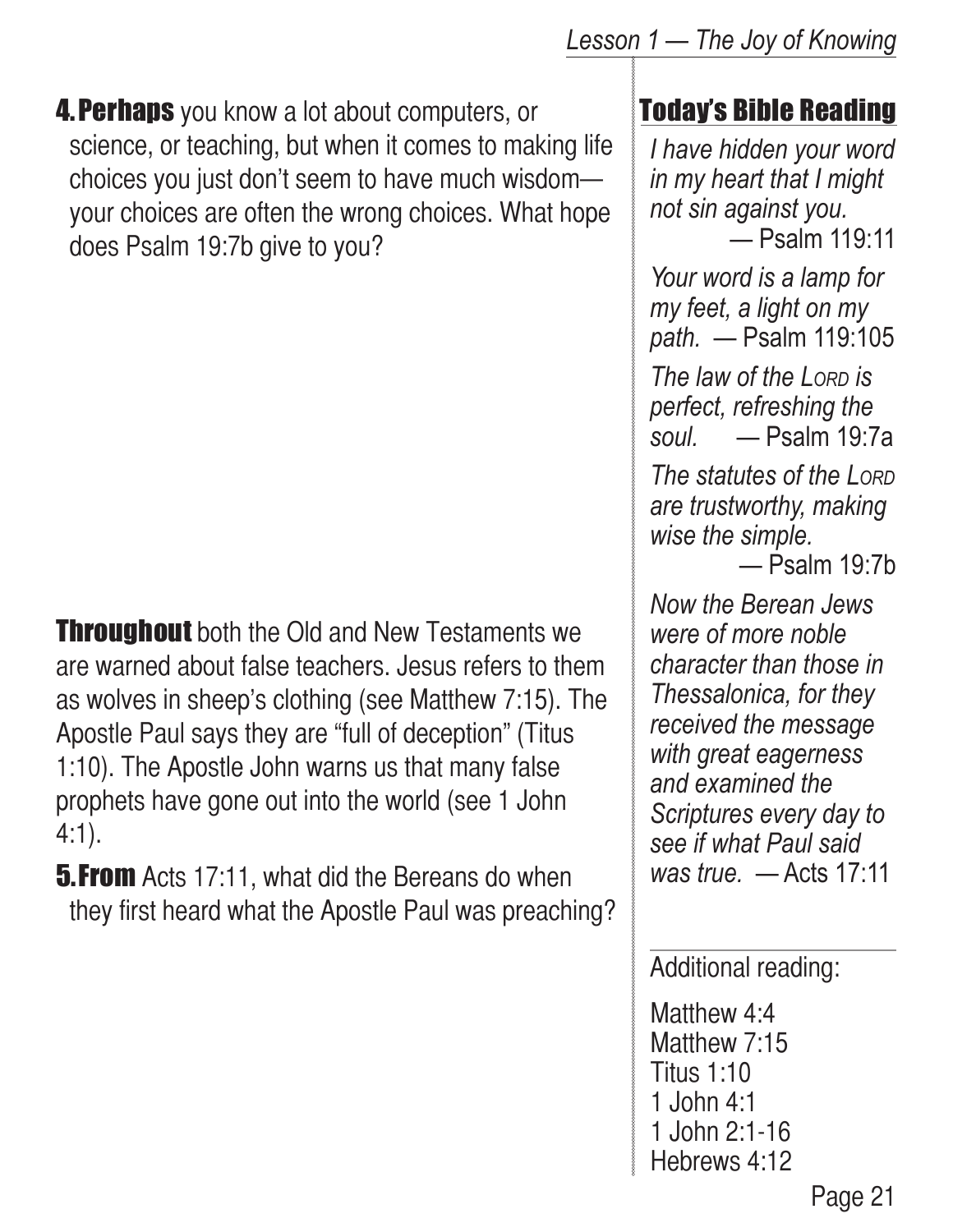#### The Bible - Day Seven

Take a few minutes today to re-read the Bible verses from this week. Write down what has been most meaningful to you.

As you have worked through the study this week, we hope that you have discovered how very important God's Word is and that you have made a new commitment to read and study the Bible.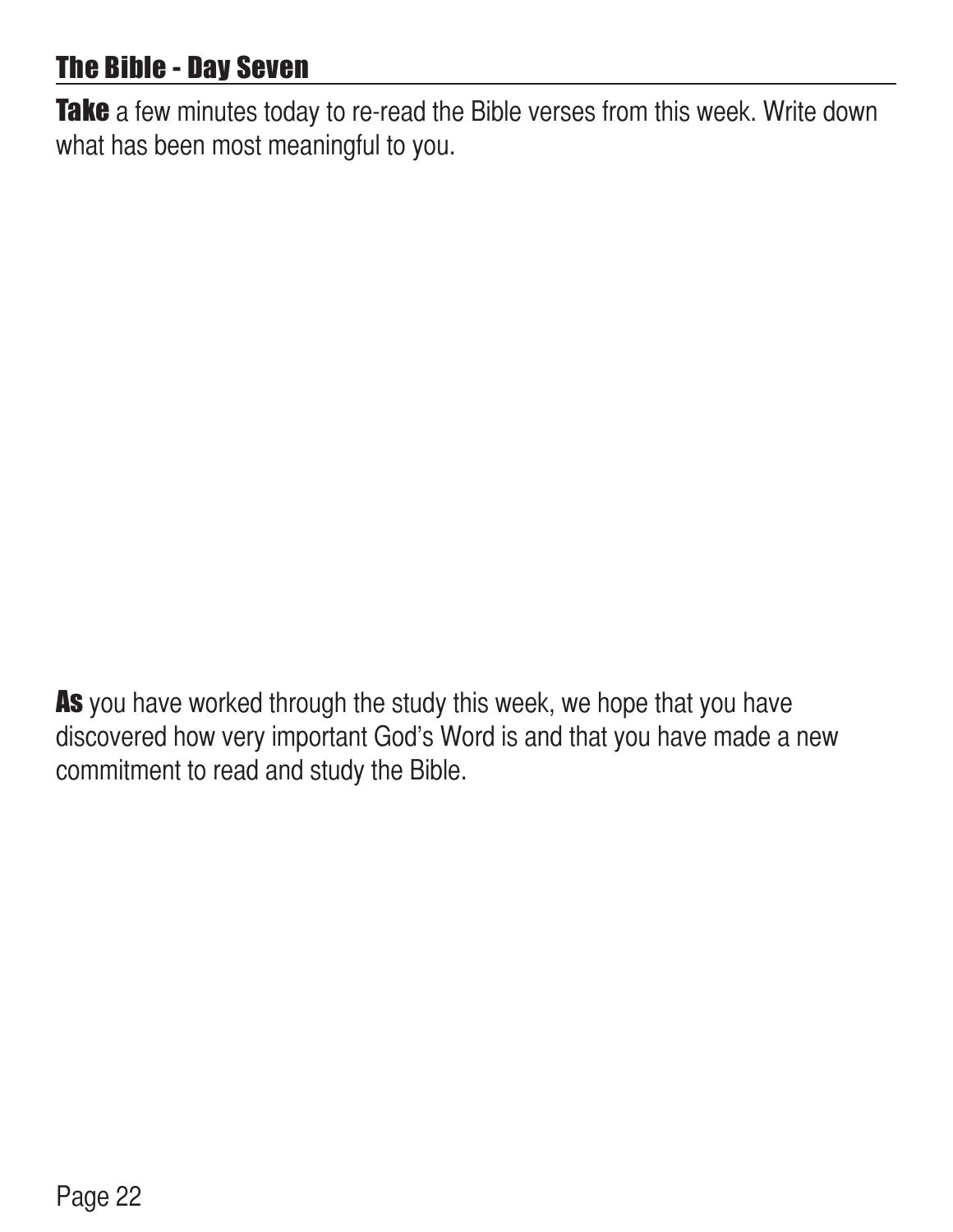### Lesson 2 — God

- $\cdot$  Is there a God?
- $\cdot$  What's He like?
- $\cdot$  Does He care?
- $\cdot$  Does He matter?

#### $\hat{\sigma}$

Remember, as you work through each daily lesson, pray and ask God to help you know, understand, and apply His truth to your life.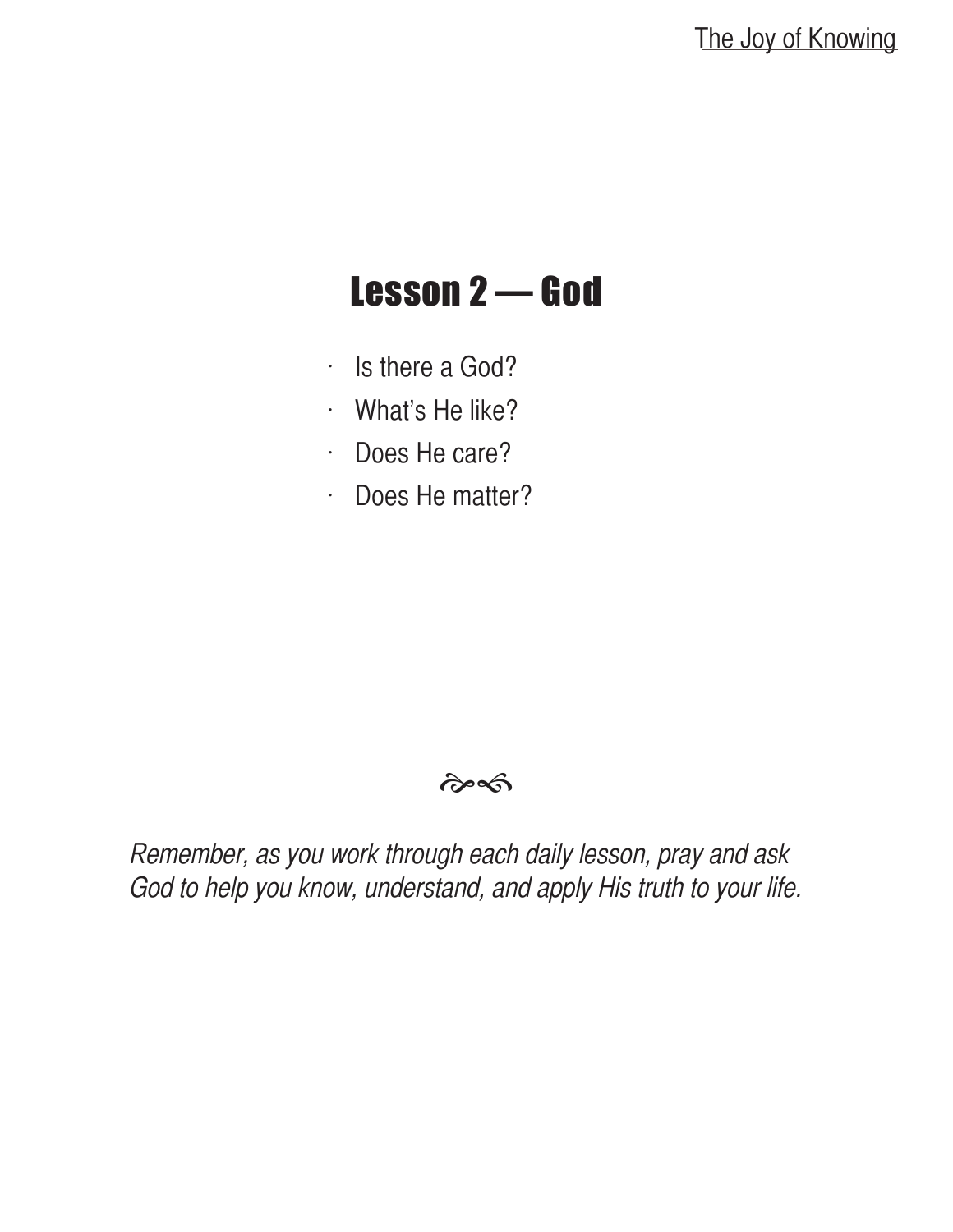#### God - Day One

#### Read: Romans 1:20 • Jeremiah 10:10a • Isaiah 45:18 • Acts 7:32a

The opening verse of the Bible states, "In the beginning God..." (Genesis 1:1). The Bible does not argue the fact that God exists; instead it states that only a fool says that there is no God (see Psalm 53:1).

**1. From** Romans 1:20, what do you learn about God's revelation to people<sup>1</sup> and why only a fool would say there is no God?

**2. What** do you learn about God from Jeremiah 10:10a?

**3. There** are those who believe there are many gods. What does the One who created the heavens and the earth say about Himself in Isaiah 45:18?

Page 24 1 Psalm 19:1-4 also speaks of God's revelation of Himself through nature.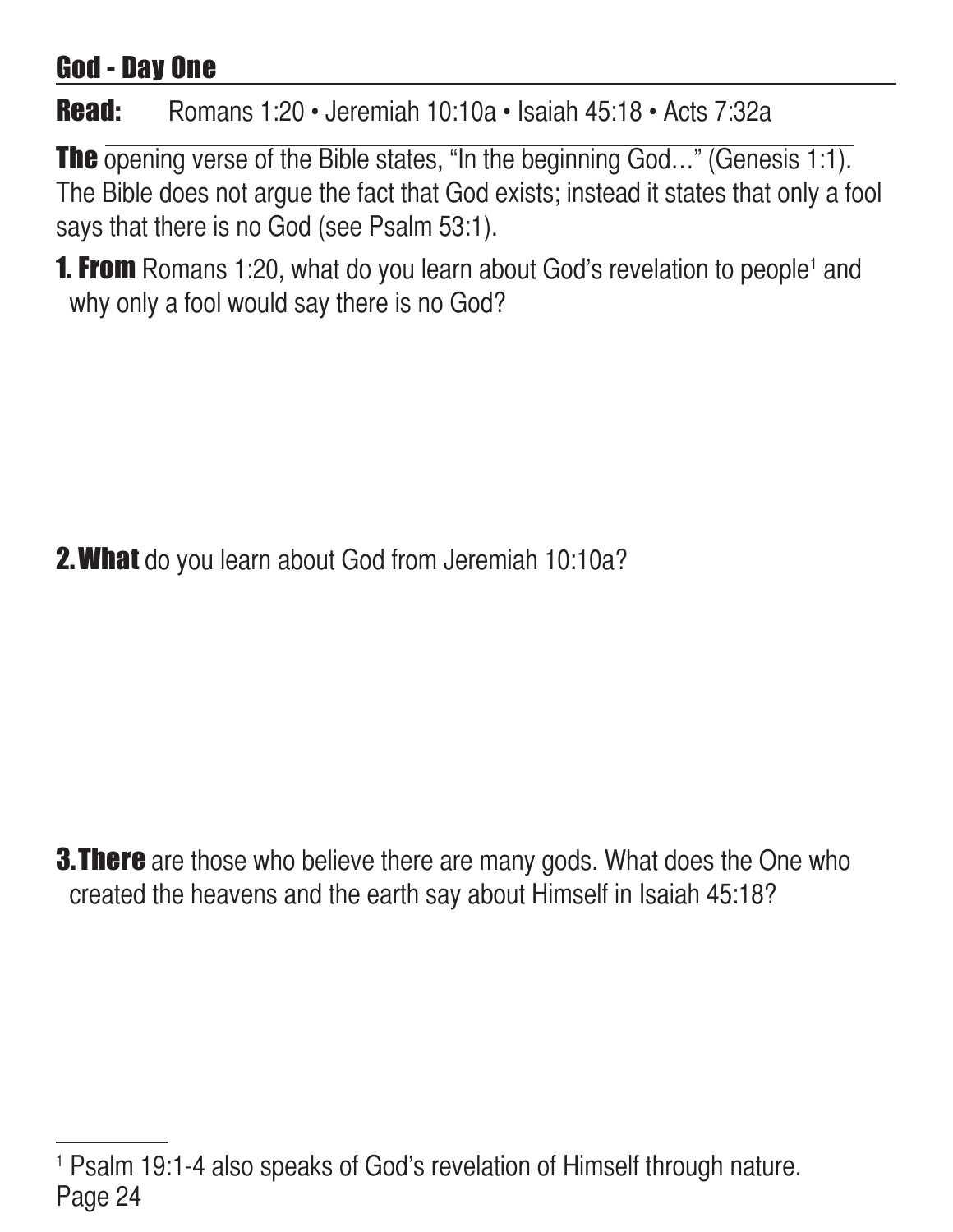**Some** people believe that there is just one god and **Today's Bible Reading** that he goes by different names in different religions. God says otherwise. He tells us very specifically who He is.

**4. From** Acts 7:32, who, specifically, is God?

**Throughout** the Bible, God reveals Himself to us. As you read and study God's Word, you come to understand that there is only one true and living God, Creator of heaven and earth. He is the God of Abraham, Isaac, and Jacob, and He sent His Son, Jesus Christ, to be the Savior of the world.

> Additional reading: Genesis 1:1 Psalm 53:1 Psalm 19:1-4

#### *Lesson 2 — The Joy of Knowing*

*For since the creation of the world God's invisible qualities—his eternal power and divine nature—have been clearly seen, being understood from what has been made, so that people are without excuse.*

— Romans 1:20

*But the LORD* is the true *God; he is the living God, the eternal King.*  — Jeremiah 10:10a

*For this is what the Lord says—he who created the heavens, he is God; he who fashioned and made the earth, he founded it; he did not create it to be empty, but formed it to be inhabited—he says: "I am the Lord, and there is no other."* — Isaiah 45:18

*I am the God of your fathers, the God of Abraham, Isaac and Jacob.* — Acts 7:32a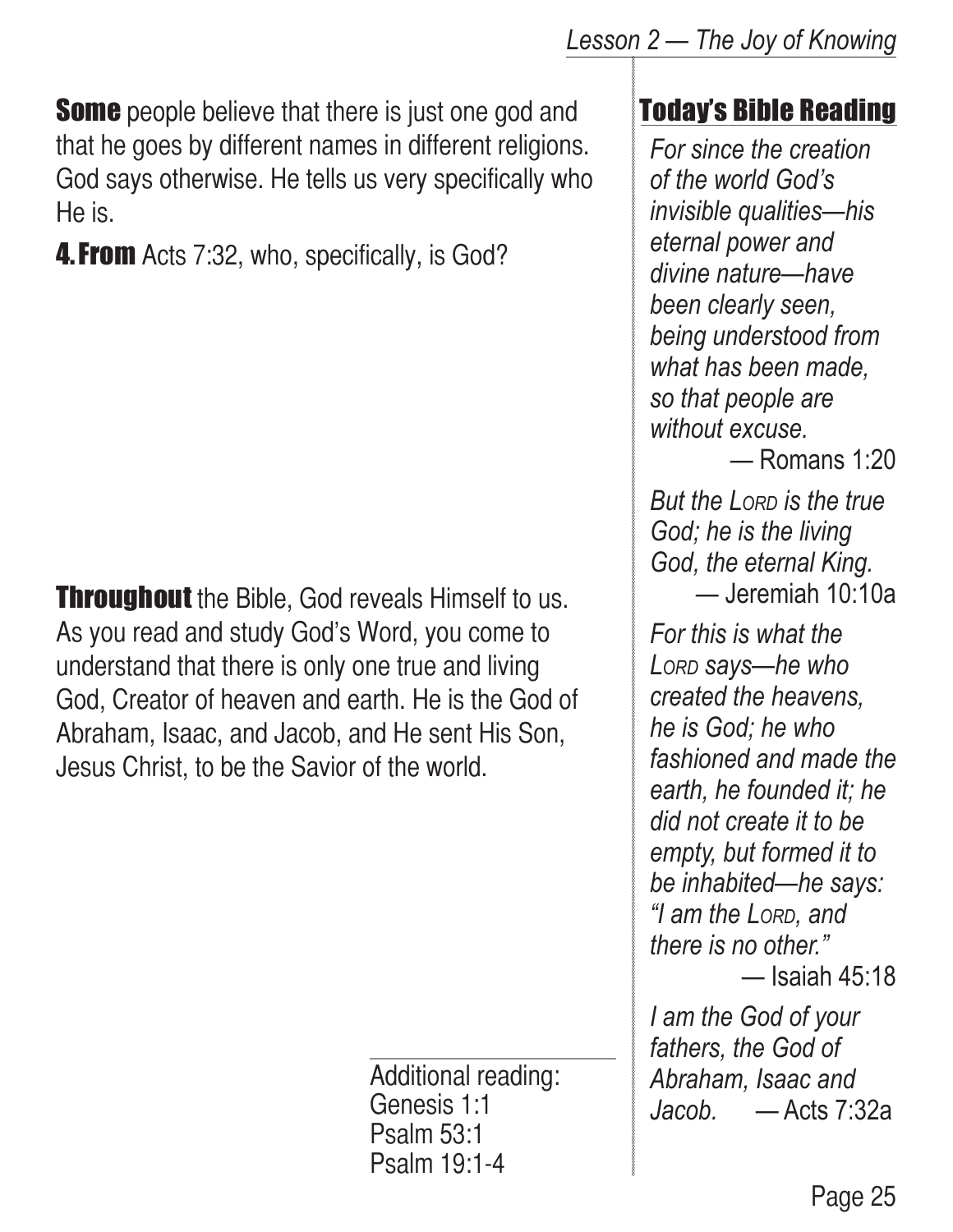#### God - Day Two

Read: John 3:16a • Proverbs 6:16 • Genesis 6:6 • Numbers 22:22a • 1 Peter 5:6-7 • Zephaniah 3:17

God is not merely a force; He is a person, and we are created in His image.

**1. What** feelings does God show in each of the following verses that indicate that He is a person and not just a force?

 $\cdot$  John 3:16a

- $\cdot$  Proverbs 6:16
- $\cdot$  Genesis 6:6
- $\cdot$  Numbers 22:22a
- $\cdot$  1 Peter 5:6-7

 $\cdot$  Zephaniah 3:17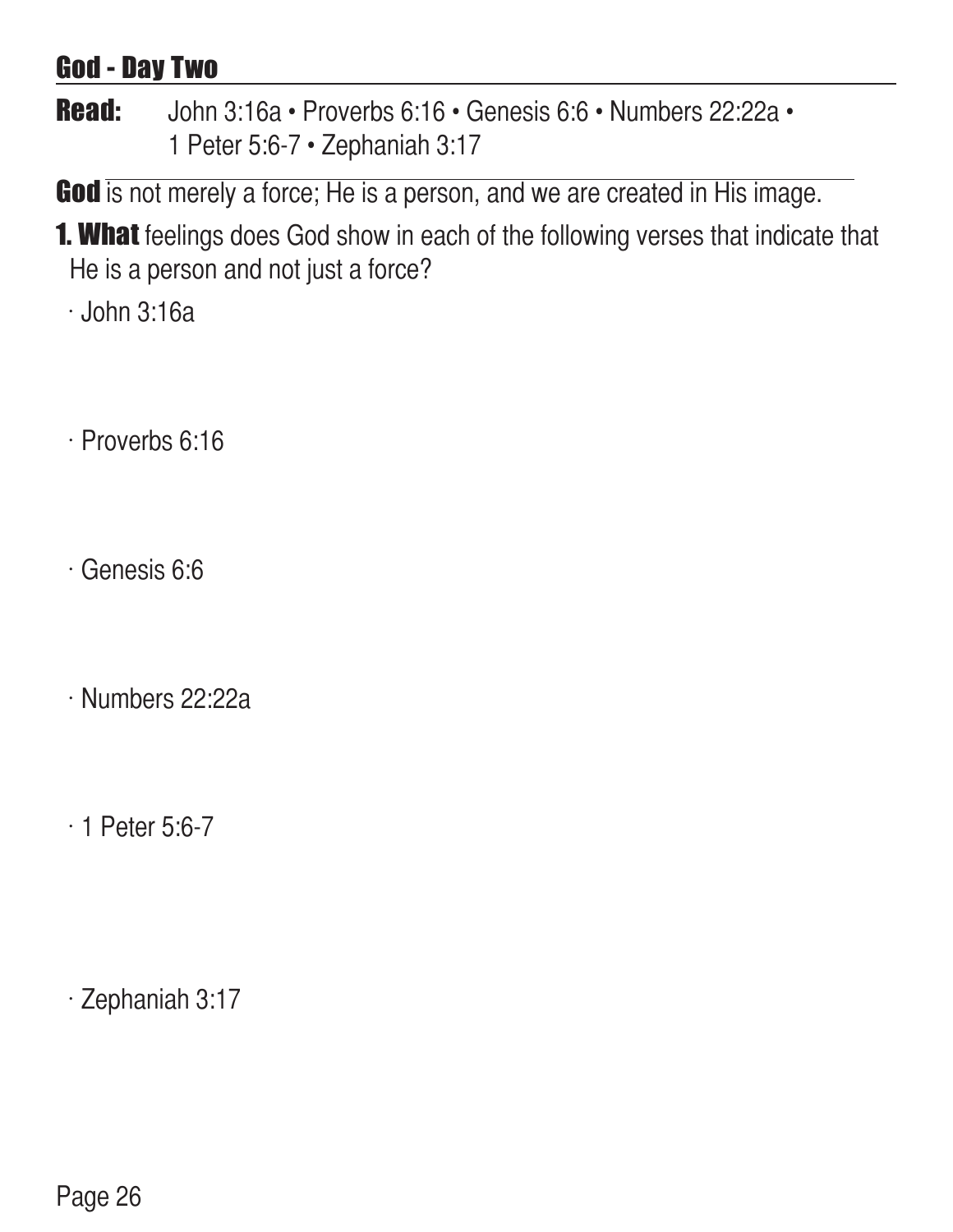**2. Consider** this for a moment. Have you ever considered God's feelings before?

**3. How** does knowing that God is a person with emotions change your perception of Him?

**4. Does** this change your feelings toward Him?

Additional reading: Genesis 1:27

#### Today's Bible Reading

*For God so loved the world…* — John 3:16a *There are six things the* 

*Lord hates, seven that are detestable to him.* — Proverbs 6:16

*The Lord regretted that he had made human beings on the earth, and his heart was deeply troubled.* 

— *Genesis 6:6*

*But God was very angry when he went…*

— Numbers 22:22a

*Humble yourselves, therefore, under God's mighty hand, that he may lift you up in due time. Cast all your anxiety on him because he cares for you.*

— 1 Peter 5: 6-7

*The Lord your God is with you, the Mighty Warrior who saves. He will take great delight in you; in his love he will no longer rebuke you, but will rejoice over you with singing.*

Page 27 — Zephaniah 3:17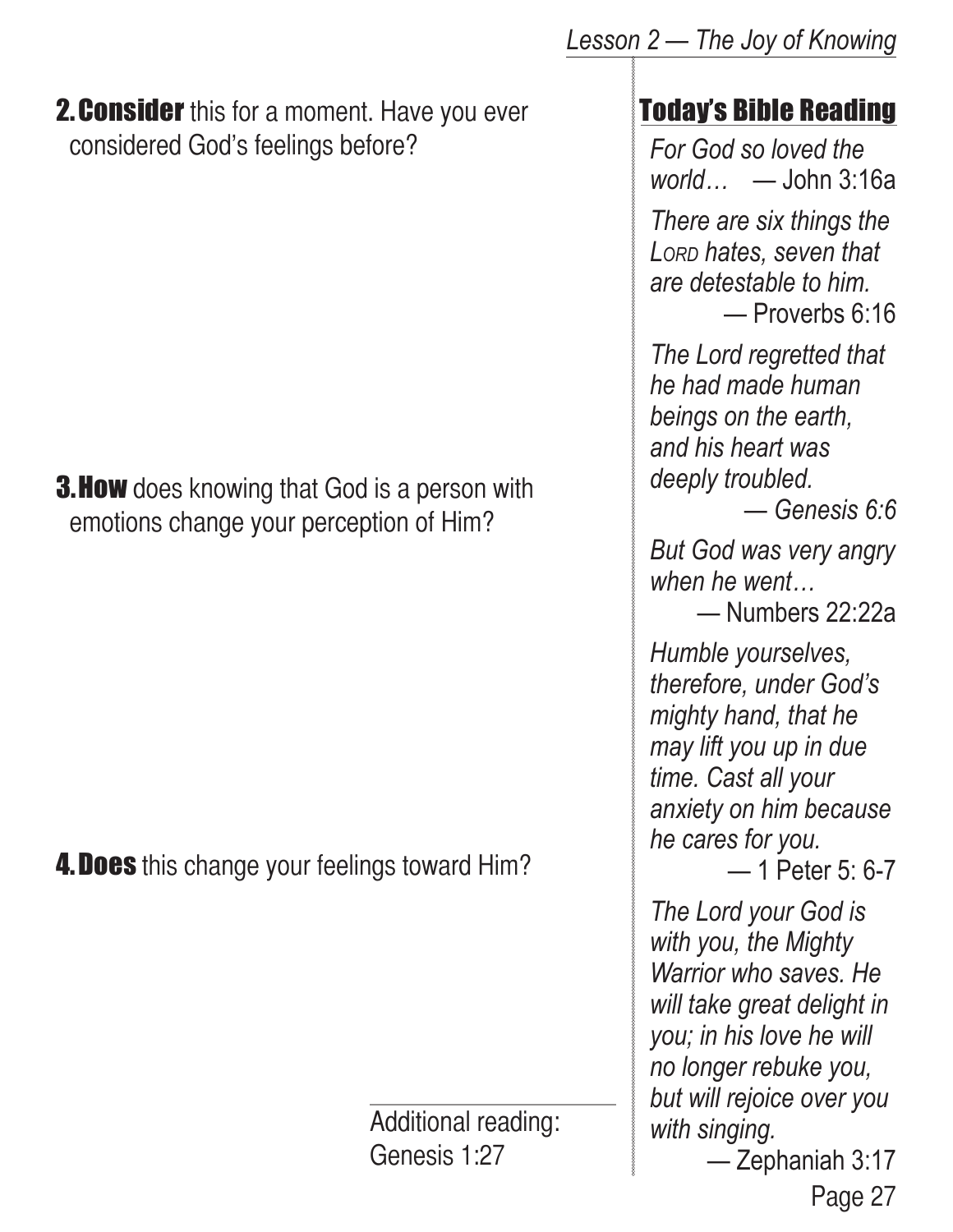#### God - Day Three

Read: Deuteronomy 4:31a • Deuteronomy 7:9a • Deuteronomy 10:17 • Psalm 99:9b • John 4:24b • 1 John 1:5b • 1 John 4:8b

The term we use to describe the fundamental qualities of a person, their essential character, is their nature.

- **1. From** the following verses write what you learn about God's nature:
	- $\cdot$  Deuteronomy 4:31a

· Deuteronomy 7:9a

 $\cdot$  Deuteronomy 10:17

 $\cdot$  Psalm 99:9b

 $\cdot$  John 4:24b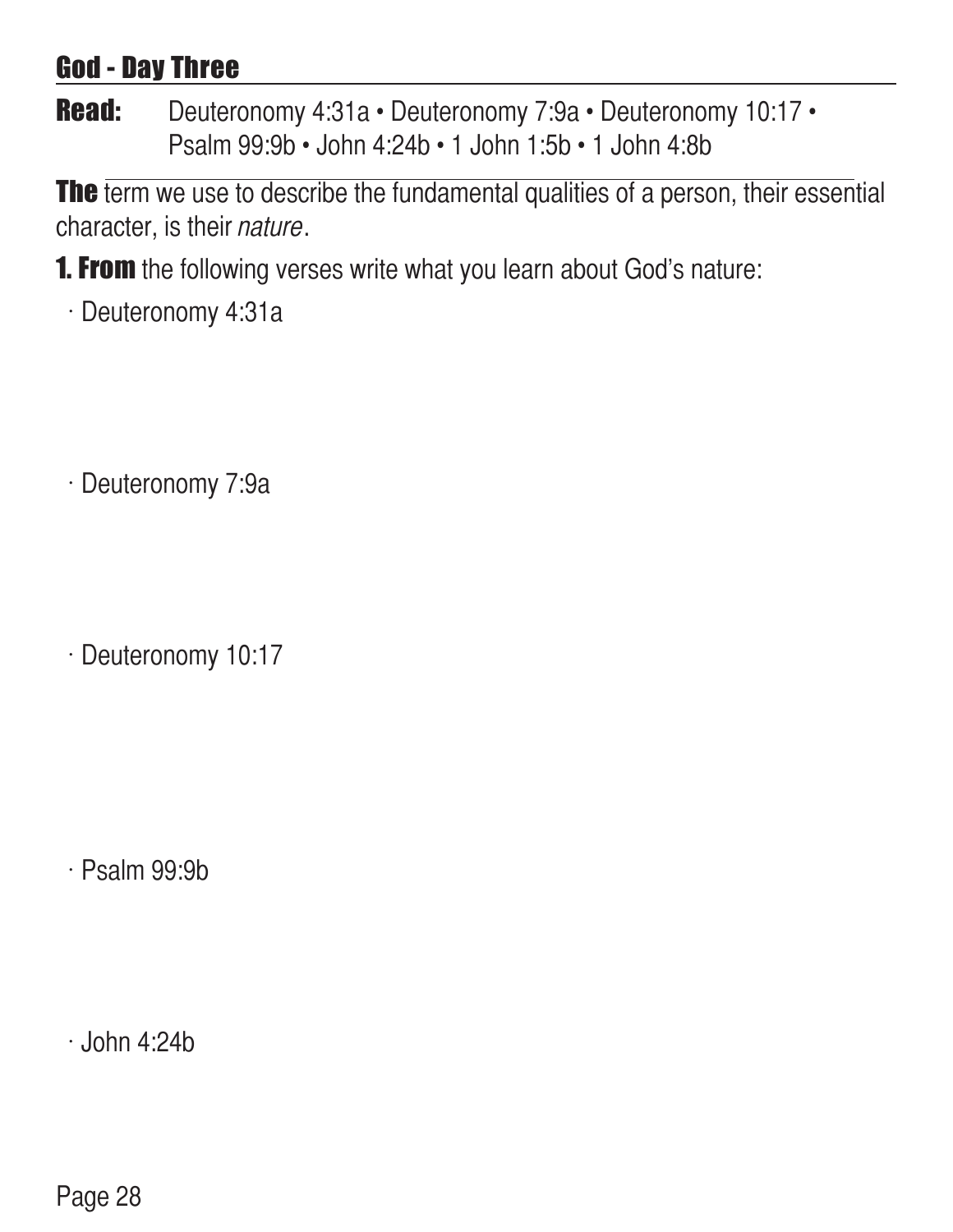$\cdot$  1 John 1:5b

 $\cdot$  1 John 4:8b

**2. Look** back through the list you have just written that describes God's nature. How does this change the way you view God?

**3.Is** this the type of person you would like to know?

#### Today's Bible Reading

*For the Lord your God is a merciful God…*

— Deuteronomy 4:31a

*Know therefore that the Lord your God is God; he is the faithful God…*

— Deuteronomy 7:9a

*For the Lord your God is God of gods and Lord of lords, the great God, mighty and awesome, who shows no partiality and accepts no bribes.*

— Deuteronomy 10:17

*…for the Lord our God is holy.*

— Psalm 99:9b

*God is spirit…*

 $-$ John 4:24b

*God is light; in him there is no darkness at all.*

— 1 John 1:5b

*…God is love.*

— 1 John 4:8b

Page 29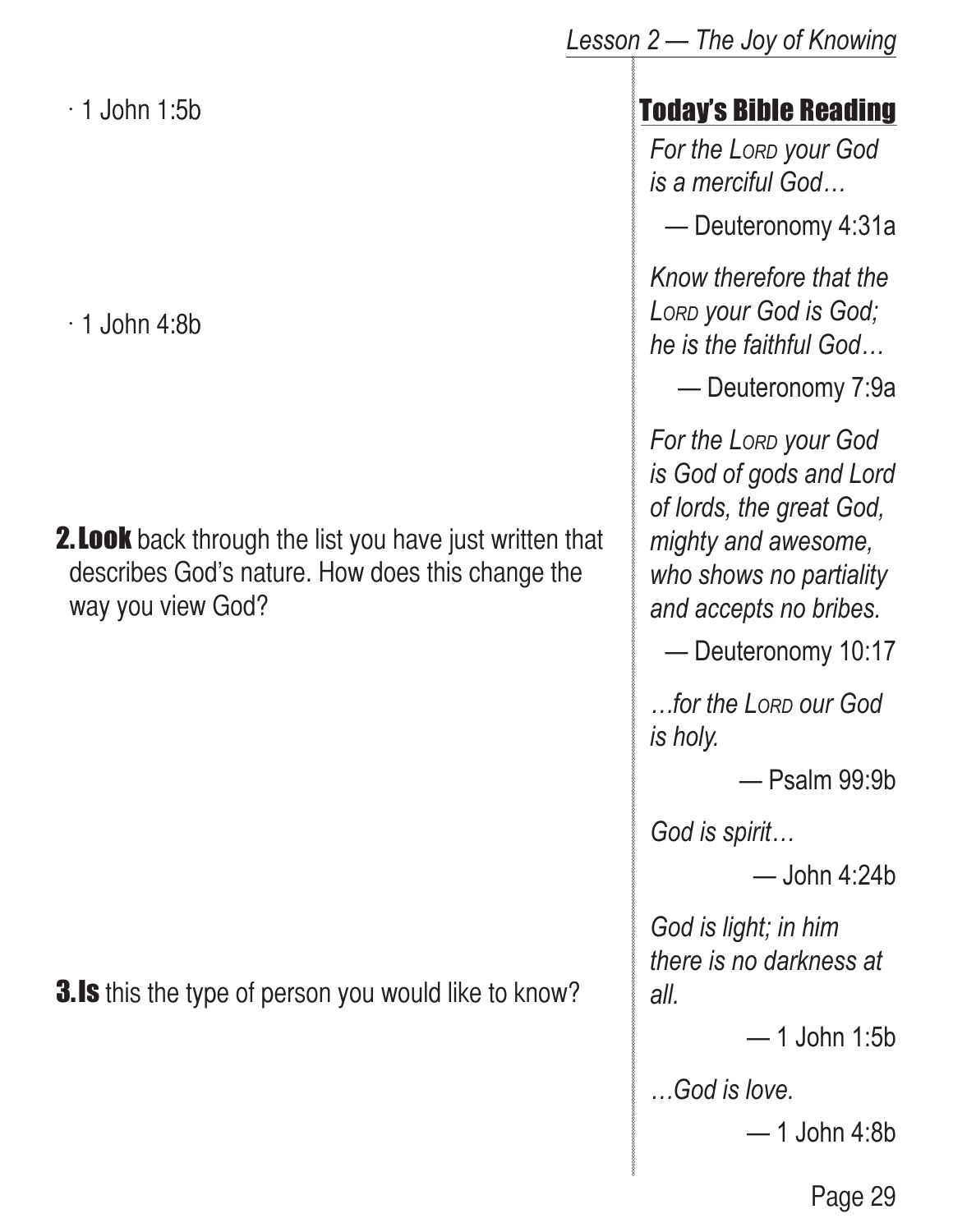#### God - Day Four

#### Read: Psalm 139:7-10 • Psalm 147:5 • Jeremiah 32:17 • John 5:26 • Revelation 19:6

**Although** Job 36:26 tells us that God is so great that we can't fully understand Him, and that all the descriptions we have read about Him are incomplete, we have discovered that there are many things we can know about Him.

**1. From** the following verses, what do you learn about how great God is?

 $\cdot$  Psalm 139:7-10

 $\cdot$  Psalm 147:5

 $\cdot$  Jeremiah 32:17

 $\cdot$  John 5:26

 $\cdot$  Revelation 19:6

Page 30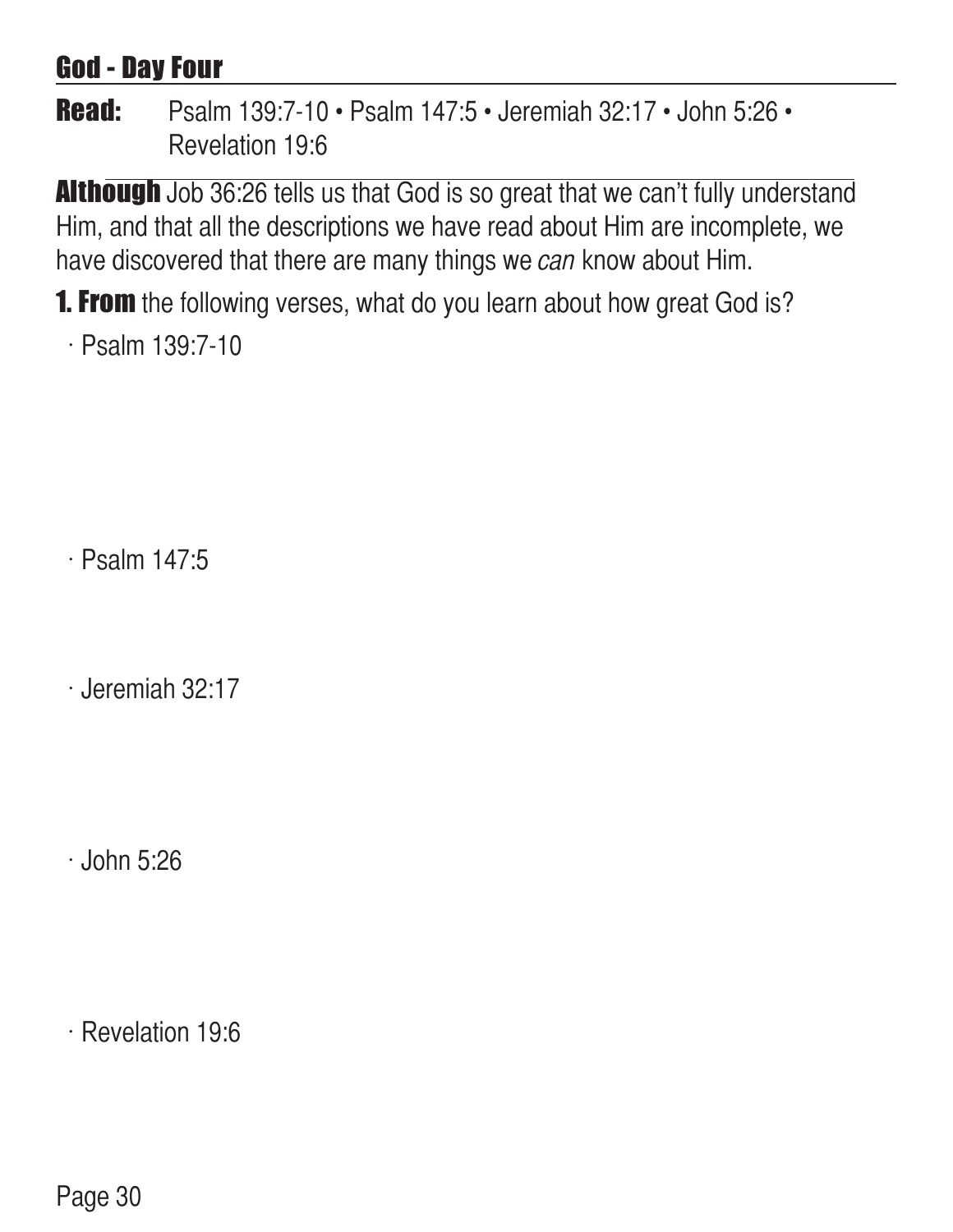**Just** consider this, God is almighty (omnipotent)— He even has life within himself; He is all knowing (omniscient); and He is everywhere present

(omnipresent). That alone should make one tremble with fear.

**But** this great and mighty God loves us and has gone to great lengths on our behalf.

**2. Write** briefly how this makes you feel.

*Then I heard what*  (Today's Bible Reading, continued)

*sounded like a great multitude, like the roar of rushing waters and like loud peals of thunder, shouting: "Hallelujah! For our Lord God Almighty reigns."*

*—* Revelation 19:6 (continued at left)

#### Today's Bible Reading

*Where can I go from your Spirit? Where can I flee from your presence? If I go up to the heavens, you are there; if I make my bed in the depths, you are there. If I rise on the wings of the dawn, if I settle on the far side of the sea, even there your hand will guide me, your right hand will hold me fast.*

— Psalm 139:7-10

*Great is our Lord and mighty in power; his understanding has no limit.* — Psalm 147:5

*Ah, Sovereign Lord, you have made the heavens and the earth by your great power and outstretched arm. Nothing is too hard for you.* — Jeremiah 32:17

*For as the Father has life in himself, so he has granted the Son also to have life in himself.*

Page 31 — John 5:26

Additional reading: Job 36:26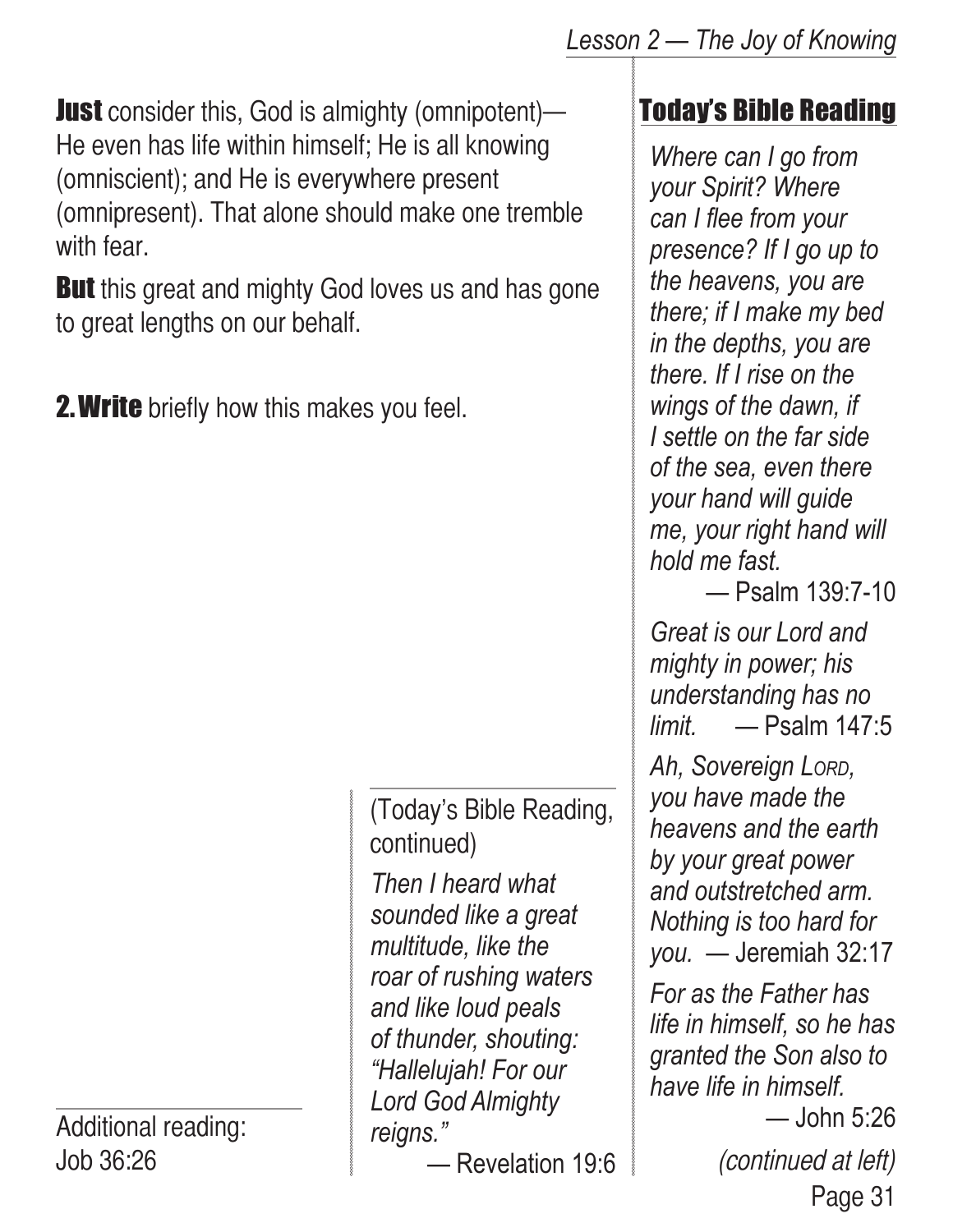#### God - Day Five

**Read:** Mark 12:29 • 1 Peter 1:2a • Hebrews 1:8 • Acts 5:3a,4b • Matthew 3:16-17 • Matthew 28:19

**Today** we will look at some other aspects of God. It is important to remember that the Bible does not contradict itself.

- **1. What** do you learn about God from Mark 12:29?
- **2. How** is God referred to in 1 Peter 1:2a?
- **3. Hebrews** 1:8 speaks of Jesus Christ as "the Son." By what name is He referred to in this passage?
- **4.A story** is told in Acts 5 about a couple who sold some land and pretended to give all the money to the Lord's work, although they actually kept some for themselves. The problem wasn't that they had kept some of the money, but that they had lied about it. Look at Acts 5:3a,4b. To whom did they lie? By what name is He called in this passage?
- **5. Matthew** 3:16-17 took place at the Jordan River when Jesus was baptized. Read through this passage and write down what three persons are referred to.

**Scripture** does not contradict itself. God is beyond our complete understanding because He is infinite and we are finite, limited beings. God is described as Father, Son, and Holy Spirit, yet He is one. The terms we use to describe this are the "Trinity" or the "Godhead." These words themselves are not used in the Bible. **6.From** Matthew 28:19, whose name (not "names") are we to baptize in?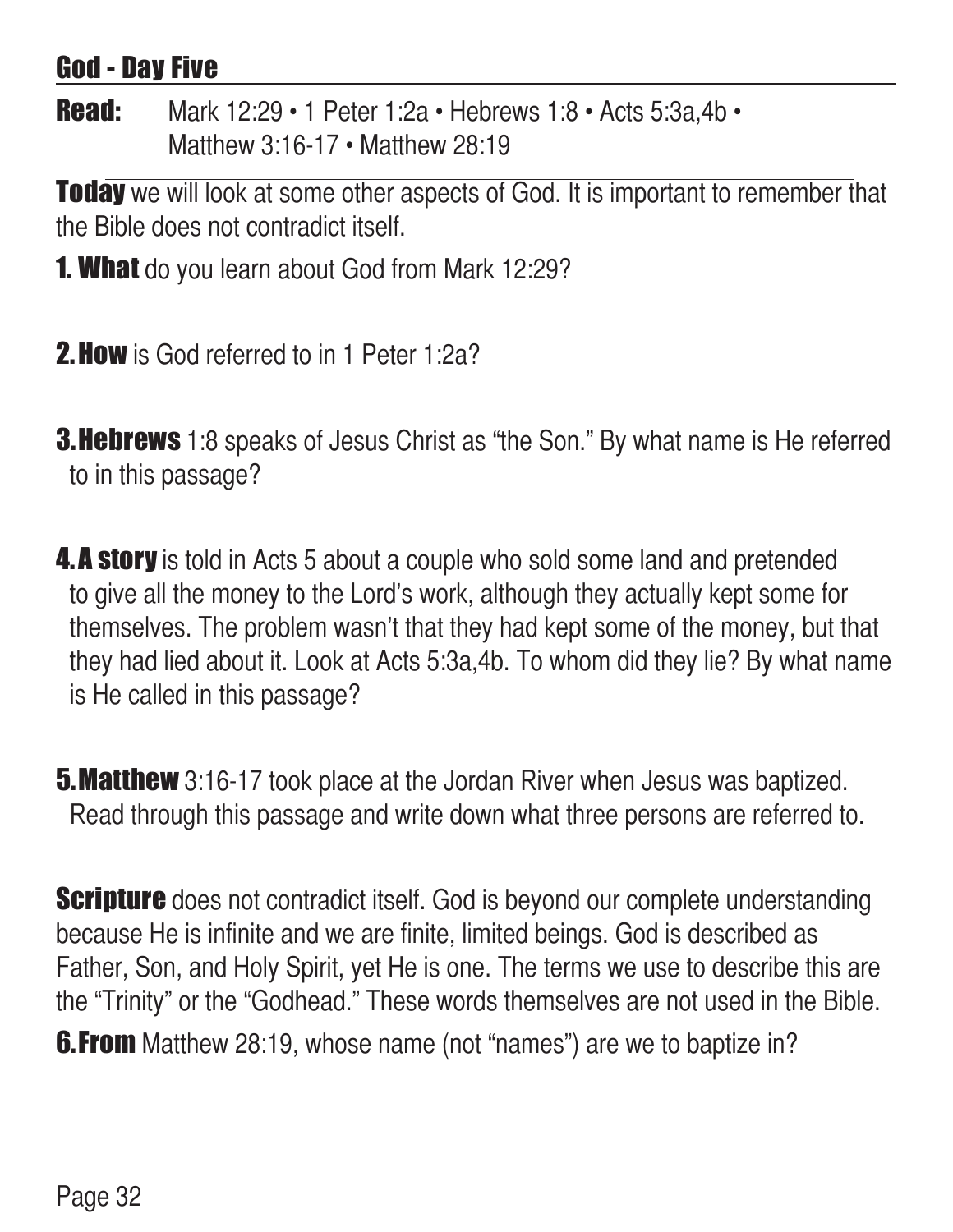In attempting to explain how there can be three, yet one, all we have to do is look at ourselves. We  $consist$  of body, soul, and spirit<sup>1</sup> in one person (see 1 Thessalonians 5:23). Time consists of past, present, and future. There are other examples, but everything falls short when we attempt to explain the infinite God.

**7. What** are your thoughts about this?

<sup>1</sup> "Soul" is that invisible dimension of our life that we are by nature (for example, our emotions, personality, mind, and will). "Spirit" is what we are by supernatural rebirth. Jesus said, "Flesh gives birth to flesh, but the Spirit gives birth to spirit" (John 3:6).

> (Today's Bible Reading, continued)

*him. And a voice from heaven said, "This is my Son, whom I love; with him I am well pleased."*

— Matthew 3:16-17

*Therefore go and make disciples of all nations, baptizing them in the name of the Father and of the Son and of the Holy Spirit.*

— Matthew 28:19

#### Today's Bible Reading

*"The most important one," answered Jesus, "is this: 'Hear, O Israel: The Lord our God, the Lord is one.'"*

— Mark 12:29

*…who have been chosen according to the foreknowledge of God the Father…*

— 1 Peter 1:2a

*But about the Son he says, "Your throne, O God, will last for ever and ever; a scepter of justice will be the scepter of your kingdom."*

— Hebrews 1:8

*Then Peter said, "Ananias, how is it that Satan has so filled your heart that you have lied to the Holy Spirit… You have not lied just to human beings but to God."* — Acts 5:3a,4b

*As soon as Jesus was baptized, he went up out of the water. At that moment heaven was opened, and he saw the Spirit of God descending like a dove and alighting on* 

> Page 33 (continued at left)

Additional reading: 1 Thessalonians 5:23 John 1:1-4,14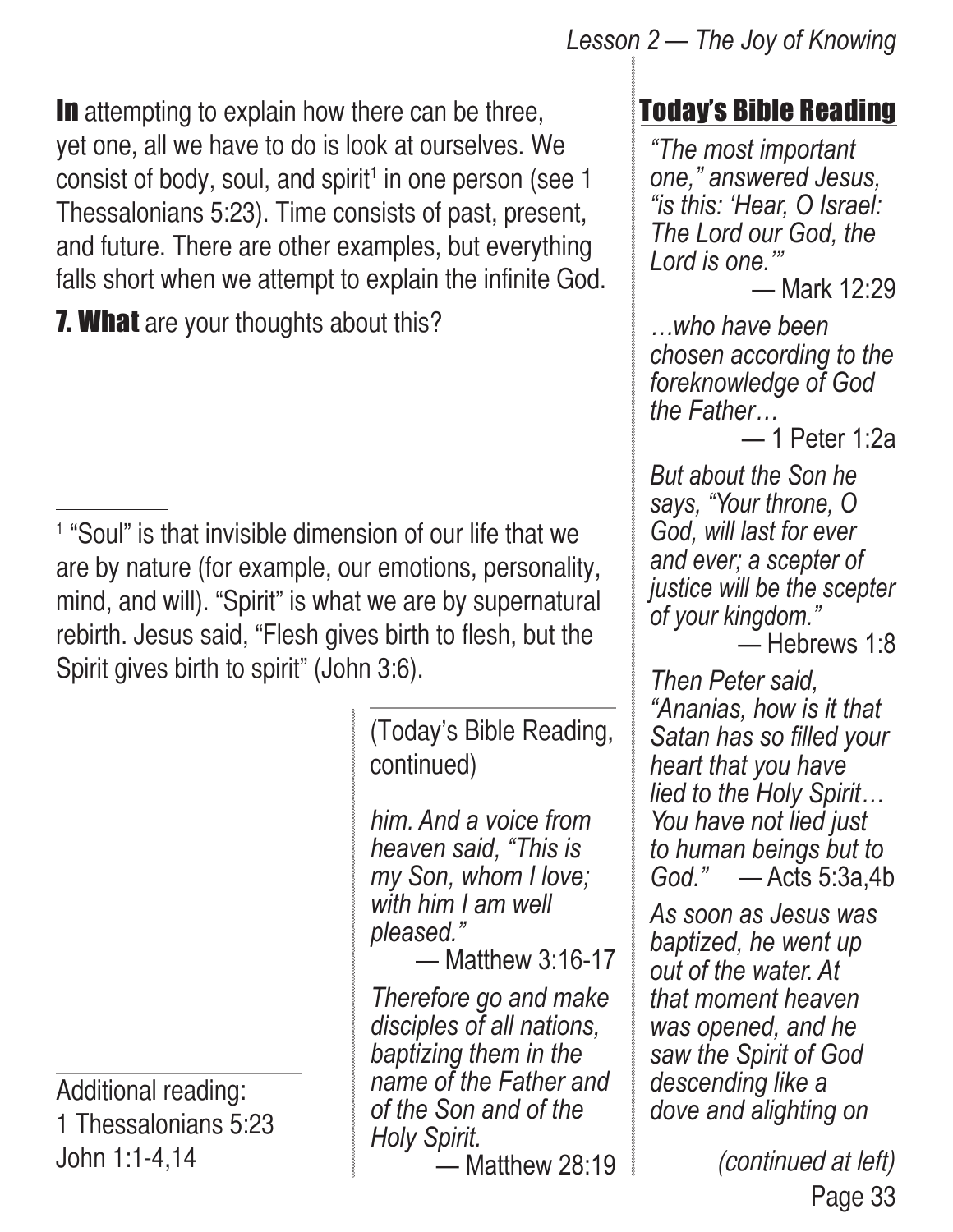#### God - Day Six

#### Read: Ephesians 2:8 · John 3:16 · Revelation 22:17 · Titus 2:11-12 · 2 Corinthians 12:9a

**There** is another aspect of God that we will look at. It is His grace. According to Merriam-Webster's online dictionary, grace is "unmerited divine assistance given humans." Nehemiah 9:31 tells us that God is gracious and merciful.

**1. From** Ephesians 2:8, how does one obtain or become the recipient of God's grace?

In Romans 3:23-24 we learn that all people (including you and I) have sinned, and they don't measure up to God's standard, which is perfection. Yet we also read that God has justified us freely— declared us not guilty. He did this through Jesus Christ, who took away our sin. This is called *grace*.

**2. Read** John 3:16 and Revelation 22:17. Who is invited to receive God's grace?

**3. Have** you accepted God's grace by receiving Jesus Christ as your Savior? Remember, you cannot earn and you do not deserve God's grace and forgiveness. Will you accept this gift from God today?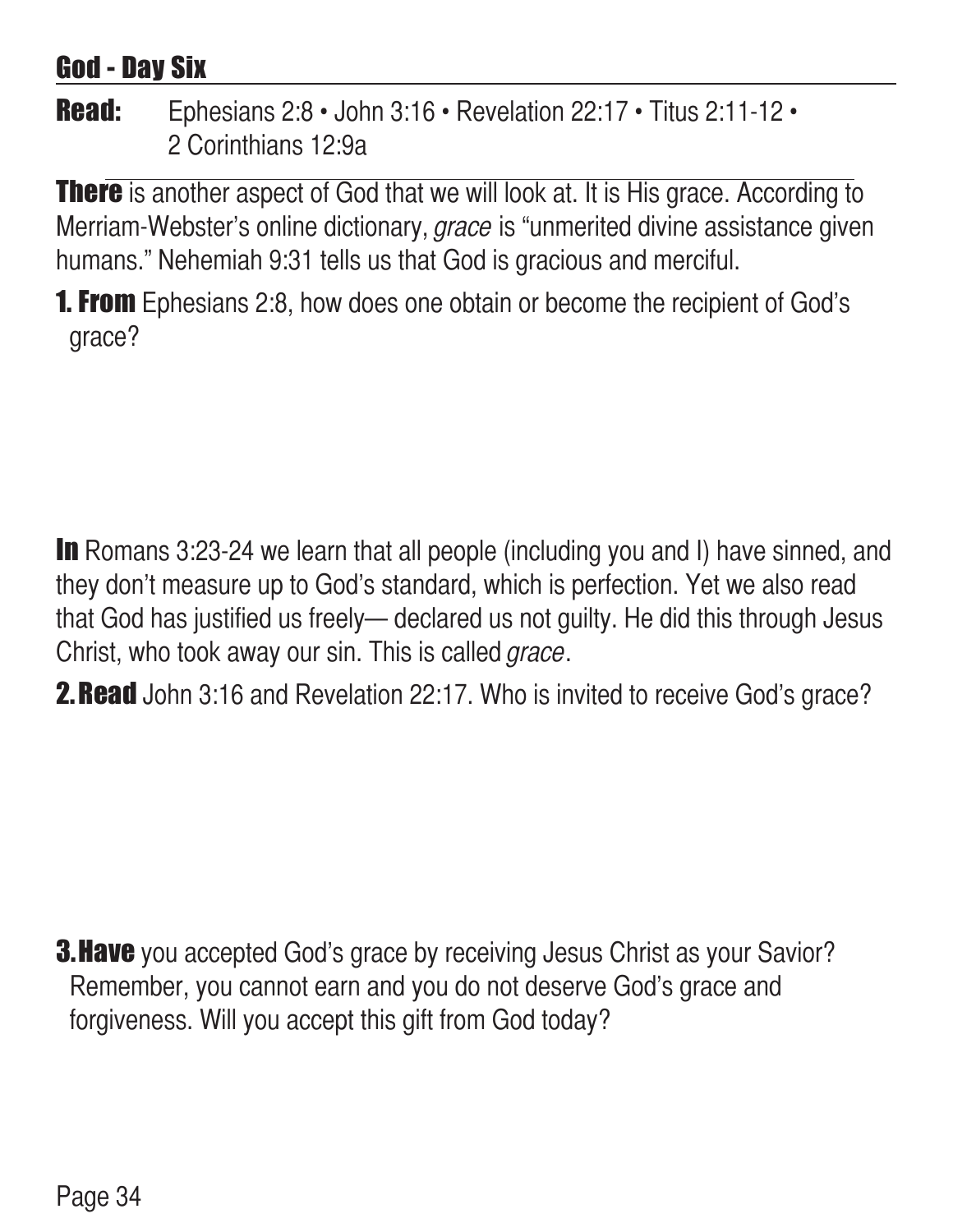**4. God's** grace is extended to us so that our sins might be forgiven, and it is there to help us live the type of life that pleases God. What do you learn about this from Titus 2:11-12?

**5. God's** grace is available to us in every situation we face. What do you learn about His grace in 2 Corinthians 12:9a?

**God's** grace is sufficient—it is enough. He has saved us by His grace. His grace helps us live the kind of life that pleases Him and satisfies us. And His grace is there for whatever may come our way. Take a moment now and thank Him.

Additional reading: Nehemiah 9:31 Romans 3:23-24 Ephesians 1:7

(Today's Bible Reading, continued)

*But he said to me, "My grace is sufficient for you…"*

— 2 Corinthians 12:9a

# Today's Bible Reading

*For it is by grace you have been saved, through faith—and this is not from yourselves, it is the gift of God…*

— Ephesians 2:8

*For God so loved the world that he gave his one and only Son, that whoever believes in him shall not perish but have eternal life.*

— John 3:16

*The Spirit and the bride say, "Come!" And let the one who hears say, "Come!" Let the one who is thirsty come; and let the one who wishes take the free gift of the water of life.*

— Revelation 22:17

*For the grace of God has appeared that offers salvation to all people. It teaches us to say "No" to ungodliness and worldly passions, and to live self-controlled, upright and godly lives in this present age.*

> Page 35 — Titus 2:11-12 (continued at left)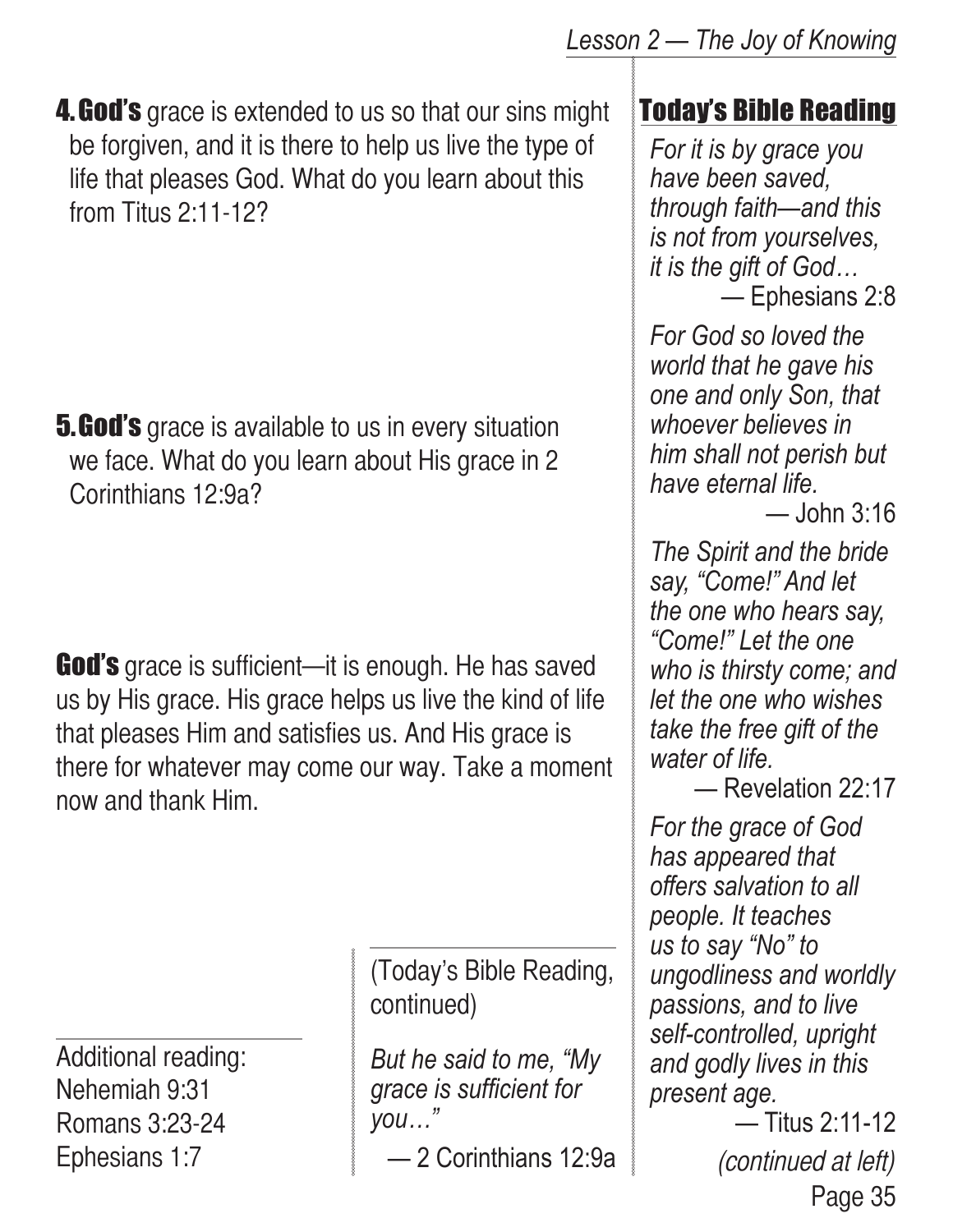# God - Day Seven

Take a few minutes today to re-read the Bible verses from this week. Write down what has been most meaningful to you.

As you have worked through the study this week, we hope that you have come to a deeper understanding of God and that you have a new desire to know Him better.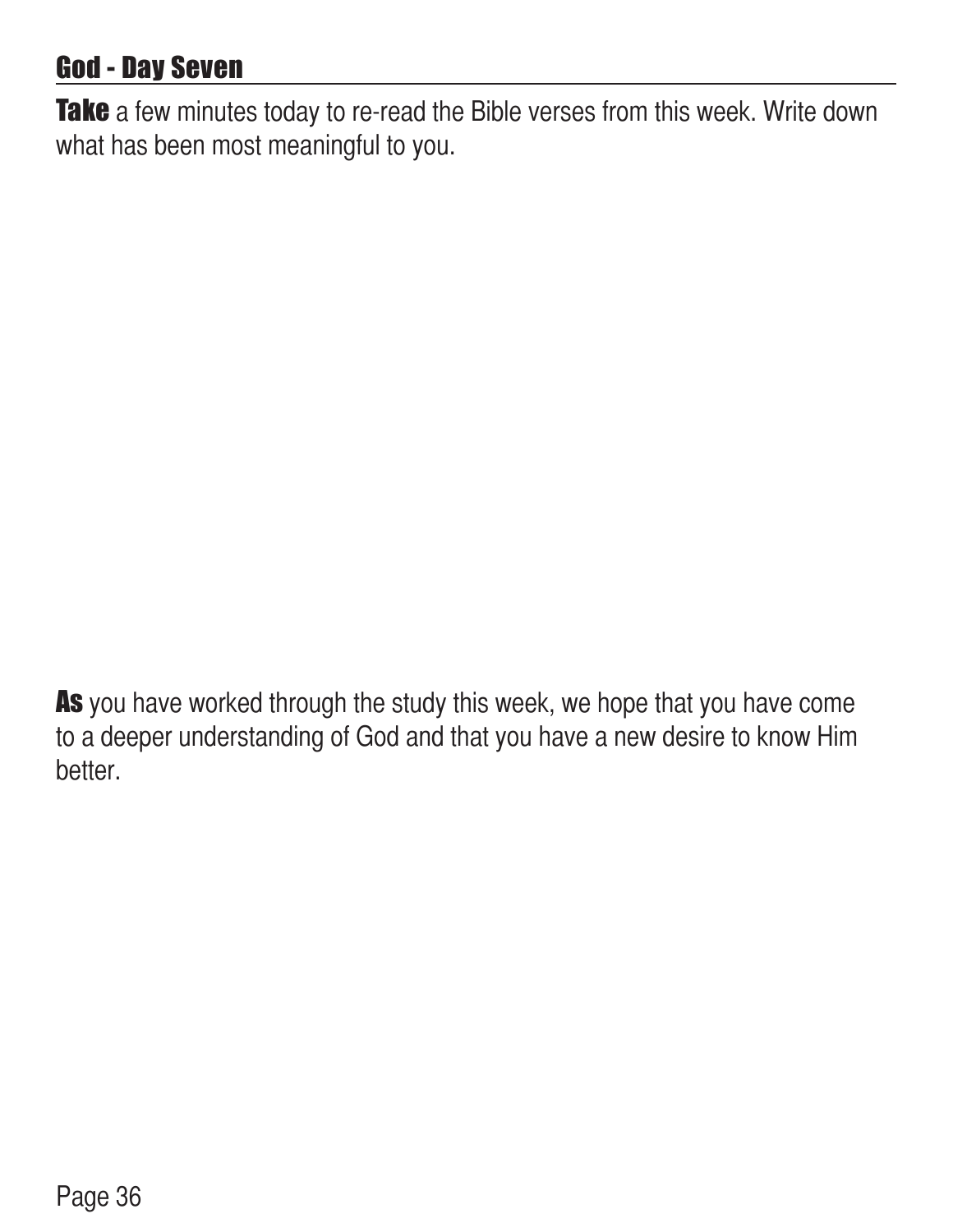# Lesson 3 — The Trinity

- $\cdot$  One God? OK...
- $·$  Father?
- $\cdot$  Son?
- $·$  Holy Spirit?

#### $\hat{\sigma}$

Remember, as you work through each daily lesson, pray and ask God to help you know, understand, and apply His truth to your life.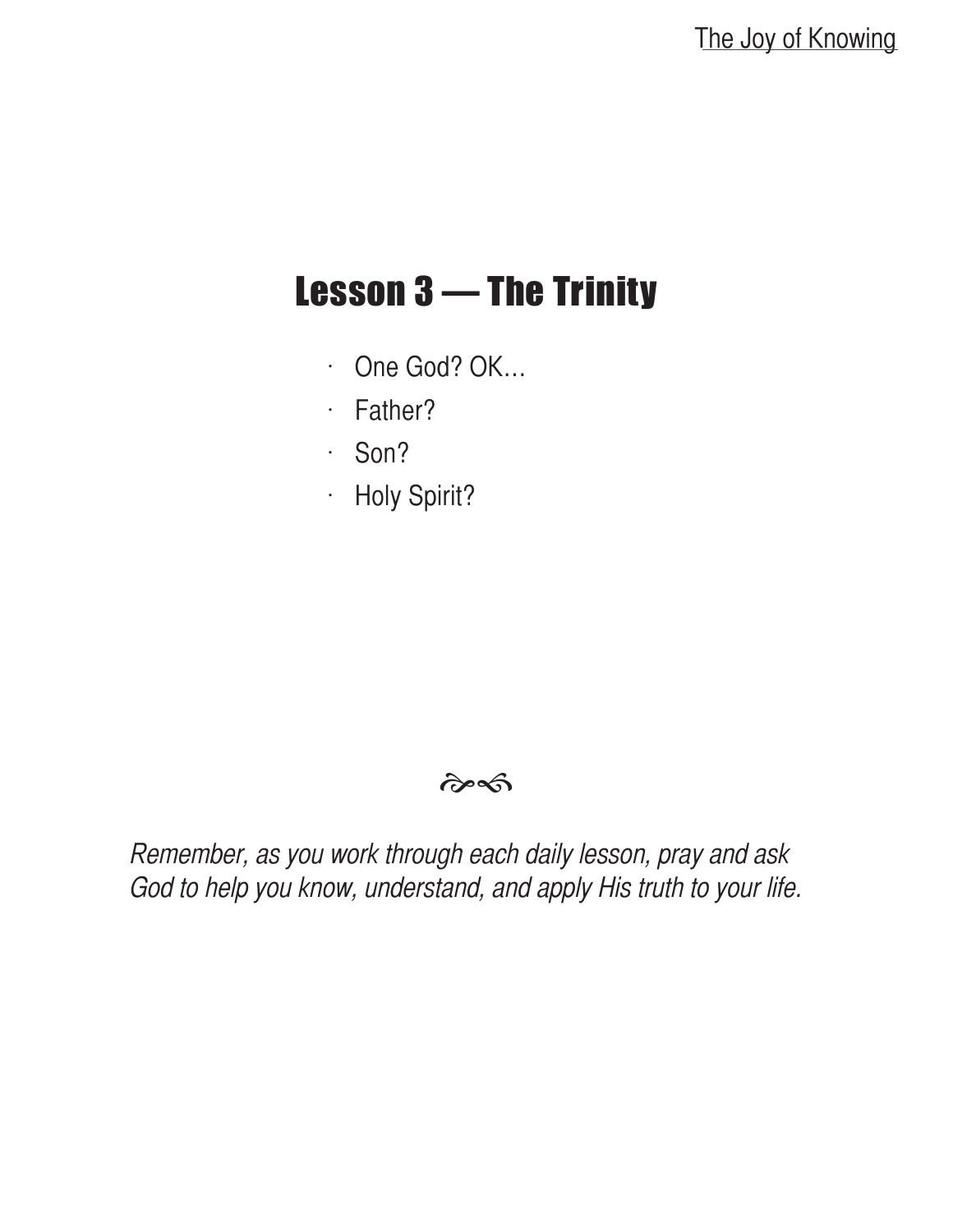# The Trinity - Day One

#### Read: John 3:16 • Romans 5:8 • Psalm 139:1-4

In the previous lesson we learned many facts about God. This week we will take a closer look at the individual members of the Trinity—the Father, the Son, and the Holy Spirit.

**Many** people have misconceptions about God the Father. Their view is often a mixture of various thoughts and teachings that they've combined in their minds, rather than what He has revealed about Himself in the Scriptures.

**1. According** to John 3:16, how does God feel about the human race?

**2. Love** is more than just a word or a feeling. Love moves us to do something for the one who is loved. Read Romans 5:8. When and how did God demonstrate (show) His love for humanity?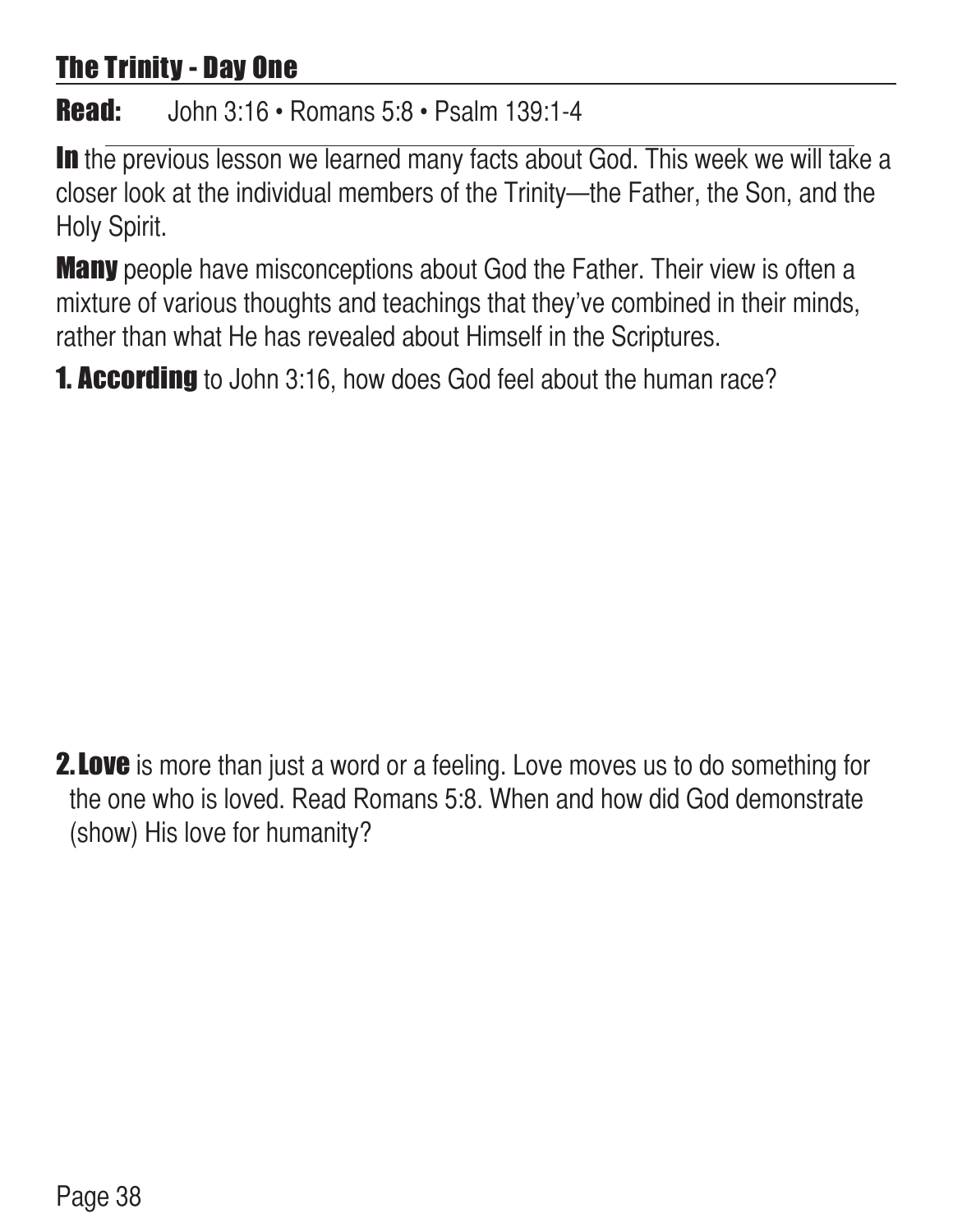#### *Lesson 3 — The Joy of Knowing*

**3. You** may read through these passages and think that God loves and sent His Son to die for the world in general, but that when it comes to you as an individual, He may not be interested in you. Read Psalm 139:1-4, and write down how intimately God knows you and is concerned about you as an individual.

**4. It** is amazing to consider that God loves you and me as individuals, and that He knows us intimately and is concerned about the smallest details of our lives— He even knows the number of hairs we have on our heads (see Matthew 10:30). What do you think and feel about this?

# Today's Bible Reading

*For God so loved the world that he gave his one and only Son, that whoever believes in him shall not perish but have eternal life.*

— John 3:16

*But God demonstrates his own love for us in this: While we were still sinners, Christ died for us.* — Romans 5:8

*You have searched me, Lord, and you know me. You know when I sit and when I rise; you perceive my thoughts from afar. You discern my going out and my lying down; you are familiar with all my ways. Before a word is on my tongue, you, Lord, know it completely.* 

— Psalm 139:1-4

Additional reading: Matthew 10:30 1 John 4:14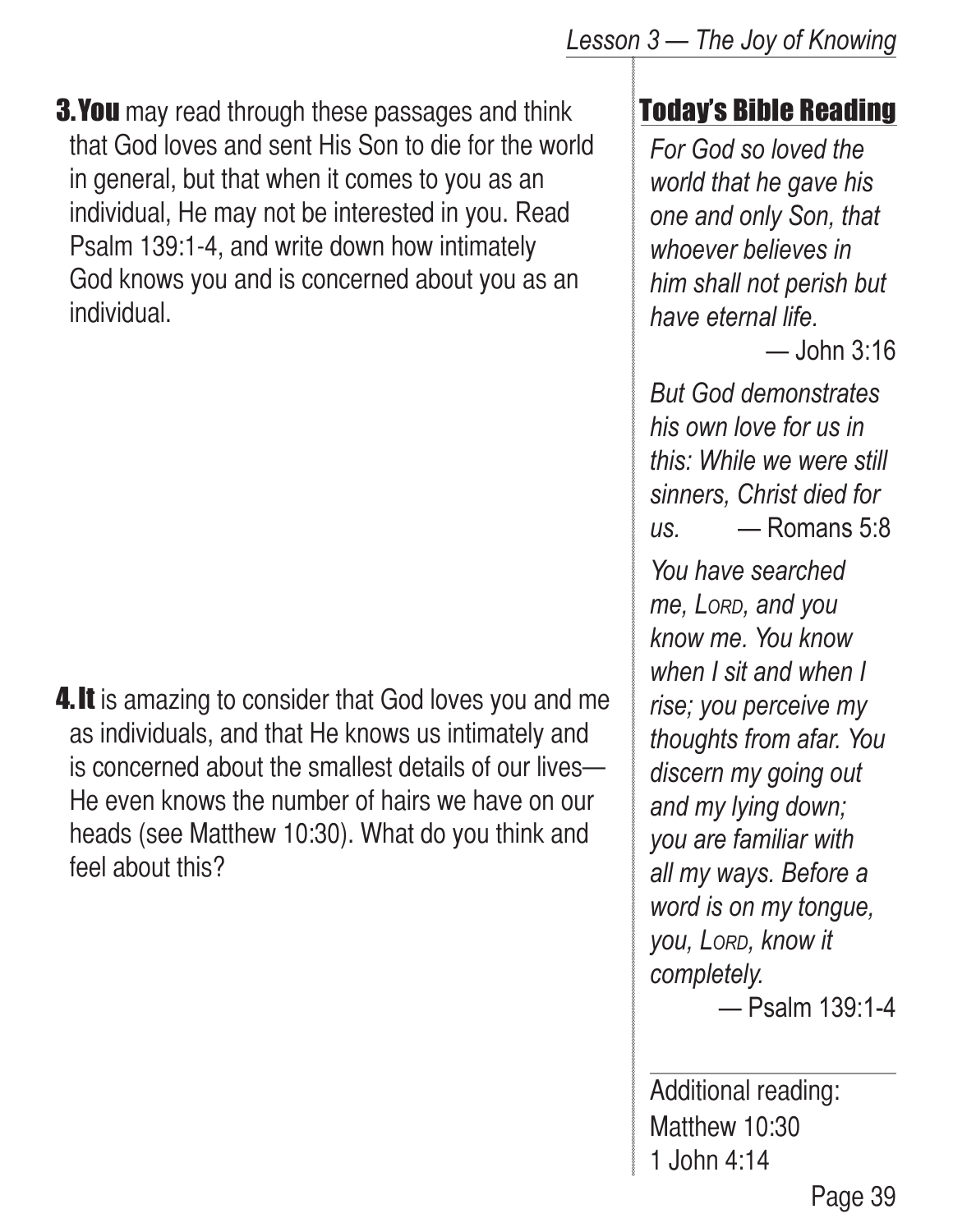# The Trinity - Day Two

Read: John 3:35 • John 5:20 • John 14:6 • Matthew 11:27b

God the Father has a special relationship with and to God the Son.

**1. Read** John 3:35 and John 5:20. Describe the special relationship between the Father and the Son.

**2. Some** people believe that they can have a relationship with the Father without becoming a Christian (i.e. without accepting Christ as their Savior). What does John 14:6 say regarding this?

**3. What** does Matthew 11:27b tell us about who knows the Father?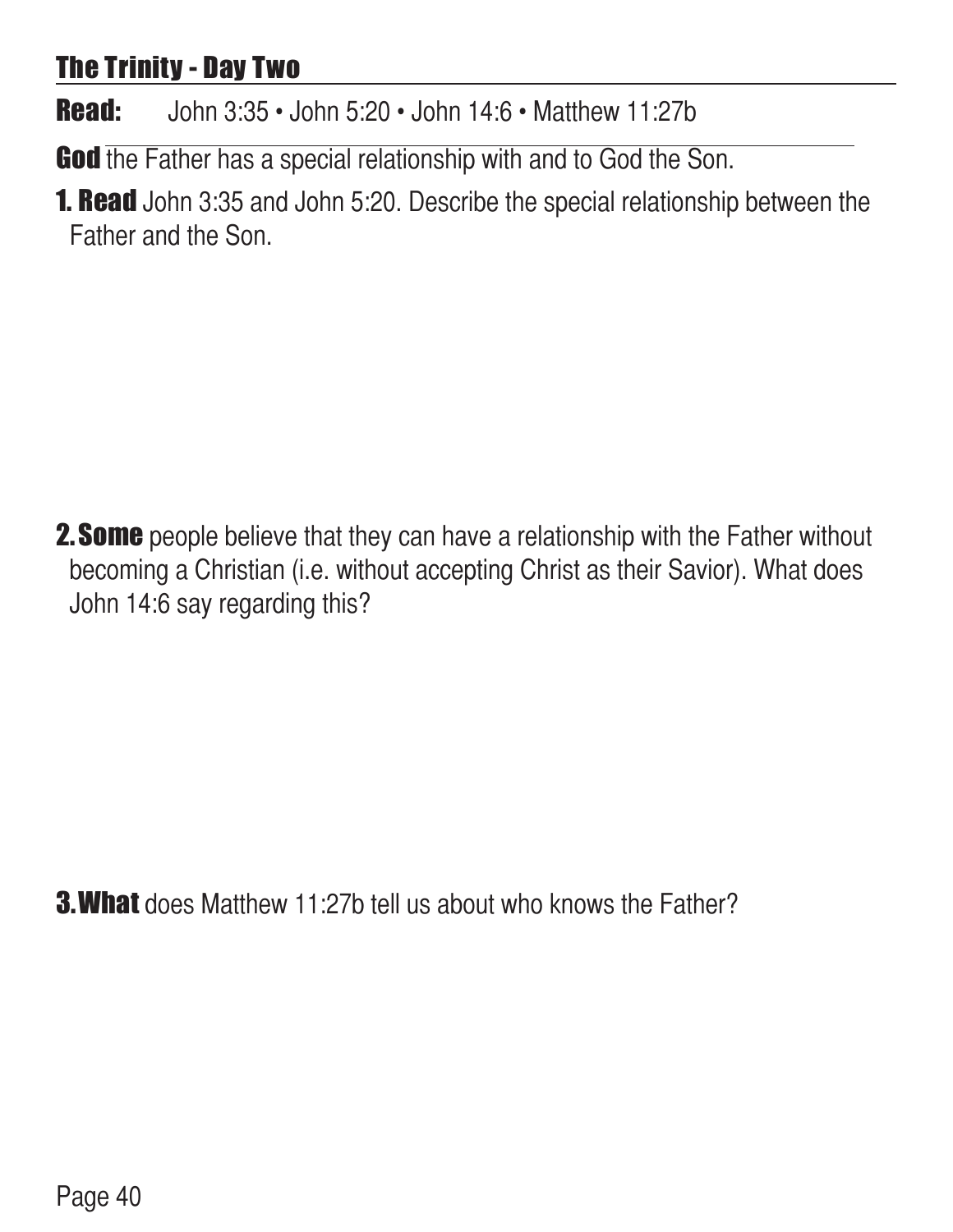**Acts** 10 tells of a Roman centurion named Cornelius. "He and all his family were devout and God-fearing; he gave generously to those in need and prayed to God regularly" (verse 2). God heard Cornelius' prayers and saw his actions (see verse 31). The Lord sent an angel to tell Cornelius to send for the Apostle Peter, and to listen to what he had to say.

**Cornelius** obeyed. When Peter arrived, he explained to Cornelius about Jesus—how He died to pay the price for our sin so that we could have a relationship with God, and that He rose again from the dead. Cornelius, his family, and all those with them believed and were baptized that very day.

**Perhaps** you've been one of those who have tried to be devout and God-fearing like Cornelius. Just as He sent Peter to Cornelius, God has sent this study to you, in order that you might put your faith and trust in Jesus Christ to take away your sin and bring you into a relationship with God.

4. If you haven't, won't you put your faith in Him today? See page 8 for more information.

# Today's Bible Reading

*The Father loves the Son and has placed everything in his hands.*

— John 3:35

*For the Father loves the Son and shows him all he does.*

— John 5:20

*Jesus answered, "I am the way and the truth and the life. No one comes to the Father except through me."*

 $-$ John 14 $·$ 6

*No one knows the Son except the Father, and no one knows the Father except the Son and those to whom the Son chooses to reveal him.*

— Matthew 11:27b

Acts 10 John 6:45 2 John 1:9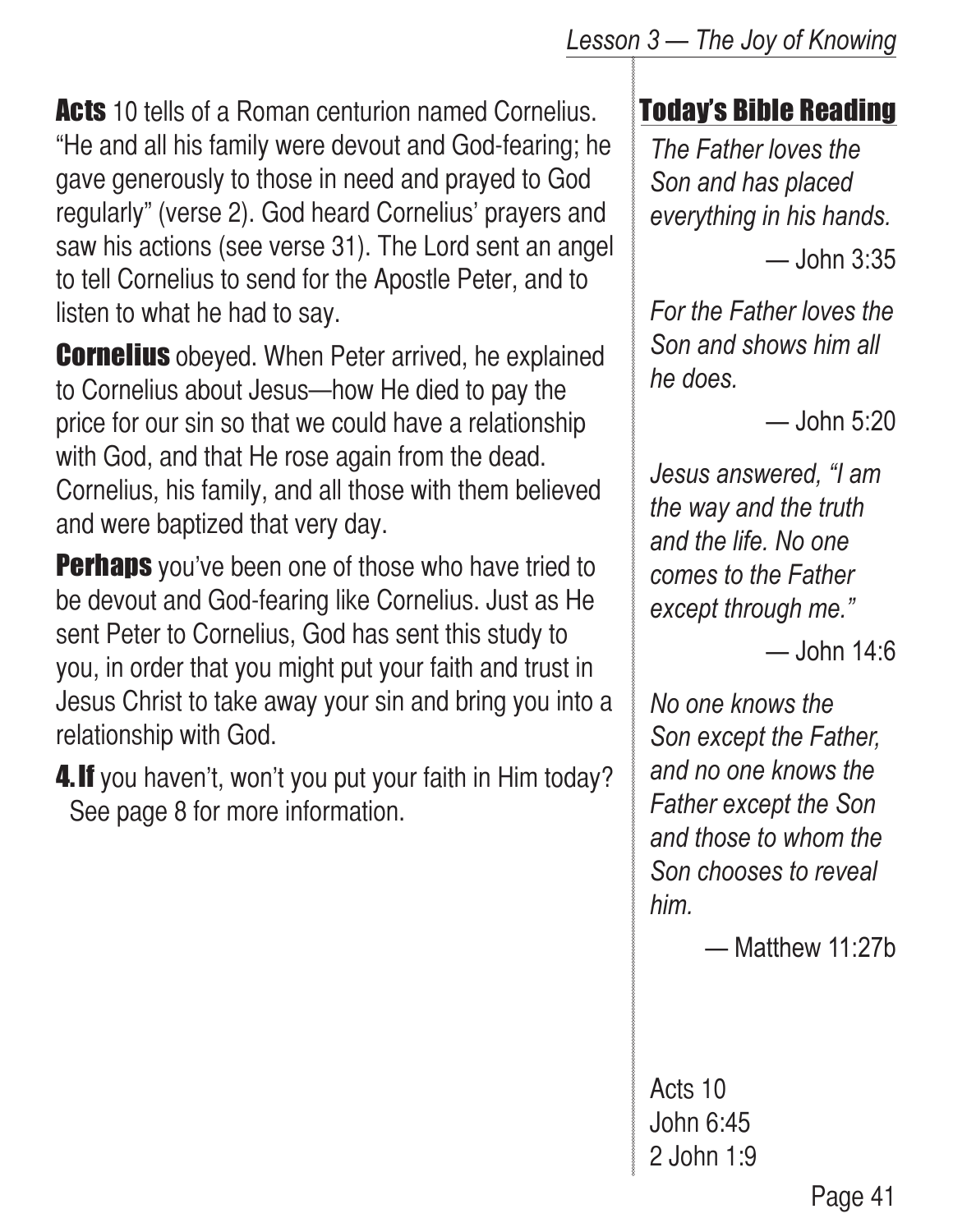# The Trinity - Day Three

Read: John 1:1b • John 20:28 • Hebrews 1:8a • John 1:3 • Colossians 1:15-17

When asked what they believe about Jesus, people have a variety of answers. Some say they believe He was merely a good man; others say He was a prophet; some believe He is God.

**1. Before** proceeding, consider what you think about Jesus Christ, His character, who He is, etc.

We will now explore Scripture and see how correct you have been.

**2. We** are told in John 1:14 that Jesus Christ is "the Word." How is He referred to in John 1:1b, John 20:28, and Hebrews 1:8?

**3.John** 1:3 speaks of the Word (Jesus Christ). What do you learn about Him from this verse?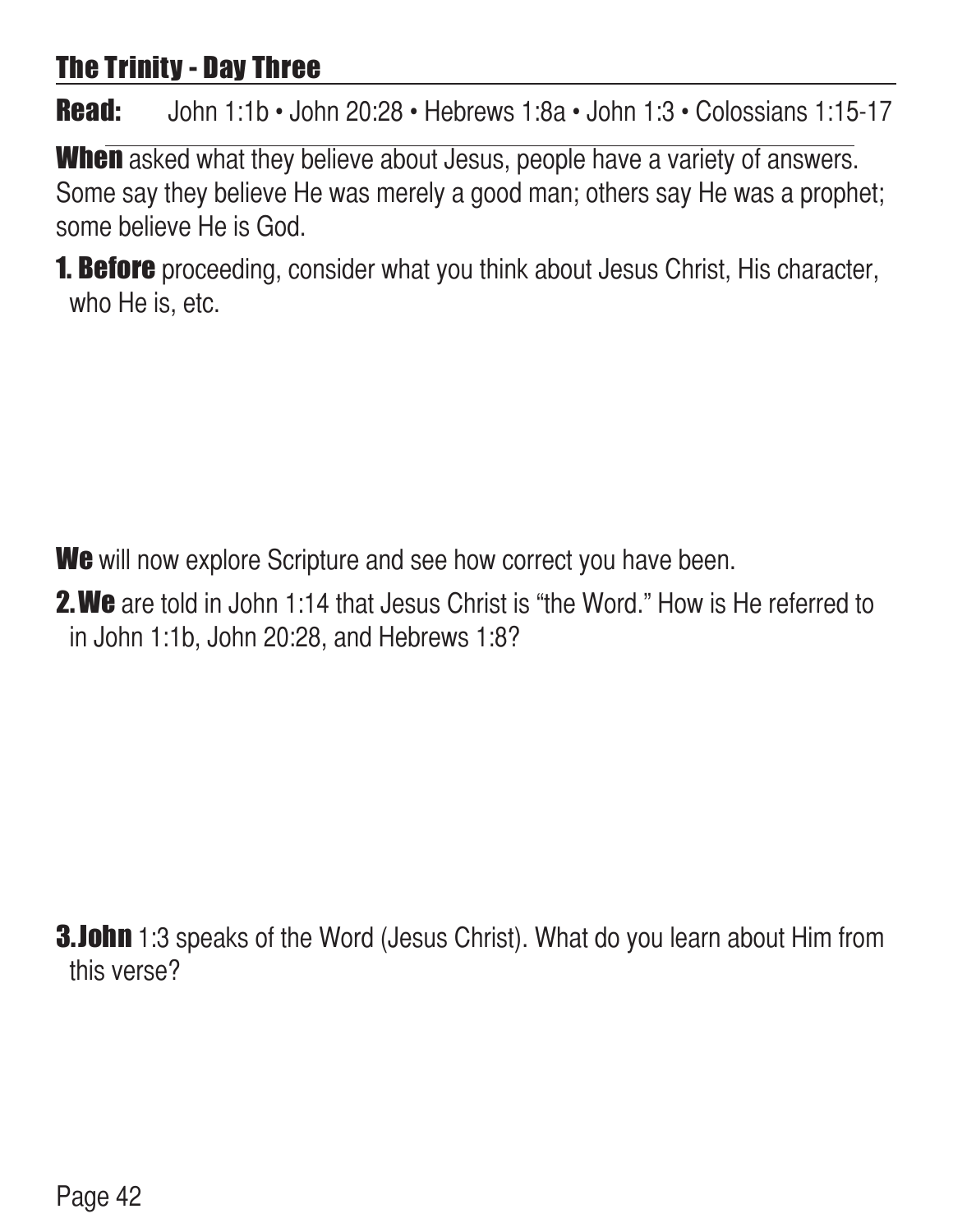#### **4. Colossians** 1:15-17 also refers to Jesus Christ. What do you learn about Him from these verses?

**5.As** you can see from the Bible, Jesus is so much more than just a good man, a great teacher, or a prophet. Is any of this information new to you? What difference does this make to you?

# Today's Bible Reading

*…and the Word was God.* — John 1:1b

*Thomas said to him, "My Lord and my God!"* — John 20:28

*But about the Son he says, "Your throne, O God, will last for ever and ever."*

— Hebrews 1:8a

*Through him all things were made; without him nothing was made that has been made.*

 $-$ John 1:3

*The Son is the image of the invisible God, the firstborn over all creation. For in him all things were created: things in heaven and on earth, visible and invisible, whether thrones or powers or rulers or authorities; all things have been created through him and for him. He is before all things, and in him all things hold together*

— Colossians 1:15-17

Additional reading: John 1:14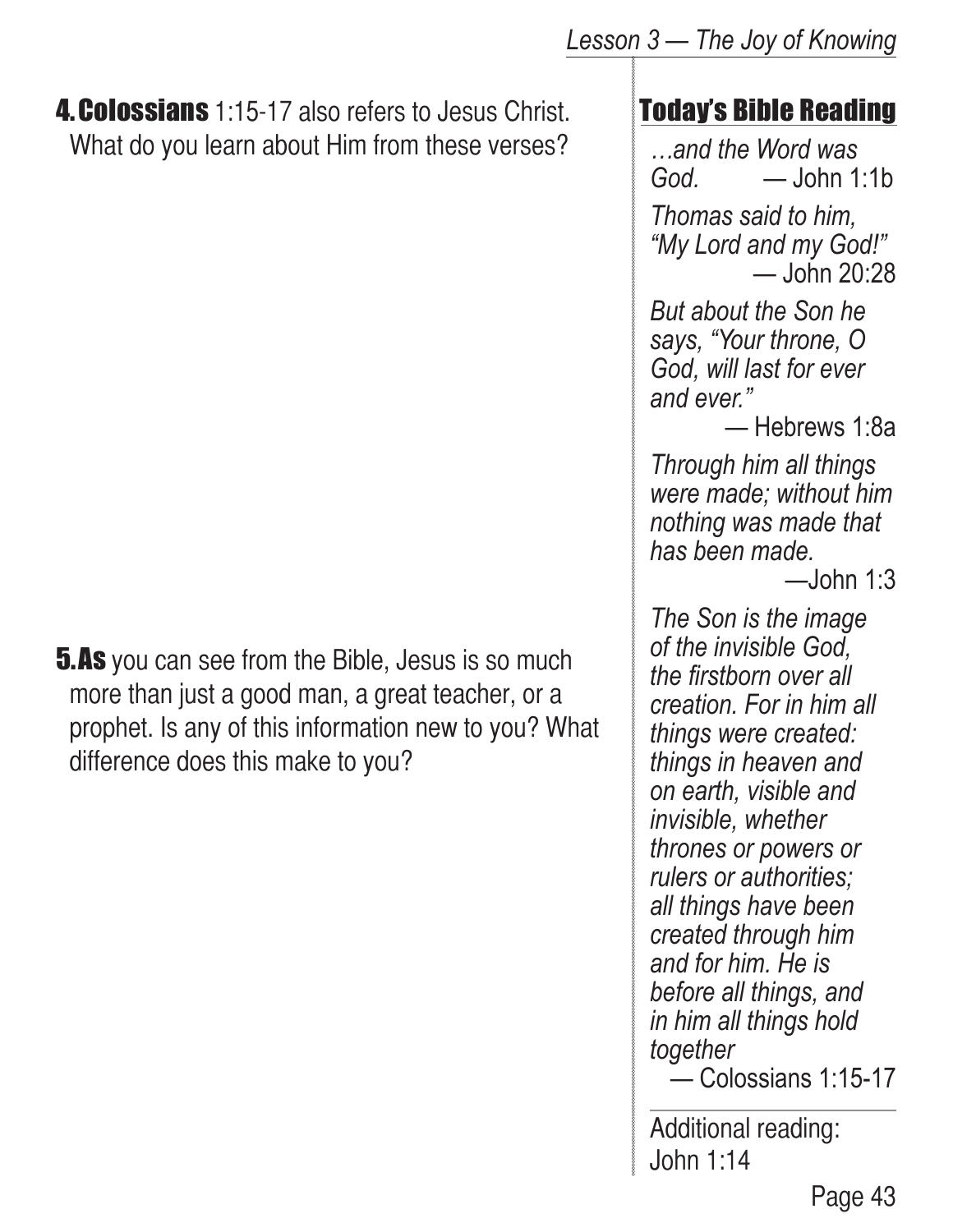# The Trinity - Day Four

**Read:** Luke 1:34-35 • Matthew 1:20-25

**Jesus** didn't just appear in an adult human body. Luke 1:26–2:7 tells of the events surrounding His birth. God sent an angel to a virgin named Mary, to tell her she was going to have a son. This child would be called the Son of the Most High, He would sit on the throne of His father David, and He would reign forever.

**1. From** Luke 1:34-35, what was unique about the conception of Jesus?

**Joseph,** who was engaged to Mary, didn't know what to do when he learned of Mary's pregnancy. He knew he was not the father of this child. Read Matthew 1:20-25.

2. How did God communicate with Joseph?

**3. What** information was given to Joseph about the child?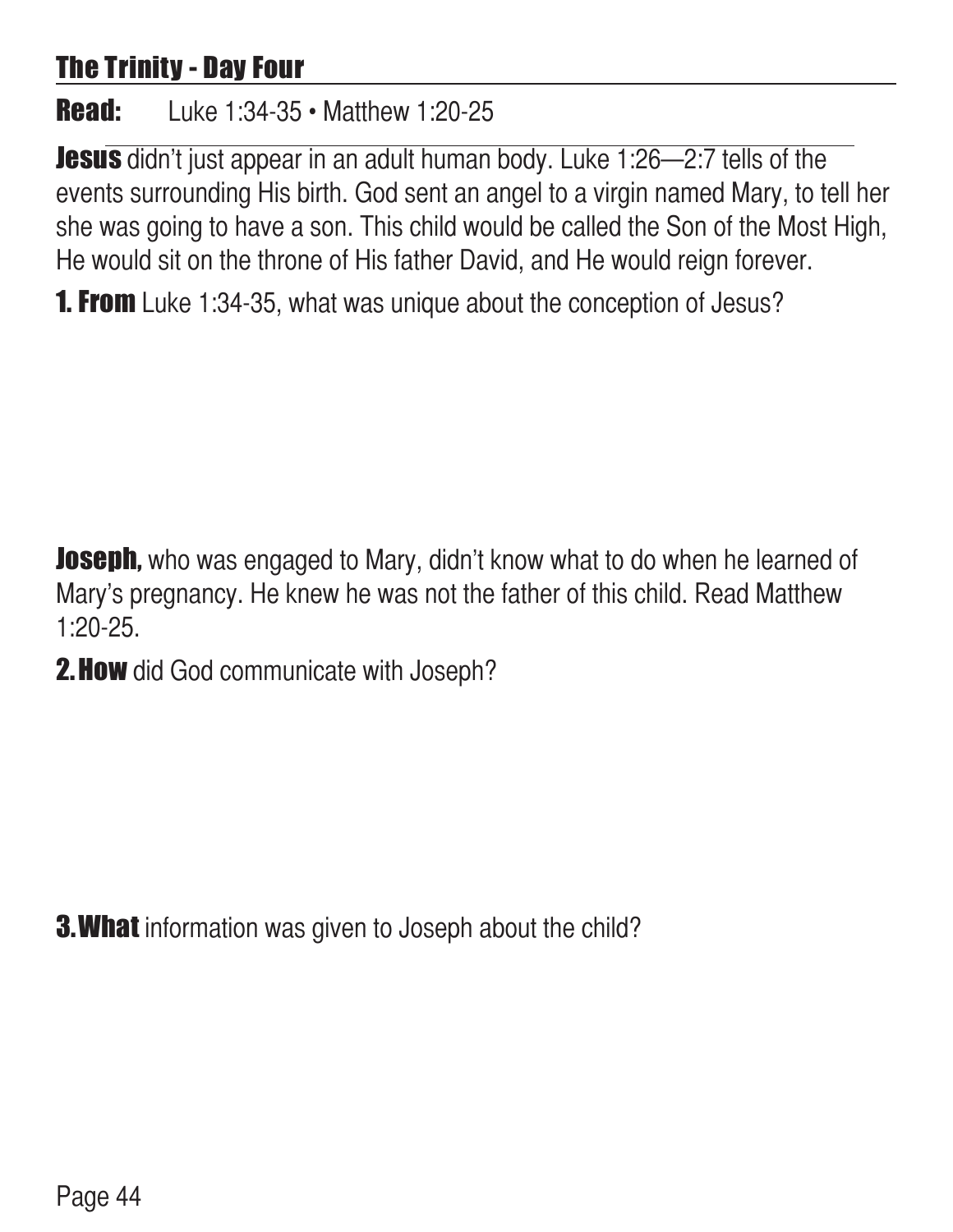- **5. What** did Joseph do in response to the information given to him in the dream?
- **6.Joseph** responded in obedience to God's direction through a dream. Will you respond to God's direction to you through His Word, the Bible?

1 The Old Testament, which was written hundreds of years before Jesus' birth, contains over 300 prophecies that were fulfilled through Jesus' life, death, and resurrection.

Additional reading: Luke 1:26—2:7

(Today's Bible Reading, continued)

*with us"). When Joseph woke up, he did what the angel of the Lord had commanded him and took Mary home as his wife. But he did not consummate their marriage until she gave birth to a son. And he gave him the name Jesus.*

— Matthew 1:20-25

# Today's Bible Reading

*"How will this be," Mary asked the angel, "since I am a virgin?" The angel answered, "The Holy Spirit will come on you, and the power of the Most High will overshadow you. So the holy one to be born will be called the Son of God."* — Luke 1:34-35

*But after he had considered this, an angel of the Lord appeared to him in a dream and said, "Joseph son of David, do not be afraid to take Mary home as your wife, because what is conceived in her is from the Holy Spirit. She will give birth to a son, and you are to give him the name Jesus, because he will save his people from their sins." All this took place to fulfill what the Lord had said through the prophet: "The virgin will conceive and give birth to a son, and they will call him Immanuel" (which means "God* 

> Page 45 (continued at left)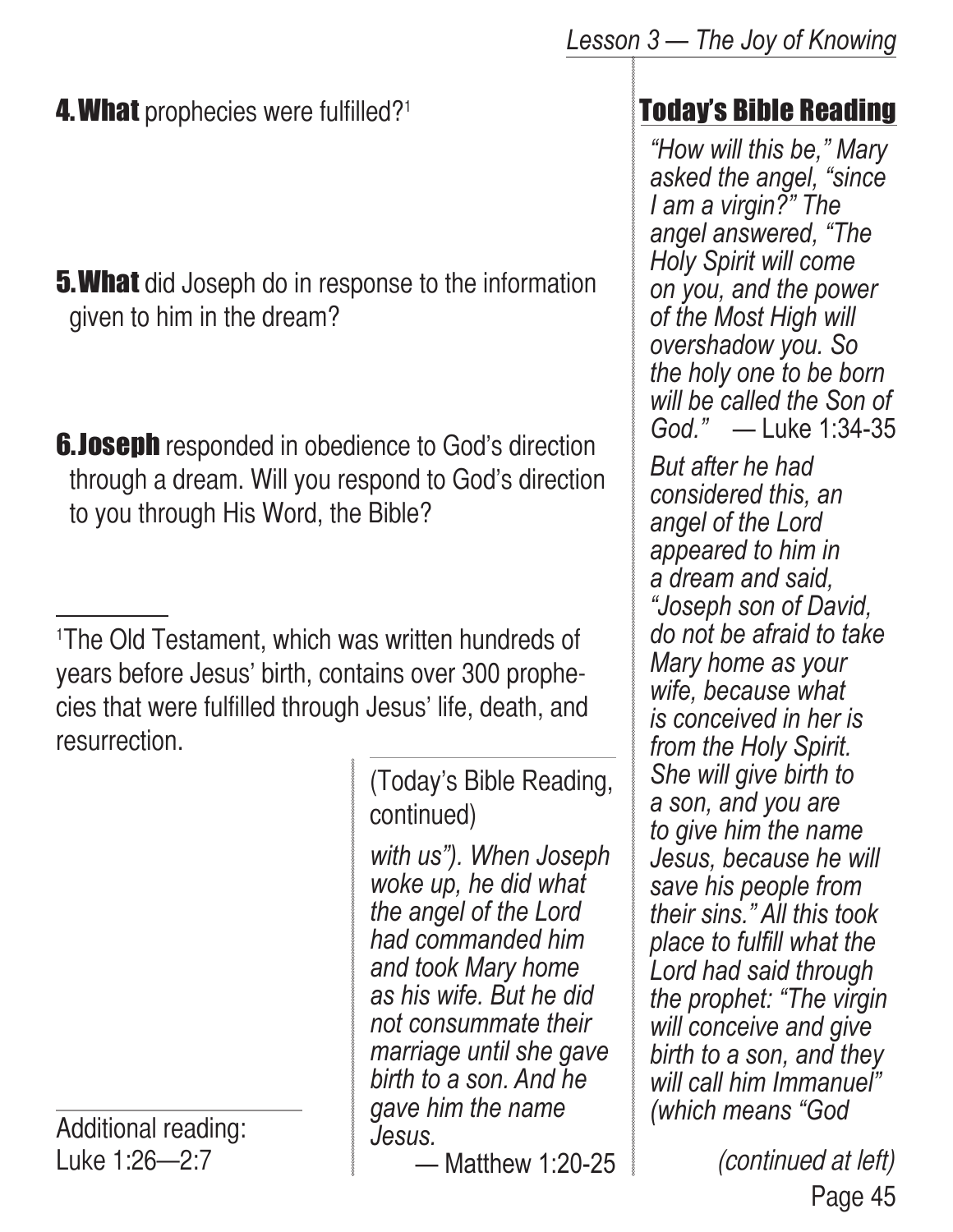# The Trinity - Day Five

**Read:** Luke 2:52a • Matthew 8:24b • Matthew 21:18b • John 4:6b • John 19:28b • Matthew 26:37b • Mark 3:5a • Hebrews 4:15

**Jesus** Christ is completely God. Knowing this, it is amazing to consider that He became completely human. In yesterday's lesson we saw that He was born of a woman. Today we will see that He experienced all the human limitations and difficulties we experience.

**1. From** the following verses, what did Jesus experience that shows He was human?

 $\cdot$  Luke 2:52a

 $\cdot$  Matthew 8:24b

 $\cdot$  Matthew 21:18b

 $\cdot$  John 4:6b

 $\cdot$  John 19:28b

Page 46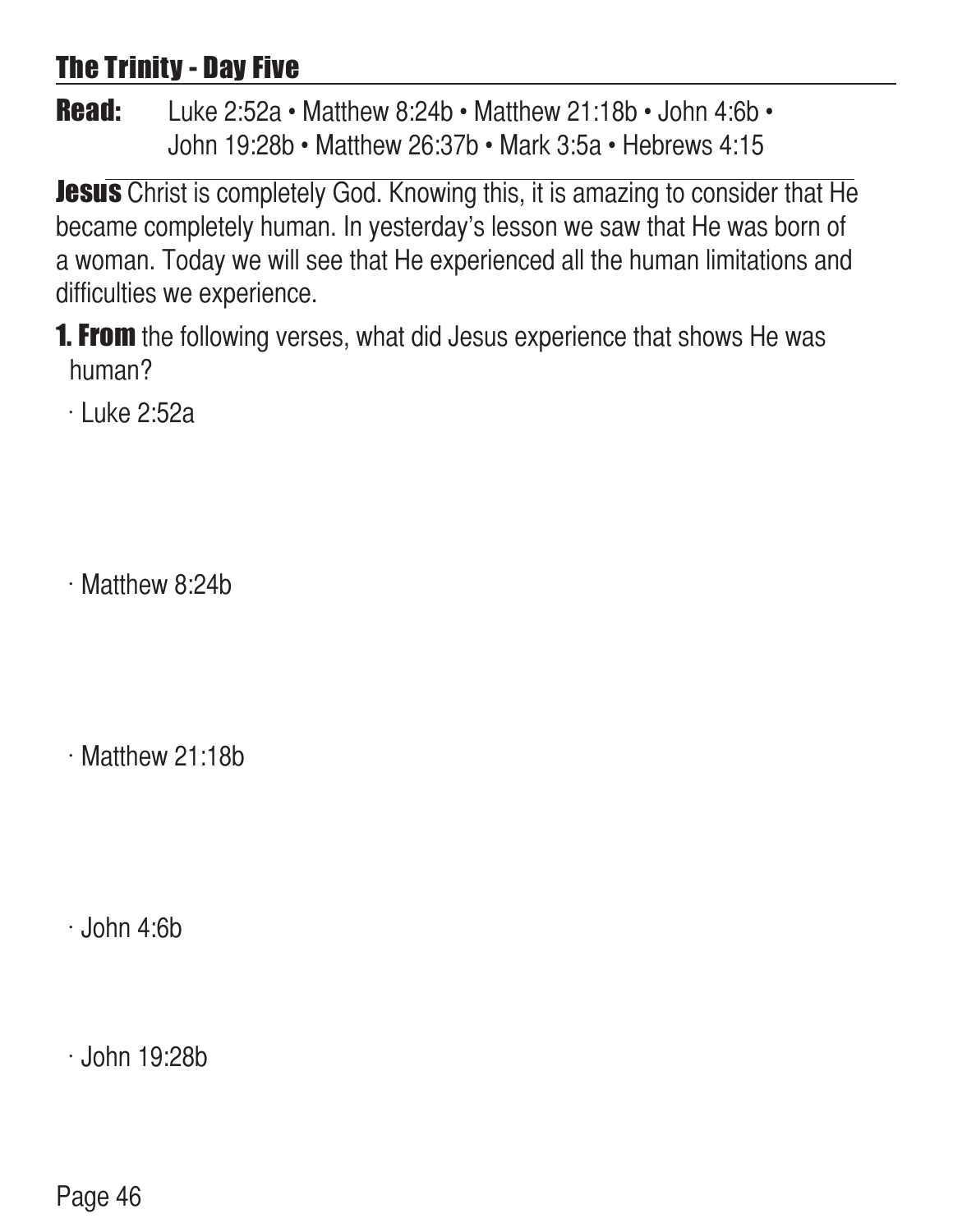$\cdot$  Matthew 26:37b

 $\cdot$  Mark 3:5a

**2. How** does Hebrews 4:15 express Jesus' humanity, and yet show that He was like no other human?

**3. Briefly** state what you have learned about Jesus that you didn't know before or hadn't thought much about, and tell what difference this makes to you.

## Today's Bible Reading

*And Jesus grew in wisdom and stature…* — Luke 2:52a

*…Jesus was sleeping.* — Matthew 8:24b

*…he was hungry.*

— Matthew 21:18b

*…and Jesus, tired as he was from the journey…* — John 4: 6b

*…Jesus said, "I am thirsty."* — John 19:28b

*…he began to be sorrowful and troubled.*

— Matthew 26:37b

*He looked round at them in anger and, deeply distressed…*

— Mark 3:5a

*For we do not have a high priest who is unable to empathize with our weaknesses, but we have one who has been tempted in every way, just as we are—yet he did not sin.*

— Hebrews 4:15

Page 47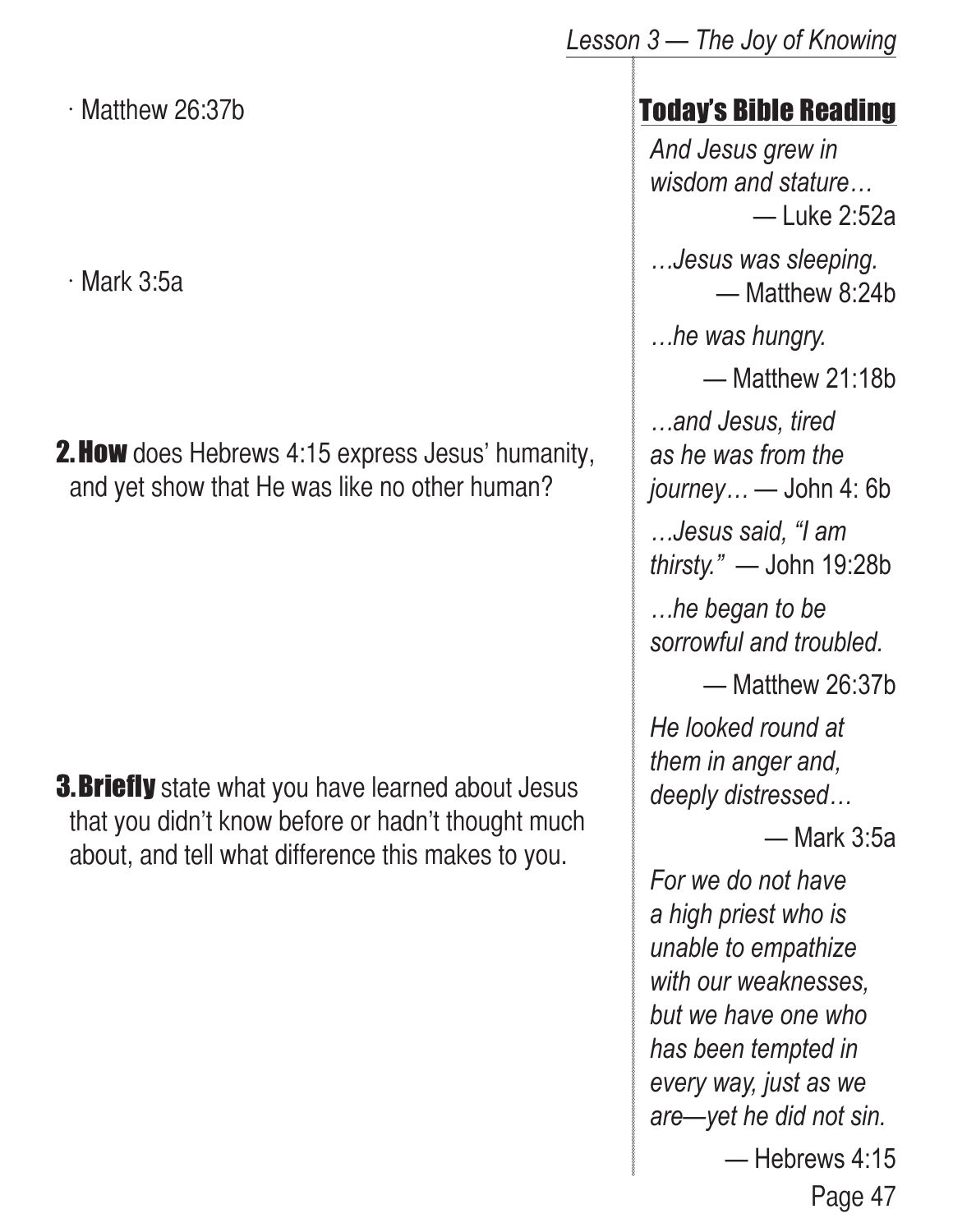# The Trinity - Day Six

Read: Ephesians 1:13b-14a • Acts 1:8a • Romans 5:5b • Galatians 5:22-23a • John 16:13-14

**Remember,** the Holy Spirit is *not* merely a force, but a person. In John 16:7-11 we learn that He is the Advocate, that He is the one who convinces a person that they are a sinner, and that it is by faith in Christ that we can be made righteous.

**The** Holy Spirit then continues to play a vital role in the life of the believer.

**1. From** Ephesians 1:13b-14a, what does the Holy Spirit do for the person who puts their faith in Jesus Christ?

**2. From** Acts 1:8a, what does the believer receive from the Holy Spirit, and what does this enable the believer to do?

**3.God** is working in us to make us like Himself. What do you learn about the Holy Spirit's work in this area of the believer's life?

 $\cdot$  Romans 5:5b

 $\cdot$  Galatians 5:22-23a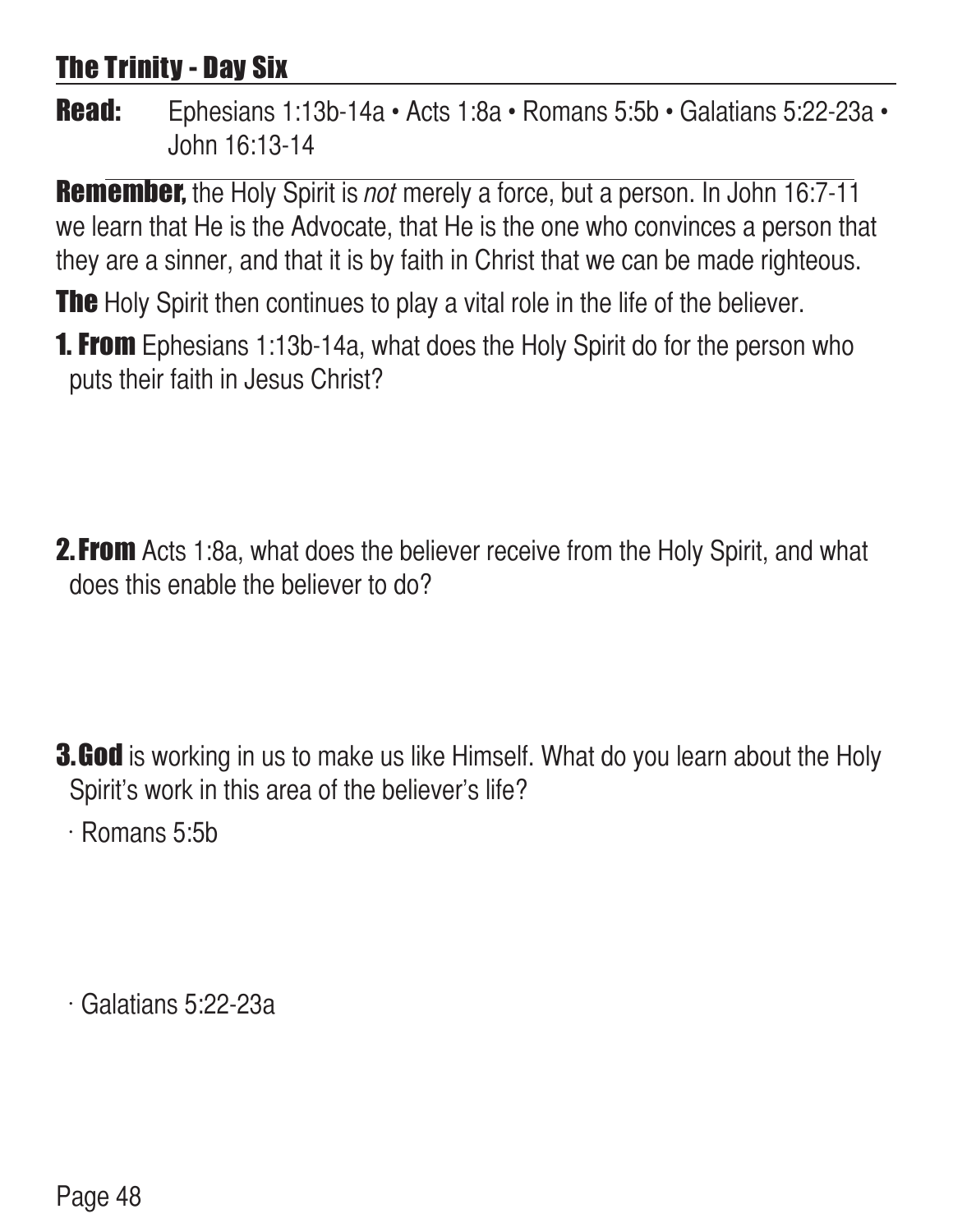**God** desires that we have a relationship with Him. Jesus Christ died for our sin so that we can have that relationship, but trusting Him to take away our sin is just the beginning. To have a deepening relationship, you have to grow to know and understand a person.

**4. From** John 16:13-14, what does the Holy Spirit do for the believer?

**5. Are** you beginning to know and understand God? That is the Holy Spirit working in you.

> (Today's Bible Reading, continued)

*will speak only what he hears, and he will tell you what is yet to come. He will glorify me because it is from me that he will receive what he will make known to you.* — John 16:13-14

#### *Lesson 3 — The Joy of Knowing*

# Today's Bible Reading

*When you believed, you were marked in him with a seal, the promised Holy Spirit, who is a deposit guaranteeing our inheritance until the redemption of those who are God's possession…*

— Ephesians 1:13b-14a

*But you will receive power when the Holy Spirit comes on you; and you will be my witnesses…*

— Acts 1:8a

*God's love has been poured out into our hearts through the Holy Spirit, who has been given to us.*

— Romans 5:5b

*But the fruit of the Spirit is love, joy, peace, forbearance, kindness, goodness, faithfulness, gentleness and selfcontrol.* 

— Galatians 5:22-23a

*But when he, the Spirit of truth, comes, he will guide you into all the truth. He will not speak on his own; he* 

> Page 49 (continued at left)

Additional reading: John 16:7-11 1 Corinthians 12:13a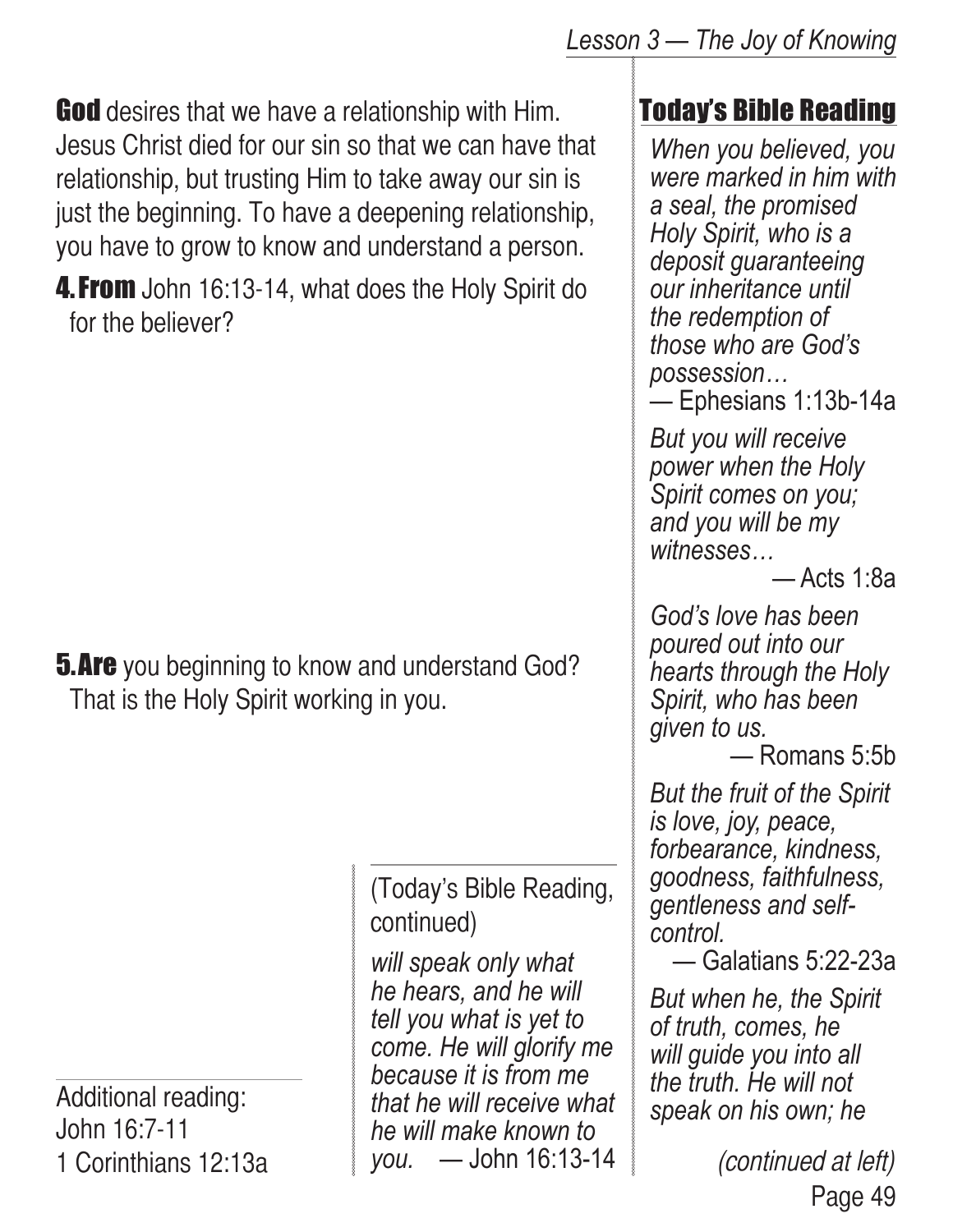# **The Trinity - Day Seven**

Take a few minutes today to re-read the Bible verses from this week. Write down what has been most meaningful to you.

We hope that you are knowing and understanding more about God, and that your relationship with Him is growing.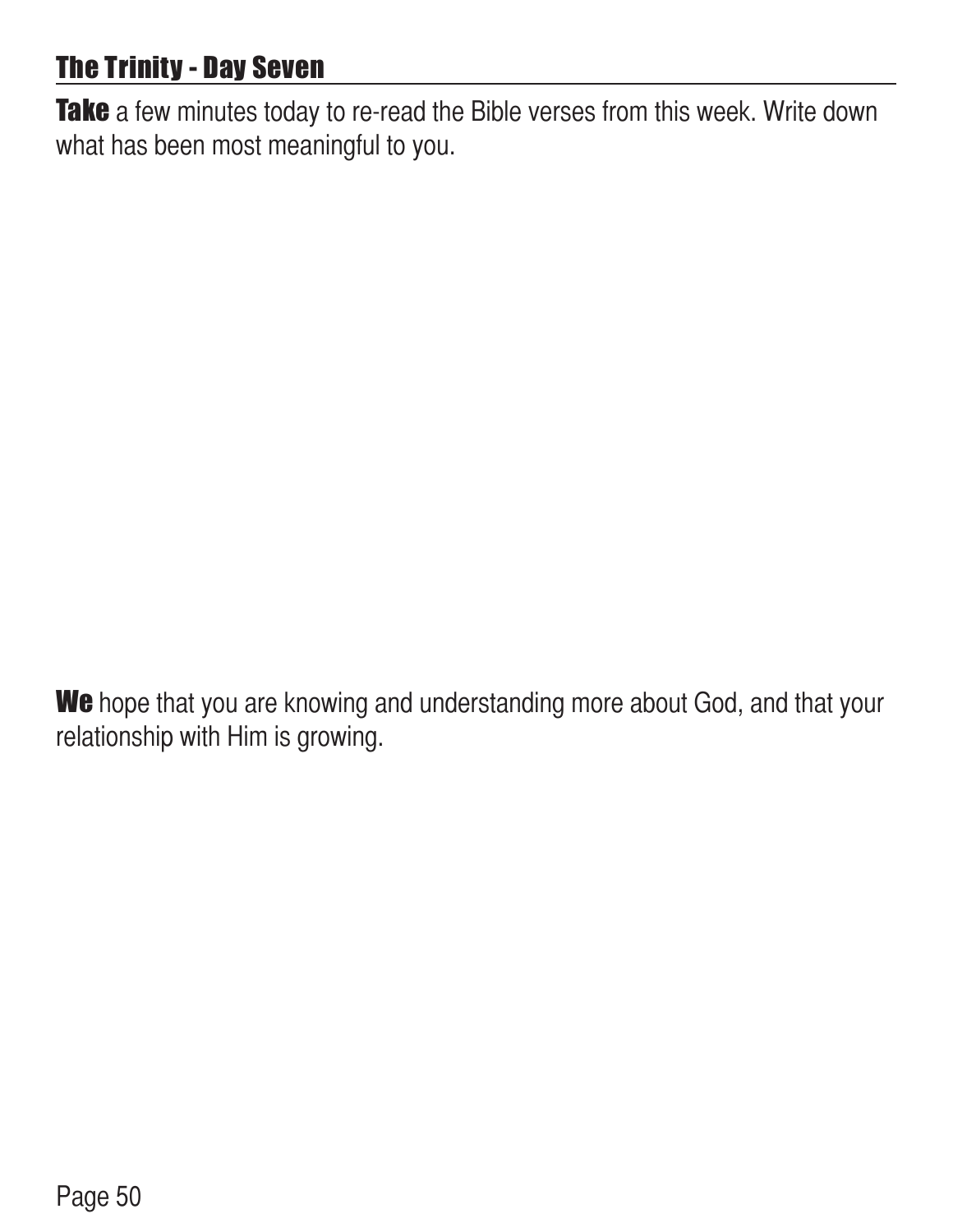# Lesson 4 — The Human Race

- $\cdot$  We're a mess, or are we?
- $\cdot$  Is there hope?

#### $\hat{\sigma}$

Remember, as you work through each daily lesson, pray and ask God to help you know, understand, and apply His truth to your life.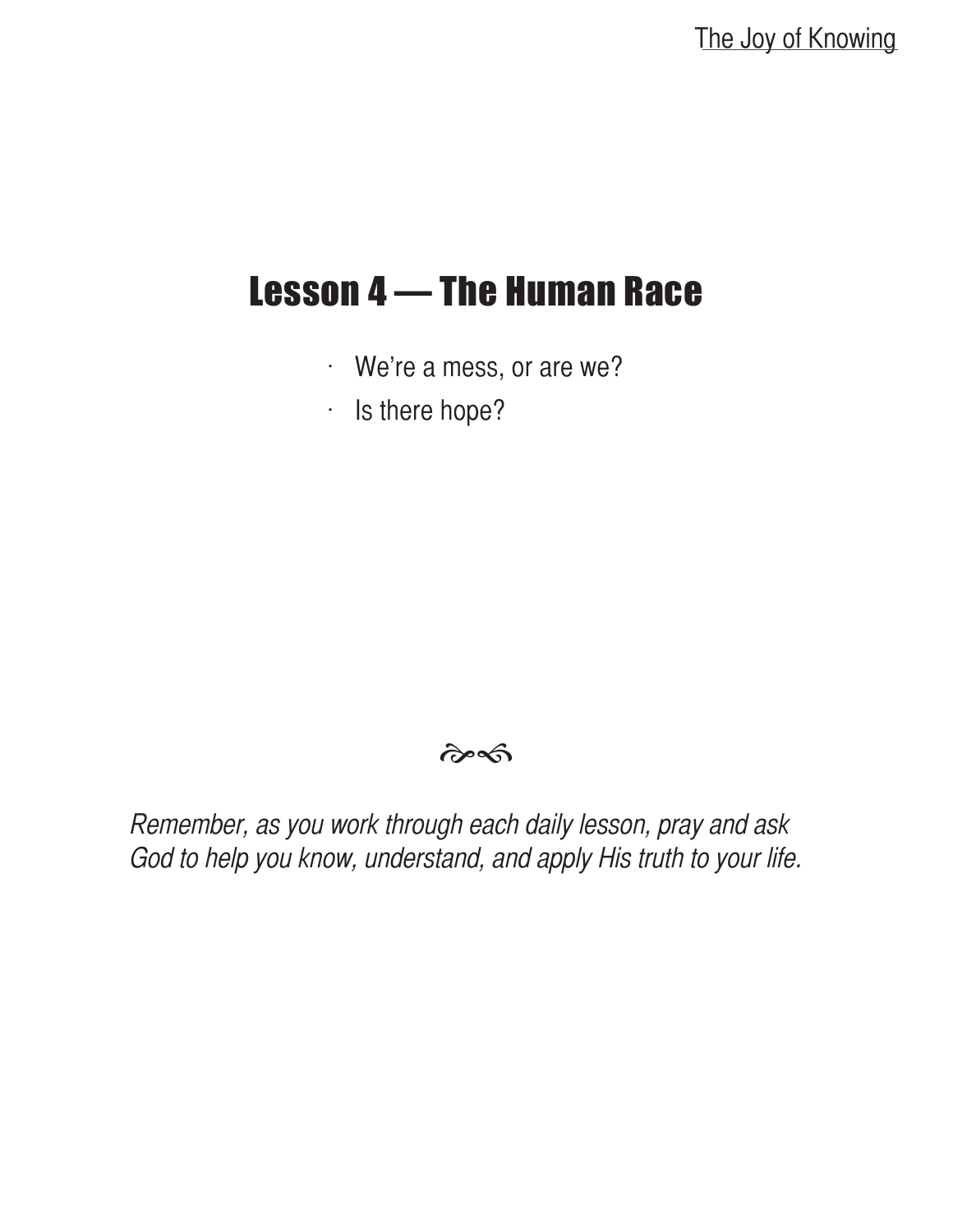## The Human Race - Day One

# Read: Genesis 1:27 • Genesis 2:15 • Genesis 1:31a

**Where** did I come from? Why do so many bad things happen, and why is there so much evil in this world? Is there any hope? All these are legitimate questions, and God has provided the answers in His Word.

**1. Read** Genesis 1:27 and answer the following:

 $\cdot$  Where did mankind (the human race) come from?

 $\cdot$  What genders are they?

 $\cdot$  In whose image are they made?

In Genesis we learn that God called the first man Adam. God then took one of Adam's ribs and created a woman, whom Adam named Eve.

**2. From** Genesis 2:15, where did God place the man and what was he to do there?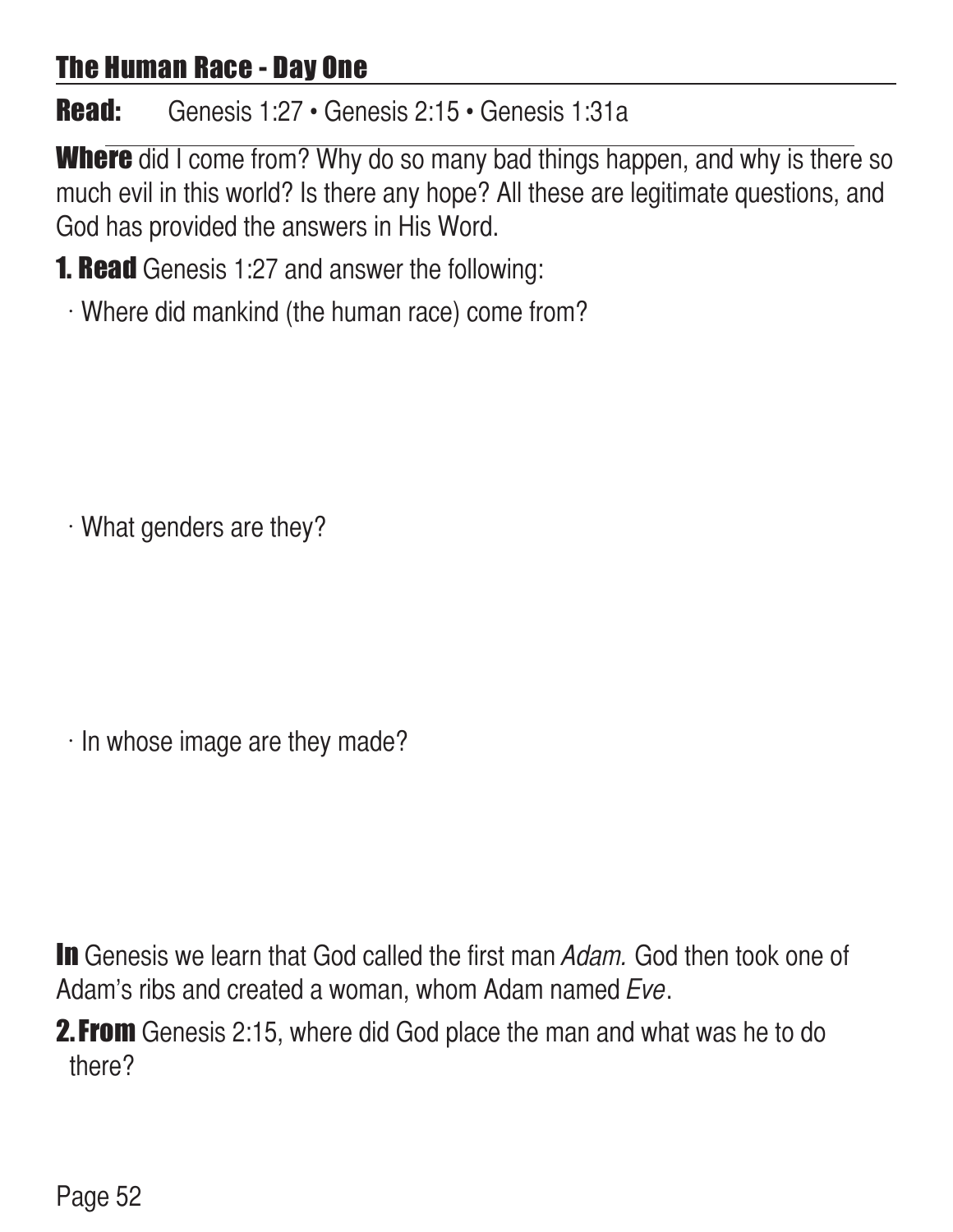*Lesson 4 — The Joy of Knowing*

**God** did not intend for people to be idle, but, as we will see, work at that time was not unpleasant toil.

**3. What** did God say regarding His creation, including the man and the woman, in Genesis 1:31a?

As we look around our world, we see people doing evil and we see many things that are not good, such as sickness and death. We may wonder, "What happened?"

As we continue with our study we will discover that God has given us the answer, and He has given us hope.

### Today's Bible Reading

*So God created mankind in his own image, in the image of God he created them; male and female he created them.* 

— Genesis 1:27

*The Lord God took the man and put him in the Garden of Eden to work it and take care of it.*

— Genesis 2:15

*God saw all that he had made, and it was very good.*

— Genesis 1:31a

Ecclesiastes 2:24 Genesis 2:7-25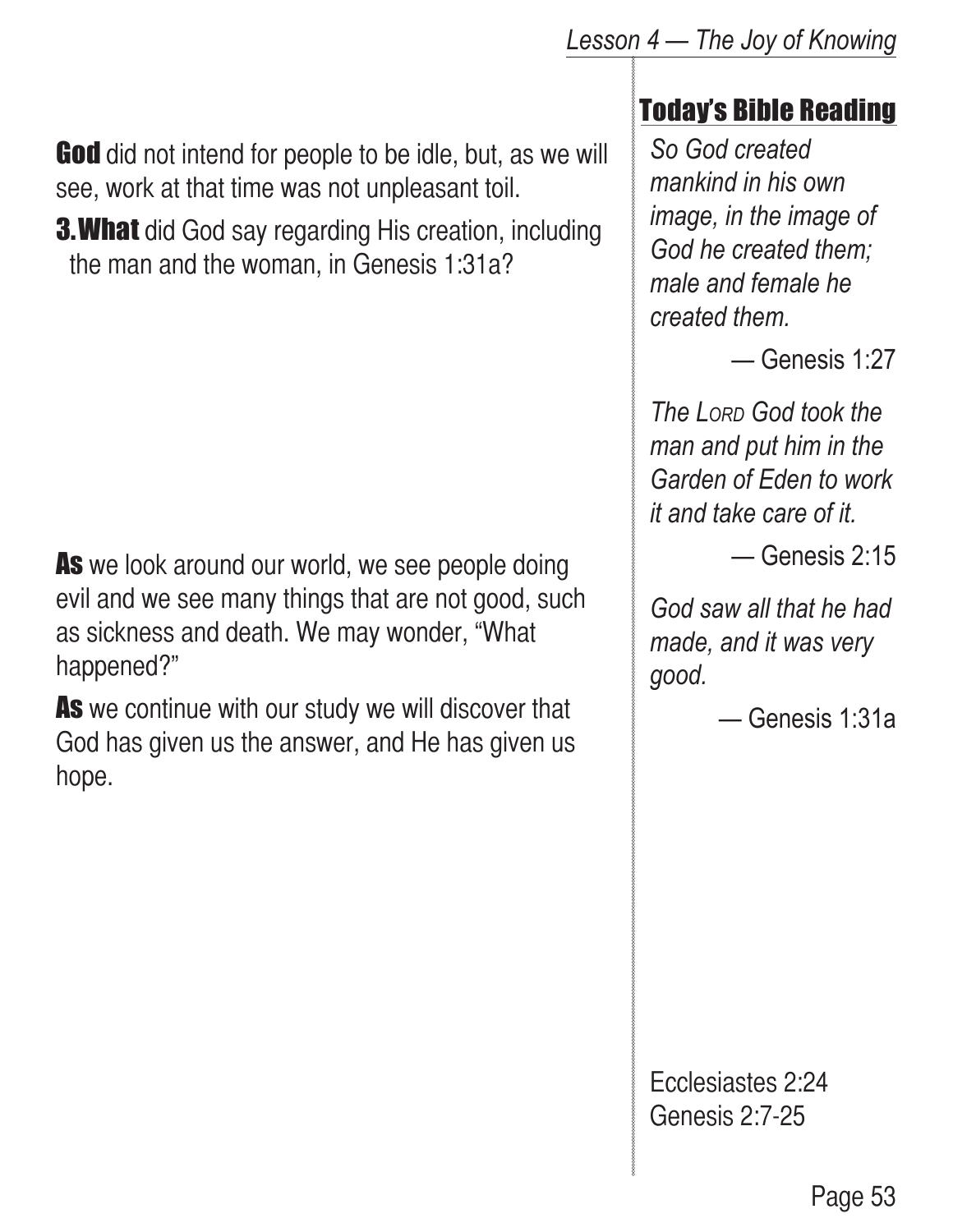### The Human Race - Day Two

Read: Ezekiel 28:12b-17a • Isaiah 14:13-14

God does not reveal to us the origin of sin. However, many Bible scholars believe Ezekiel 28:12b-17a and Isaiah 14:12-17 refer to Satan<sup>1</sup> and reveal to us the first record of sin.

- 1. From Ezekiel 28:12b-17a:
	- $\cdot$  What was Satan like before "wickedness was found in" him?

Why did Satan become proud?

**2. From** Isaiah 14:13-14, what did Satan say he would do?

Page 54 1 Satan is known by many different names, among them the devil, the serpent, Lucifer, and the deceiver.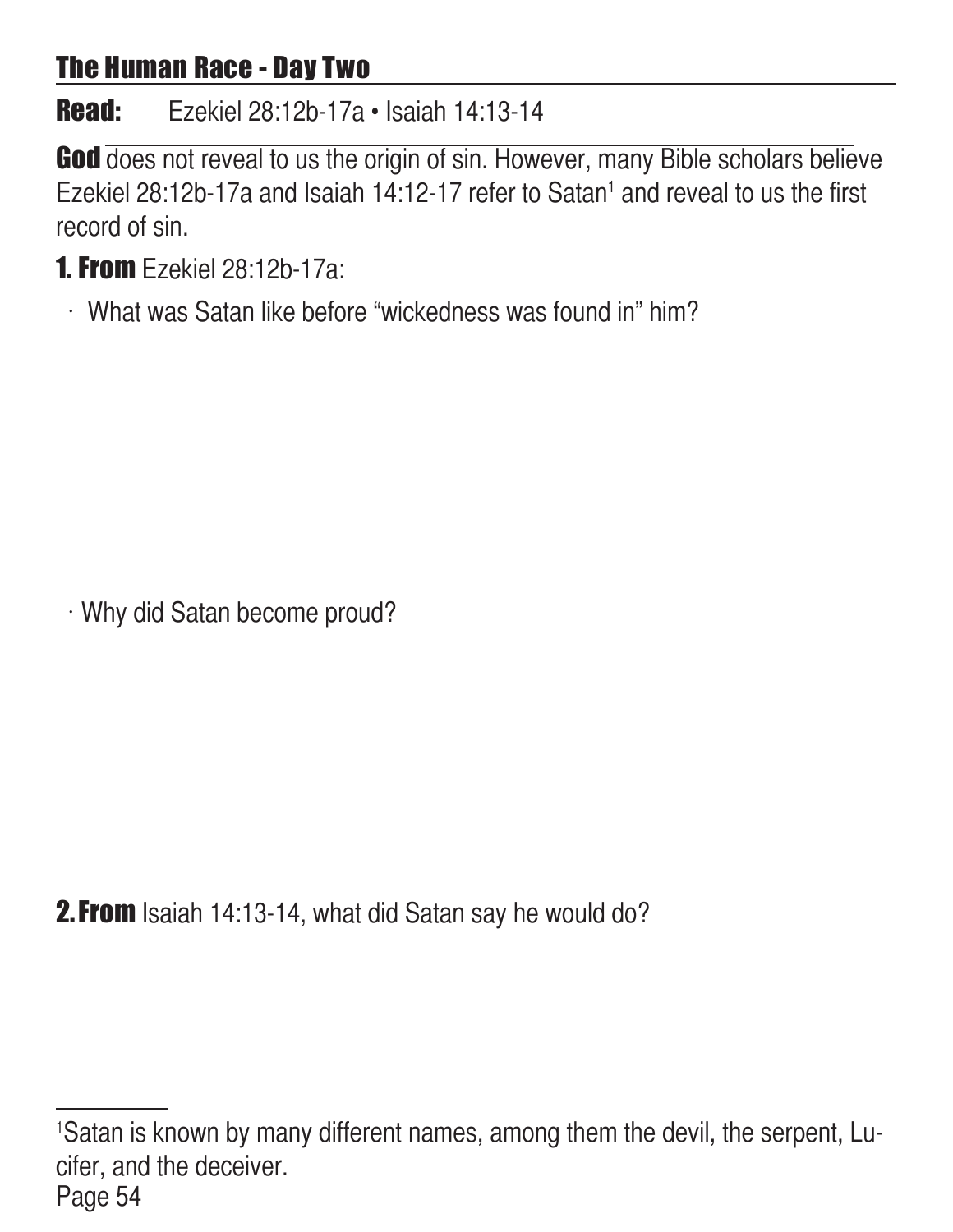In Isaiah 14:12,15 and Ezekiel 28:16-17 we learn of the evil one's expulsion from his heavenly position. In Revelation we read of his final judgment that is yet to take place. Of this being, who originally was so wonderfully created, Revelation 20:10 says, "The devil, who deceived them, was thrown into the lake of burning sulfur, where the beast and the false prophet had been thrown. They will be tormented day and night for ever and ever."

**During** the intervening time, he has caused great trouble for humanity, and will continue to wreak havoc right up to his final judgment.

> *of your splendor. So I threw you to the earth.* — Ezekiel 28:12b-17a (Today's Bible Reading, continued)

> *You said in your heart, "I will ascend to the heavens; I will raise my throne above the stars of God; I will sit enthroned on the mount of assembly, on the utmost heights of Mount Zaphon. I will ascend above the tops of the clouds; I will make myself like the Most High."*

— Isaiah 14:13-14

# Today's Bible Reading

*You were the seal of perfection, full of wisdom and perfect in beauty. You were in Eden, the garden of God; every precious stone adorned you… Your settings and mountings were made of gold; on the day you were created they were prepared. You were anointed as a guardian cherub, for so I ordained you. You were on the holy mount of God; you walked among the fiery stones. You were blameless in your ways from the day you were created till wickedness was found in you. Through your widespread trade you were filled with violence, and you sinned. So I drove you in disgrace from the mount of God, and I expelled you, guardian cherub, from among the fiery stones. Your heart became proud on account of your beauty, and you corrupted your wisdom because*  (continued at left)

Additional reading: Isaiah 14:12, 15-17 Revelation 20:2a,10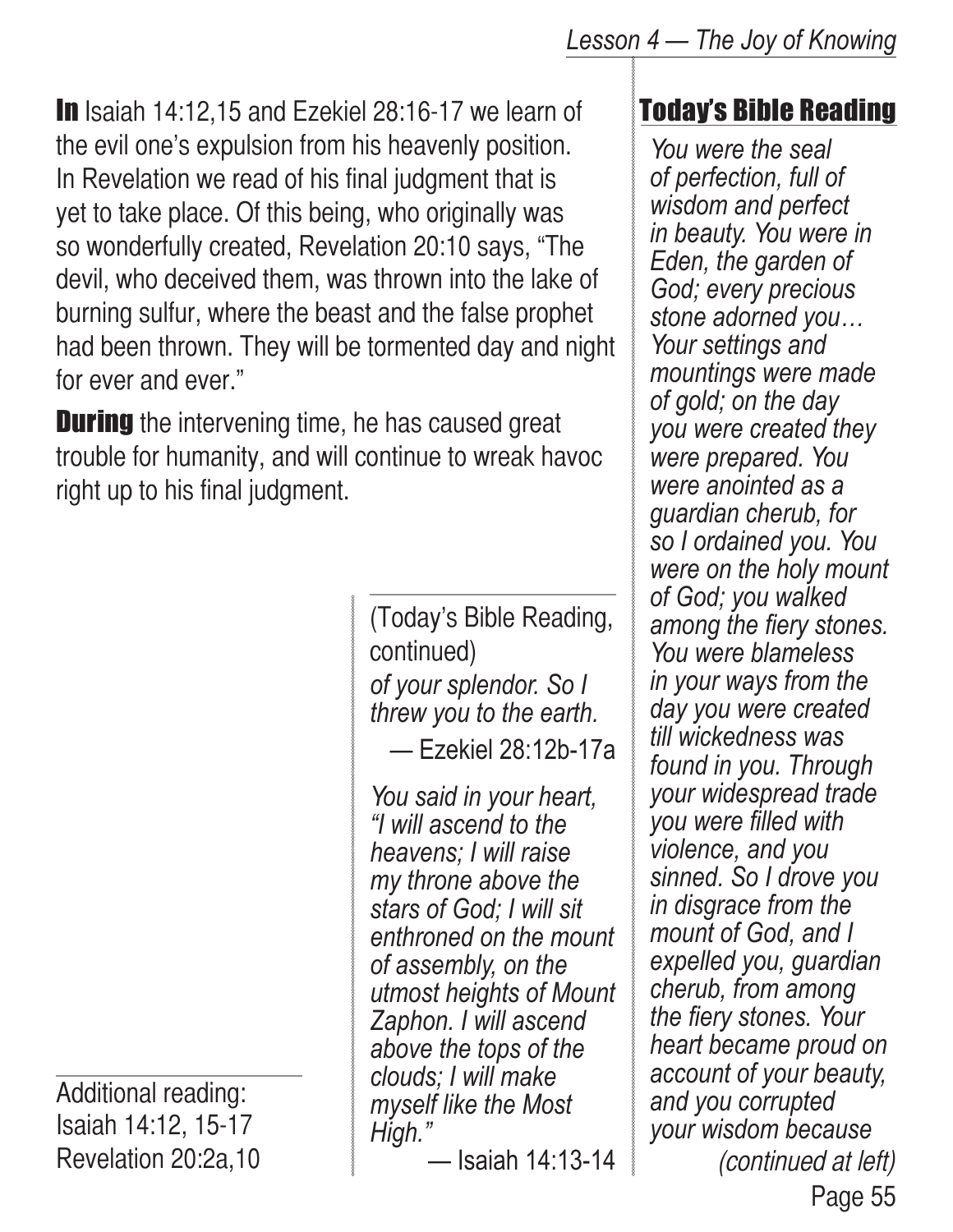## The Human Race - Day Three

Read: Job 1:6-7 • Revelation 12:9 • 2 Corinthians 11:14 • 2 Corinthians 4:4 • John 8:44 • 1 Peter 5:8

**Today** we will learn a little more about our enemy, Satan, the evil one, who has created so many problems for the human race.

**1. Unlike** God, Satan is a created being and is not omnipresent (present everywhere); however, he is not limited to hell. From Job 1:6-7, to what places does Satan have access?

**2. The** serpent, Satan, is described as "crafty"<sup>1</sup> in Genesis 3:1. From the following verses, describe the character and activity of Satan.

 $\cdot$  Revelation 12:9

 $\cdot$  2 Corinthians 11:14

 $\cdot$  2 Corinthians 4:4

Page 56 <sup>1</sup>According to the Oxford Dictionary, *crafty* means, "Clever at achieving one's aims by indirect or deceitful method."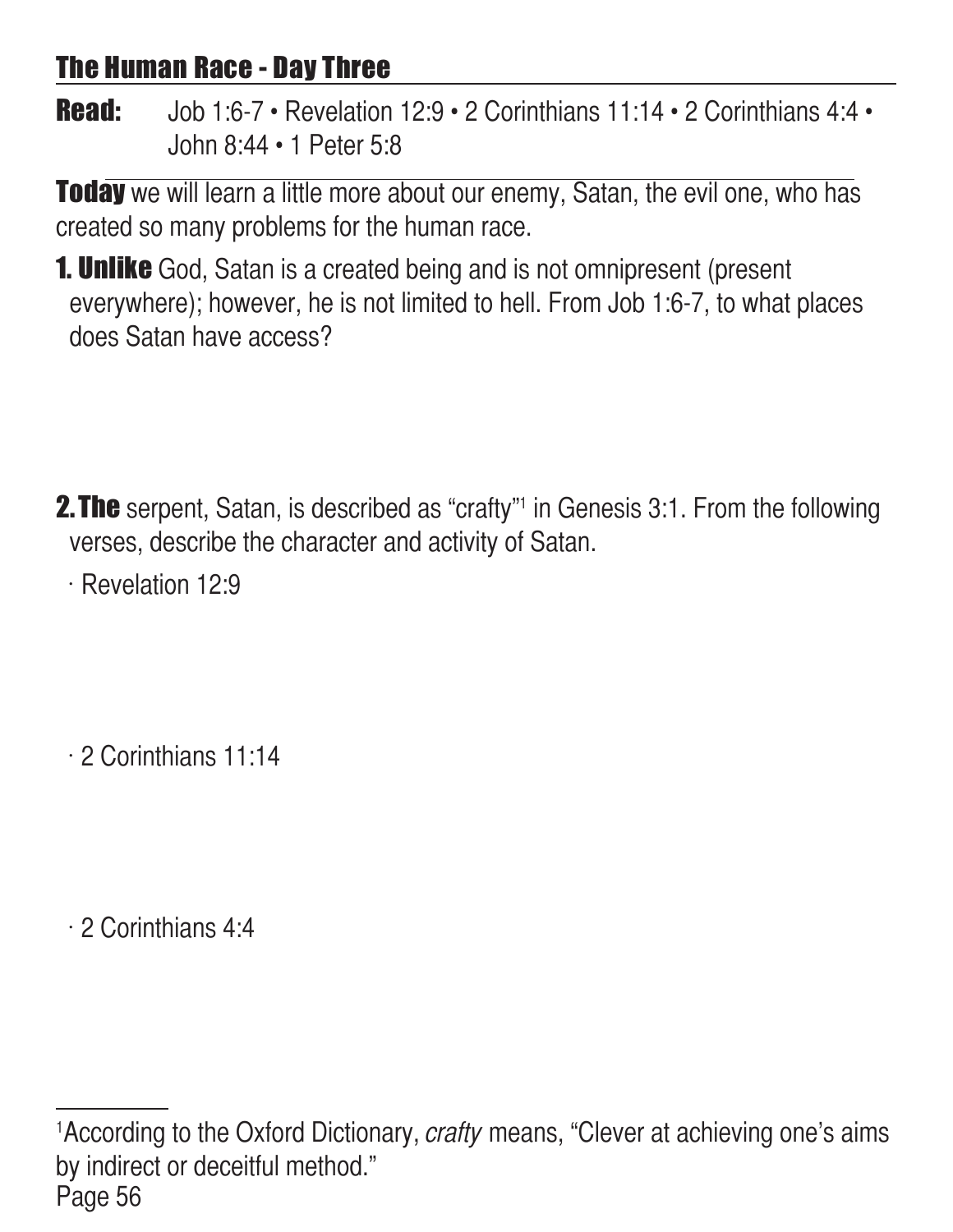$\cdot$  John 8:44

 $\cdot$  1 Peter 5:8

As you can see, our enemy is a powerful, crafty being. He has been deceiving the human race and leading people away from the truth for thousands of years.

**Ephesians** 2:2 tells us that he is "the spirit who is now at work in those who are disobedient." He does not want to be your friend—he wants to steal, kill, and destroy (see John 10:10)—but Jesus Christ came to destroy the devil's work (see 1 John 3:8b) and to give you an abundant life.

Additional reading:

Genesis 3:1 Ephesians 2:1-2 John 10:10 1 John 3:8b

*He was a murderer… there is no truth in him…he is a liar and the father of lies.*  $-$  John 8:44 (Today's Bible Reading, continued)

*Your enemy the devil prowls around like a roaring lion looking for someone to devour.* — 1 Peter 5:8

# Today's Bible Reading

*One day the angels came to present themselves before the Lord, and Satan also came with them. The Lord said to Satan, "Where have you come from?" Satan answered the Lord, "From roaming throughout the earth, going back and forth on it."* — Job 1:6-7 *The great dragon was hurled down—that ancient serpent called the devil, or Satan, who leads the whole world astray. He was hurled to the earth, and his angels with him.*

— Revelation 12:9

*…Satan himself masquerades as an angel of light.*

— 2 Corinthians 11:14

*…has blinded the minds of unbelievers, so that they cannot see the light of the gospel that displays the glory of Christ…*

— 2 Corinthians 4:4

Page 57 (continued at left)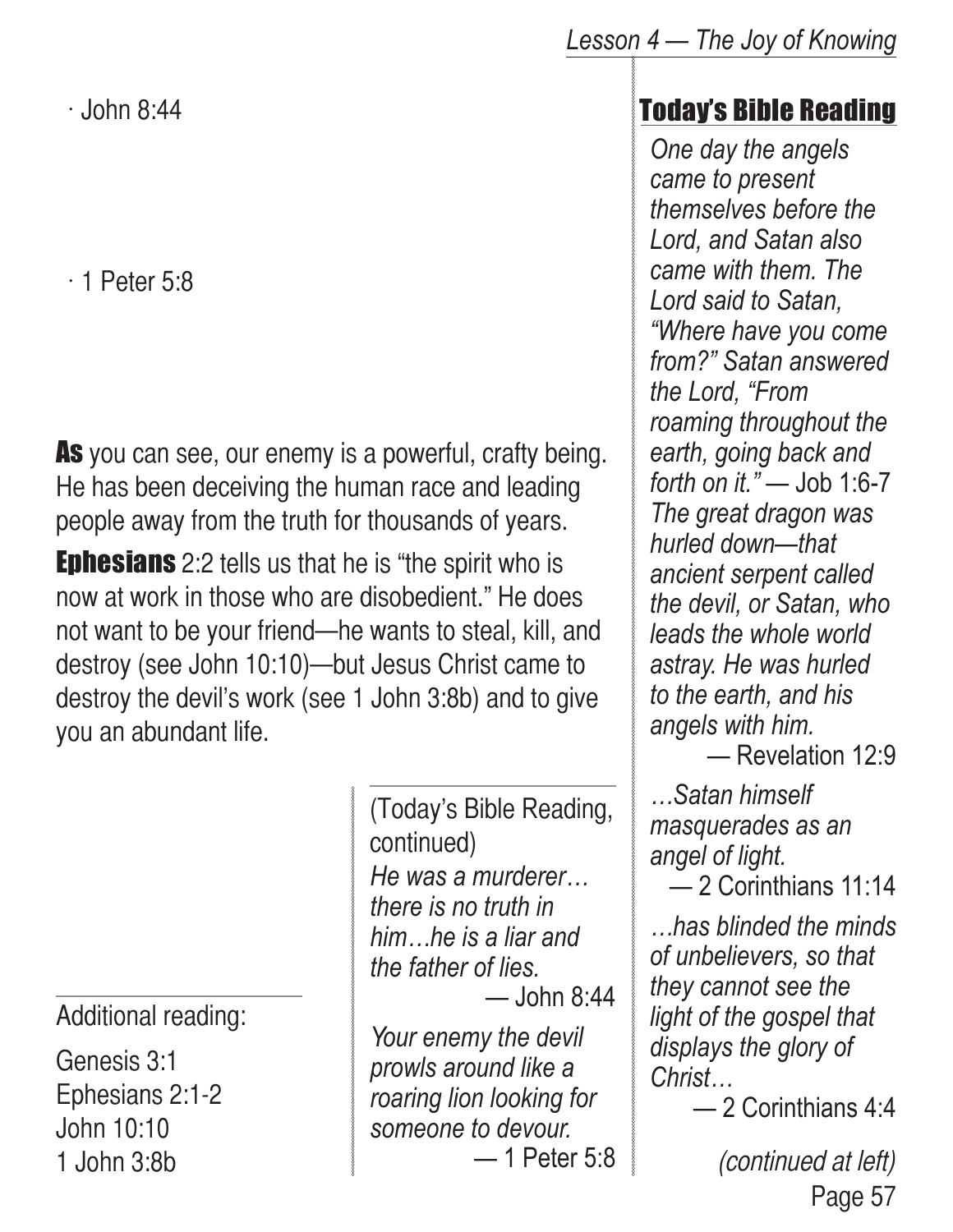# The Human Race - Day Four

#### Read: Genesis 2:16-17 • Genesis 3:1-6

As we previously learned, when God finished creating the world He saw that everything He had made was good, including Adam and Eve (the first people). And yet, when we look around our world, we see a creation filled with sin, sickness, death, and the accompanying sorrow and decay, and we ask, "What happened?"

**1. What** command did God give to the man in Genesis 2:16-17? What would the consequences be for disobedience?

**Adam** and Eve were living in the Garden of Eden, a paradise. There was nothing unpleasant for them to experience, and they were free to enjoy everything. Only one command was given to them. Just think, only one rule.

**2. Read** Genesis 3:1-6 and answer the following:

- $\cdot$  How did the serpent (Satan) approach the woman—what question did he ask her?
- $\cdot$  How did she reply?
- $\cdot$  Satan contradicted what God said. What did Satan say would happen if she ate the fruit?
- $\cdot$  Why did Eve take the fruit and eat it?
- $\cdot$  After she ate it, whom did she give it to, and where was he?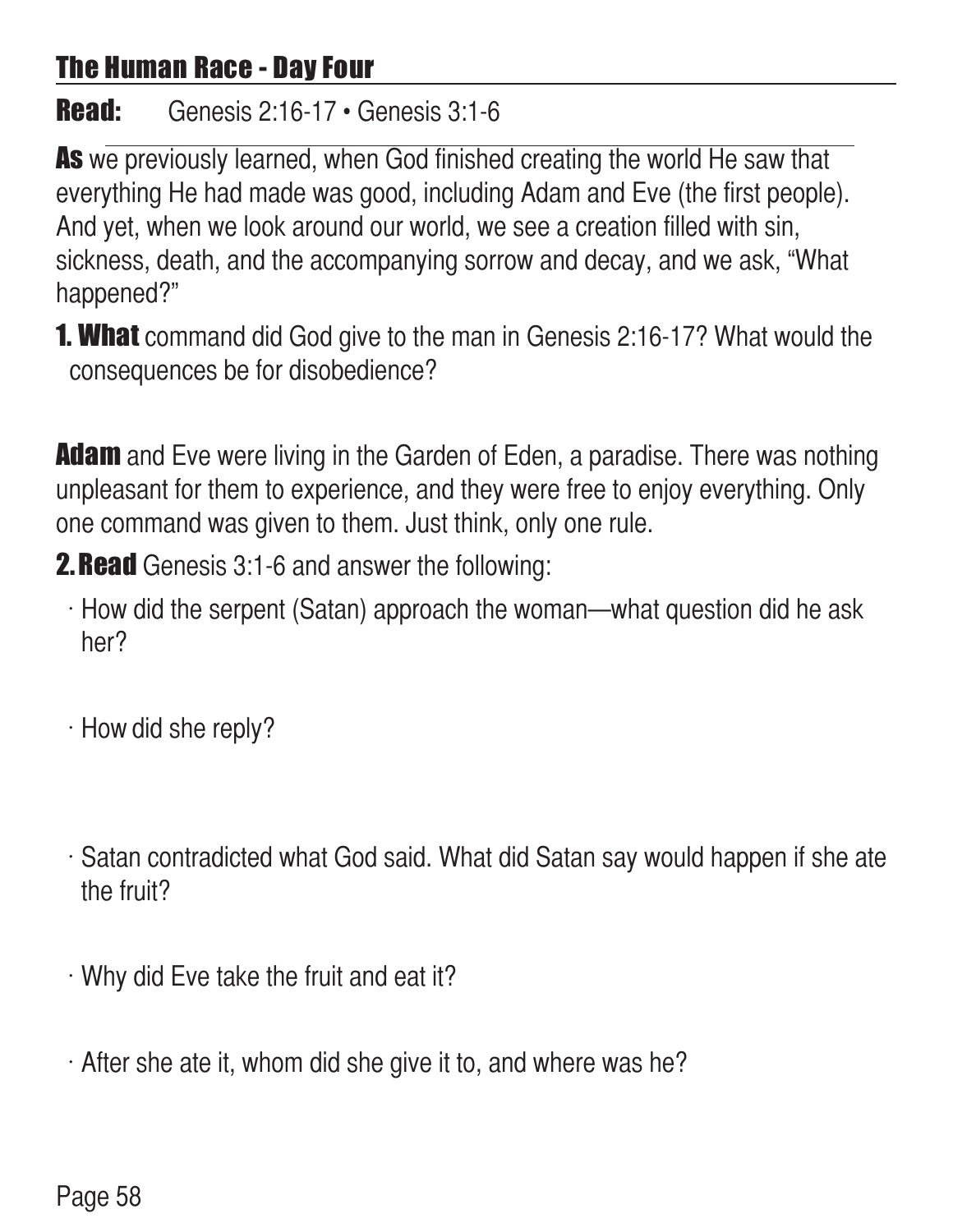**Adam** and Eve had a choice to make and act upon whom would they believe? It was a simple choice. Believe God and His warning that eating the fruit would bring death, or believe Satan and his lie about the benefits of eating the fruit. We know that they chose to believe Satan because they ate the fruit.

We all have the same choice before us that they had: believe God or don't believe Him. Like Adam and Eve, we often think that God's rules are His attempt to withhold something good from us, rather than His warning to protect us from something that will harm us. And, like Adam and Eve, our choice is reflected in our actions.

**3.Can** you think of choices you've made that you believed would bring you pleasure or good, but instead they have harmed you or brought you grief?

> *you will be like God, knowing good and evil." When the woman saw that the fruit of the tree was good for food and pleasing to the eye, and also desirable for gaining wisdom, she took some and ate it. She also gave some to her husband, who was with her, and he ate it.* — Genesis 3:1-6 (Today's Bible Reading, continued)

### Today's Bible Reading

*And the Lord God commanded the man, "You are free to eat from any tree in the garden; but you must not eat from the tree of the knowledge of good and evil, for when you eat from it you will surely die."*

— Genesis 2:16-17

*Now the serpent was more crafty than any of the wild animals the Lord God had made. He said to the woman, "Did God really say, 'You must not eat from any tree in the garden'?" The woman said to the serpent, "We may eat fruit from the trees in the garden, but God did say, 'You must not eat fruit from the tree that is in the middle of the garden, and you must not touch it, or you will die.'"*

*"You will not certainly die," the serpent said to the woman. "For God knows that when you eat from it your eyes will be opened, and* 

> Page 59 (continued at left)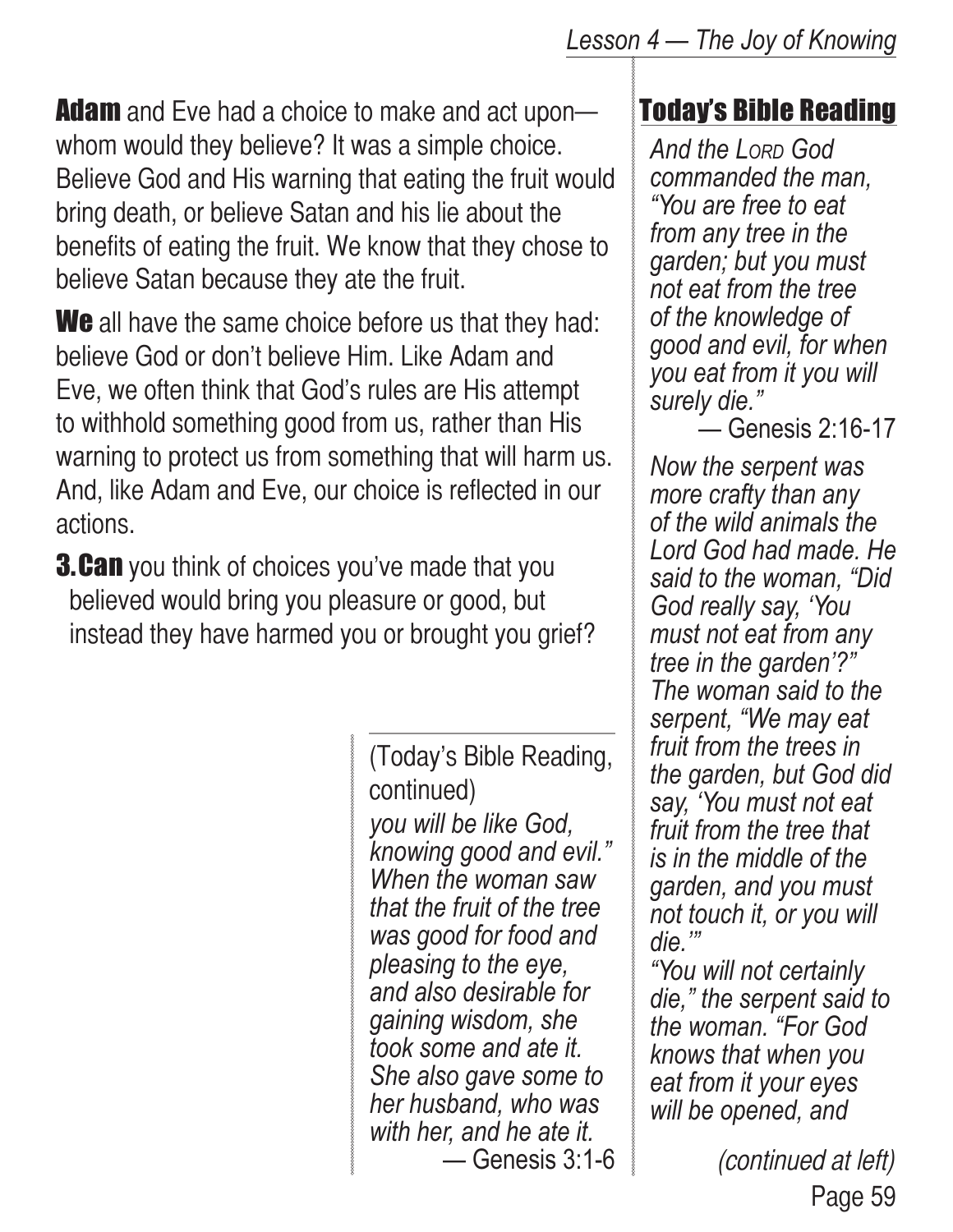# The Human Race - Day Five

**Read:** Genesis 3:12-13 • Genesis 3:16-19

**Genesis** 3:7-24 tells of the results of Adam and Eve's unbelief. Although they did not immediately die physically, the process of decay began that led to their eventual death.<sup>1</sup> Their disobedience (sin) did, however, bring about their immediate spiritual death (see Ephesians 2:1), and they hid from God.

**But** God knew where they were and what they had done, and He called them to account for it; nor did the serpent avoid God's judgment.

**1. Read** Genesis 3:12-13 and Genesis 3:16-19 and answer the following:

When questioned by God, whom did the man blame for his disobedience?

 $\cdot$  Whom did the woman blame?

What was God's judgment on the woman?

Page 60 1 Adam died at the age of 930 years (Genesis 5:5)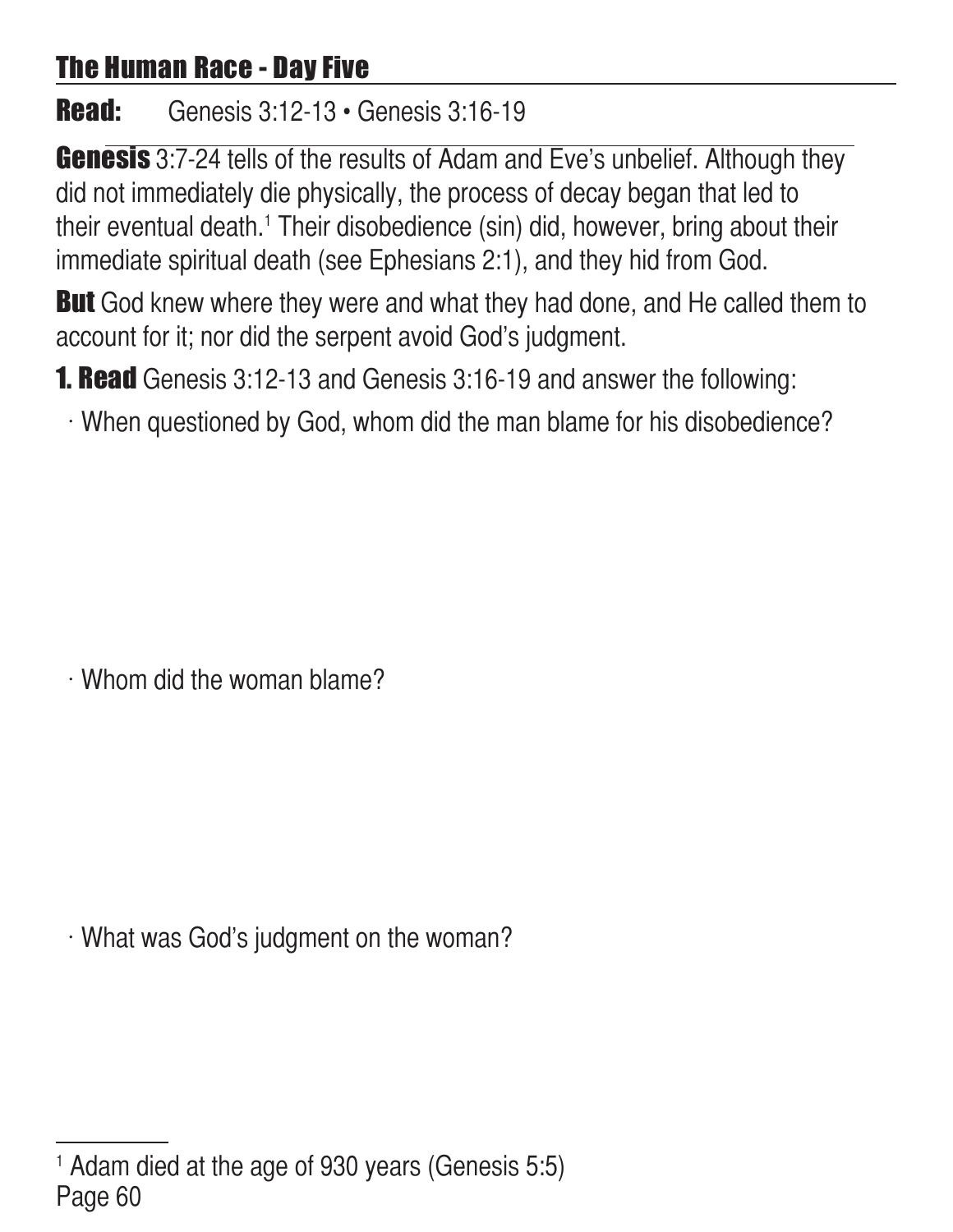$\cdot$  What was God's judgment on the man?

**2. These** judgments that God placed on the human race are a constant reminder that we live in a fallen world. At every turn in life, God has placed His reminders to call us back to Himself. Have you turned from going your own way and turned to God? Won't you do it now?

**Now** we know what happened to creation. We see why sin, death, sickness, toil, sadness, sorrow, and suffering exist. You may think that God is unfair or harsh. As we continue our study, we will discover God's remedy and the hope He has given us.

Additional reading: Genesis 3:7-24 Ephesians 2:1

*the field. By the sweat of your brow you will eat your food until you return to the ground, since from it you were taken; for dust you are and to dust you will return.* (Today's Bible Reading, continued)

— Genesis 3:16-19

# Today's Bible Reading

*The man said, "The woman you put here with me--she gave me some fruit from the tree, and I ate it." Then the Lord God said to the woman, "What is this you have done?" The woman said, "The serpent deceived me, and I ate."*

— Genesis 3:12-13

*To the woman he said, "I will make your pains in childbearing very severe; with painful labor you will give birth to children. Your desire will be for your husband, and he will rule over you." To Adam he said, "Because you listened to your wife and ate fruit from the tree about which I commanded you, 'You must not eat from it,' Cursed is the ground because of you; through painful toil you will eat food from it all the days of your life. It will produce thorns and thistles for you, and you will eat the plants of* 

> Page 61 (continued at left)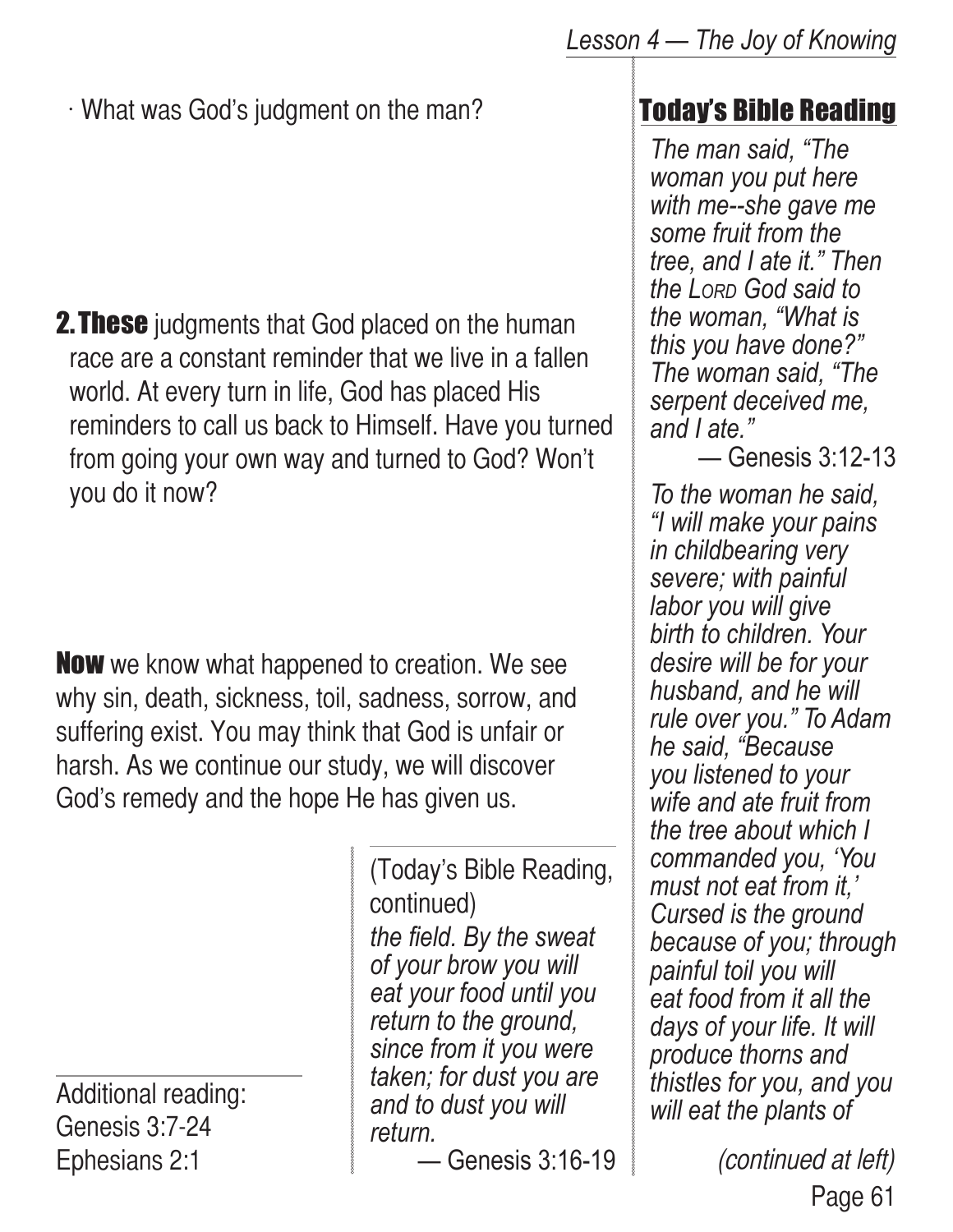### The Human Race - Day Six

# **Read:** Genesis 3:21 • Genesis 3:22-24

**Prior** to disobeying God, Adam and Eve had been naked and unashamed. After sinning, Adam and Eve made a futile attempt to cover their nakedness because they had become ashamed.

- **1. Read** Genesis 3:21 and answer the following:
	- w What did God make for Adam and Eve?

What would have happened to an animal in order for its skin to become a covering for Adam and Eve?

God brought about the death of an animal in order to cover the nakedness caused by Adam and Eve's sin. This was the first physical death. Although it is mentioned here in just one sentence, in upcoming lessons we will see just how important this was and how it pictured the hope God would extend to the human race.

**2. From** Genesis 3:22-24, what was God's concern, and what did He do about it?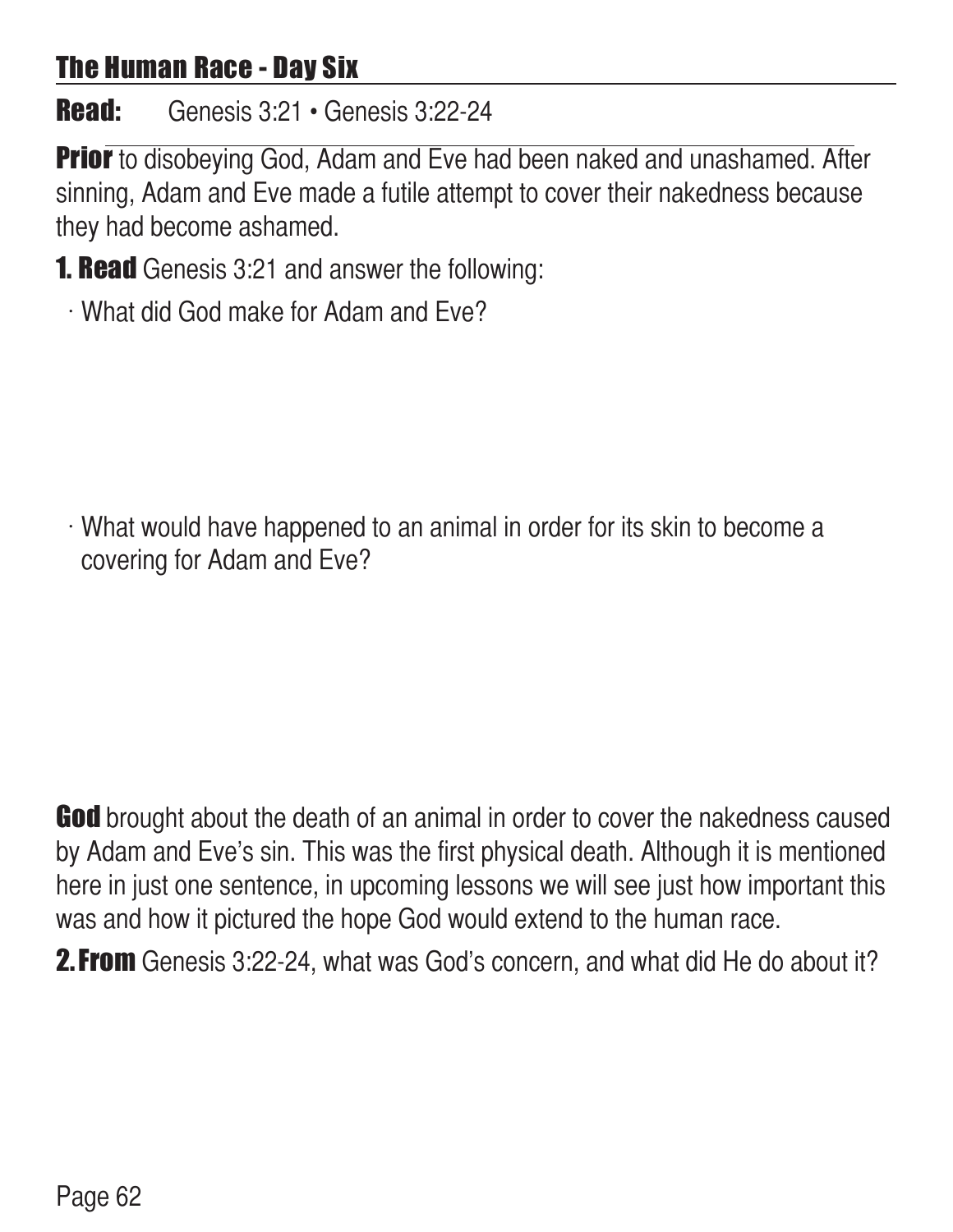**Adam** and Eve had known God, who is life. They had walked and talked with Him in the Garden. Now their sin had broken that relationship and had allowed sin and death (and all the accompanying sorrows) to enter God's perfect world.

**3.In** mercy, God kept them from the tree of life. Write out what you think this fallen world would be like if there was no physical death to stop evil people and to end the suffering of sickness and disease in the physical body.

#### *Lesson 4 — The Joy of Knowing*

# Today's Bible Reading

*The Lord God made garments of skin for Adam and his wife and clothed them.* 

— Genesis 3:21

*And the Lord God said, "The man has now become like one of us, knowing good and evil. He must not be allowed to reach out his hand and take also from the tree of life and eat, and live forever." So the Lord God banished him from the Garden of Eden to work the ground from which he had been taken. After he drove the man out, he placed on the east side of the Garden of Eden cherubim and a flaming sword flashing back and forth to guard the way to the tree of life.*

— Genesis 3:22-24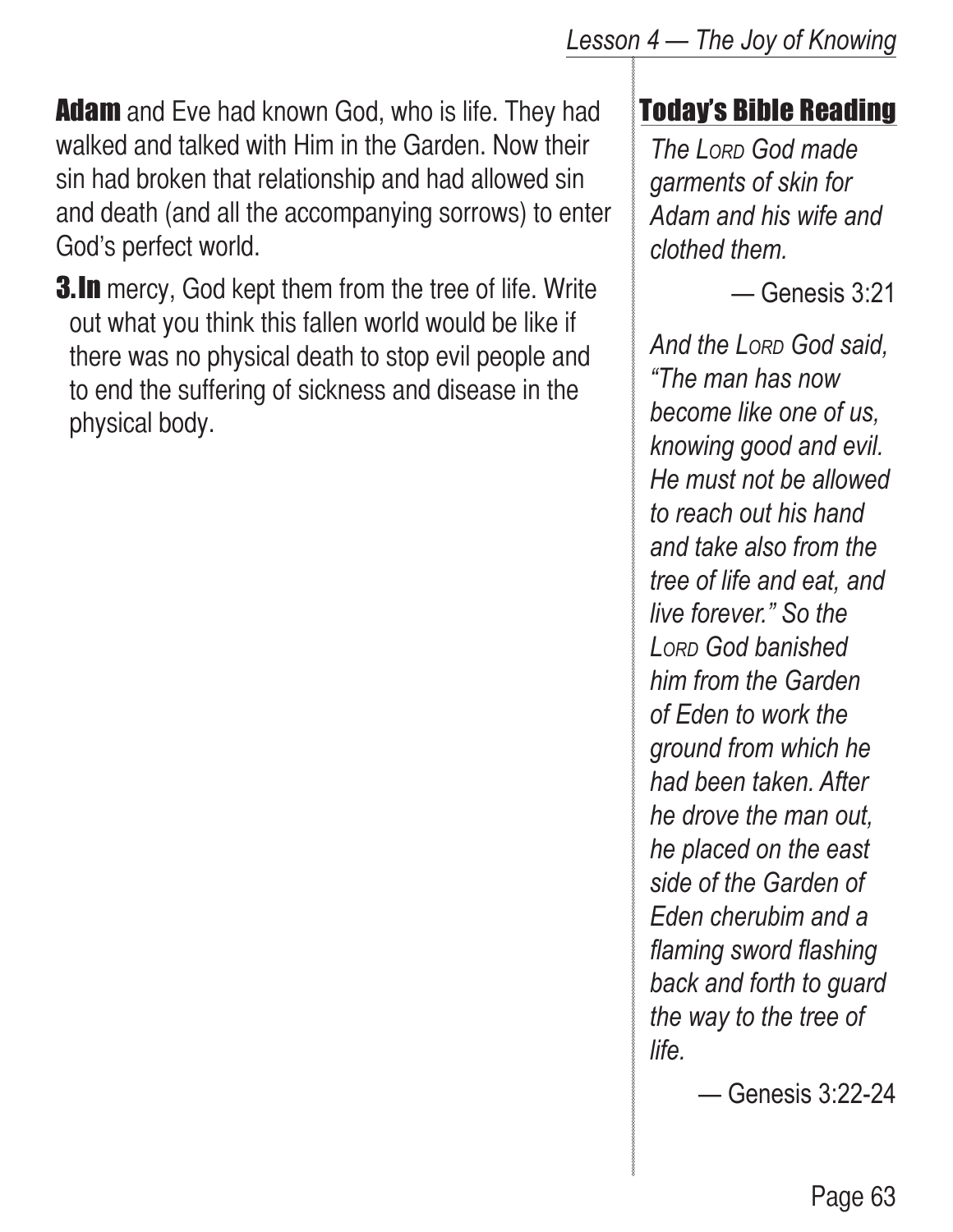# The Human Race - Day Seven

Take a few minutes today to re-read the Bible verses from this week. Write down what has been most meaningful to you.

We hope you are learning to trust God, even when He says, "No."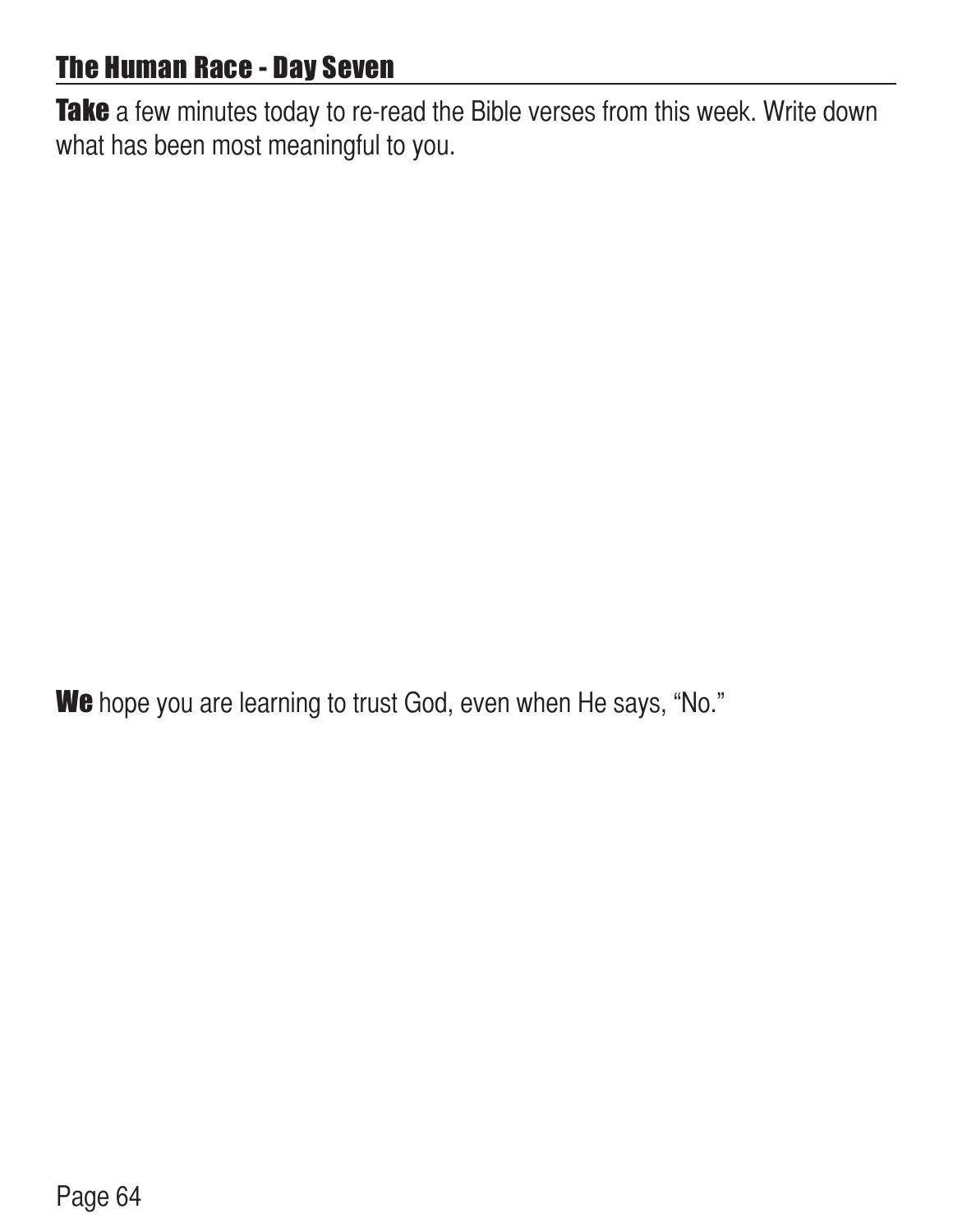# Lesson 5 — Sin, Death, Life

- $\cdot$  So what is sin, anyway?
- $\cdot$  Why is there death?
- $\cdot$  Is this as good as it gets?

#### $\hat{\sigma}$

Remember, as you work through each daily lesson, pray and ask God to help you know, understand, and apply His truth to your life.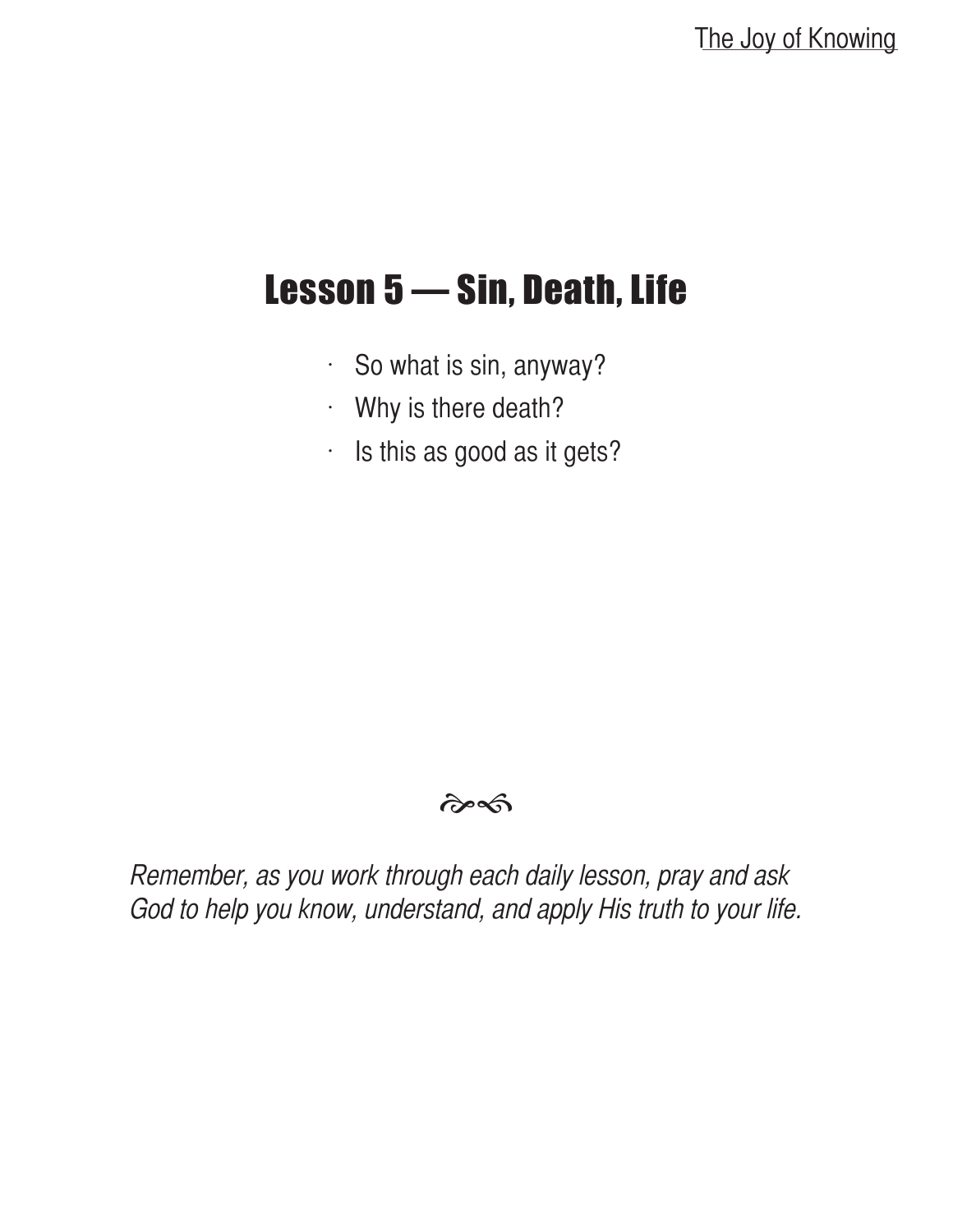# Sin, Death, Life - Day One

Read: Ephesians 2:1 • Isaiah 59:2a • John 17:3 • Genesis 5:3a • Romans 5:12a

**Death** is separation. Physical death occurs when the body and the spirit are separated (see James 2:26a). Spiritual death occurs when the spirit is separated from God.

**1. From** the following verses what do you learn about spiritual life (eternal life) and spiritual death?

 $\cdot$  Ephesians 2:1

 $\cdot$  Isaiah 59:2a<sup>1</sup>

 $\cdot$  John 17:3

**Adam** and Eve had known God, who is life. They had walked and talked with Him in the Garden, but their sin had broken that relationship. Although originally created in the image of God, they had become spiritually separated from Him spiritually dead.

**2. What** do you learn about Adam's offspring in Genesis 5:3a?

Page 66 <sup>1</sup> According to the Merriam Webster Online Dictionary, *iniquity* means, "wicked act or thing: sin."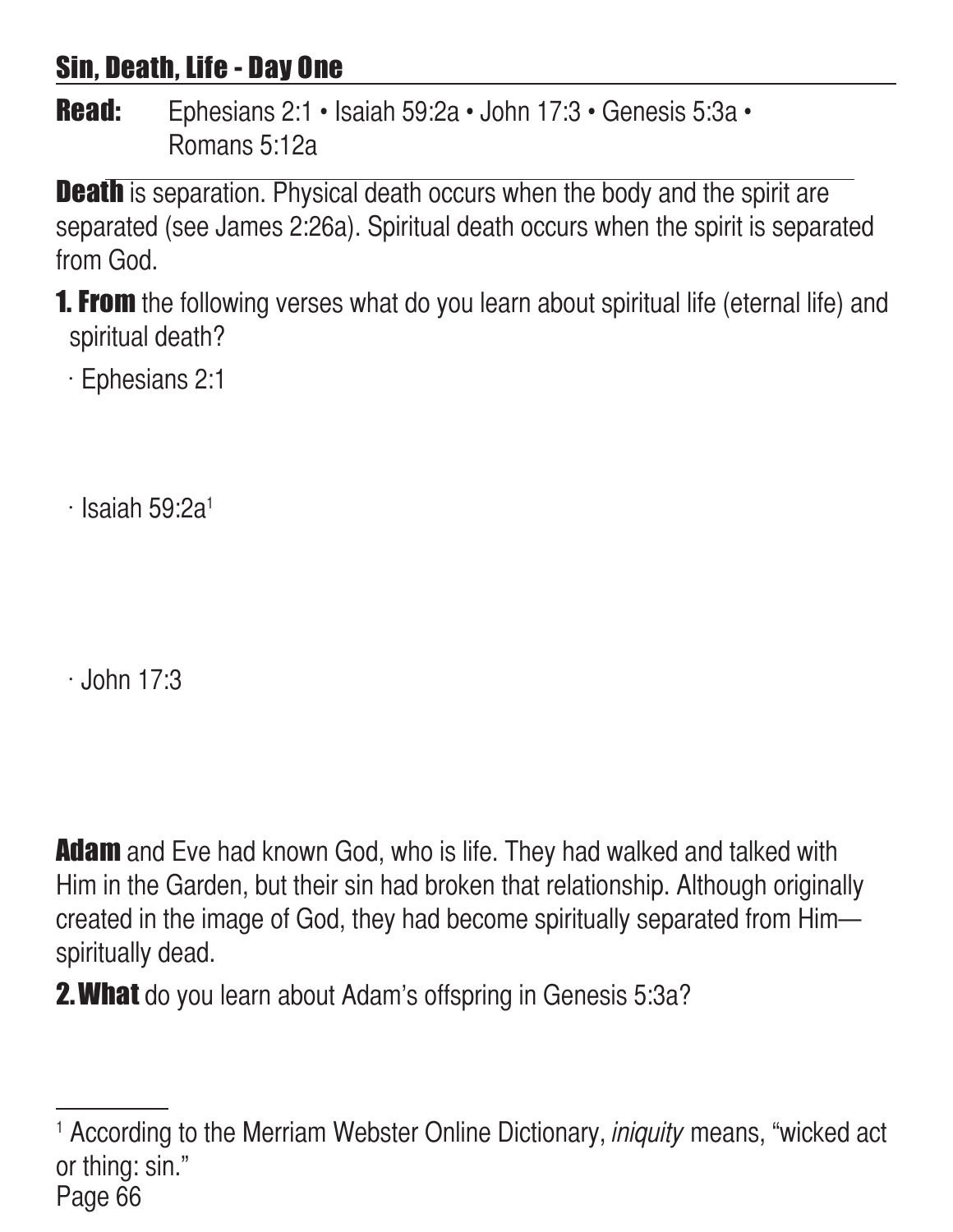**3. What** does Romans 5:12 tell us that may help you understand why sin and death affect all people?

**Adam's** offspring were born with his fallen nature. Every human since has been born with that same nature, since we have all descended from Adam. We sin because we are born with this fallen, sinful nature (see Ephesians 2:2-3). You don't have to teach a child to do wrong; they do it by nature. The long history of our planet demonstrates that where the human race goes, evil springs up.

**Again** we see that it is God's grace and mercy that stopped humanity from living forever in this fallen state. He has also given us a future and a hope. He has made a way to restore to us what was lost because of Adam and Eve's sin. As we continue with our study, we will see what great lengths God has gone to and the great love He has shown toward all people.

> Additional reading: James 2:26a Ephesians 2:2-3 Ephesians 4:18

### Today's Bible Reading

*As for you, you were dead in your transgressions and sins.*

— Ephesians 2:1

*But your iniquities have separated you from your God…*

— Isaiah 59:2a

*Now this is eternal life: that they know you, the only true God, and Jesus Christ, whom you have sent.*

— John 17:3

*When Adam had lived 130 years, he had a son in his own likeness, in his own image…*

— Genesis 5:3a

*Therefore, just as sin entered the world through one man, and death through sin, and in this way death came to all people, because all sinned…*

> Page 67 — Romans 5:12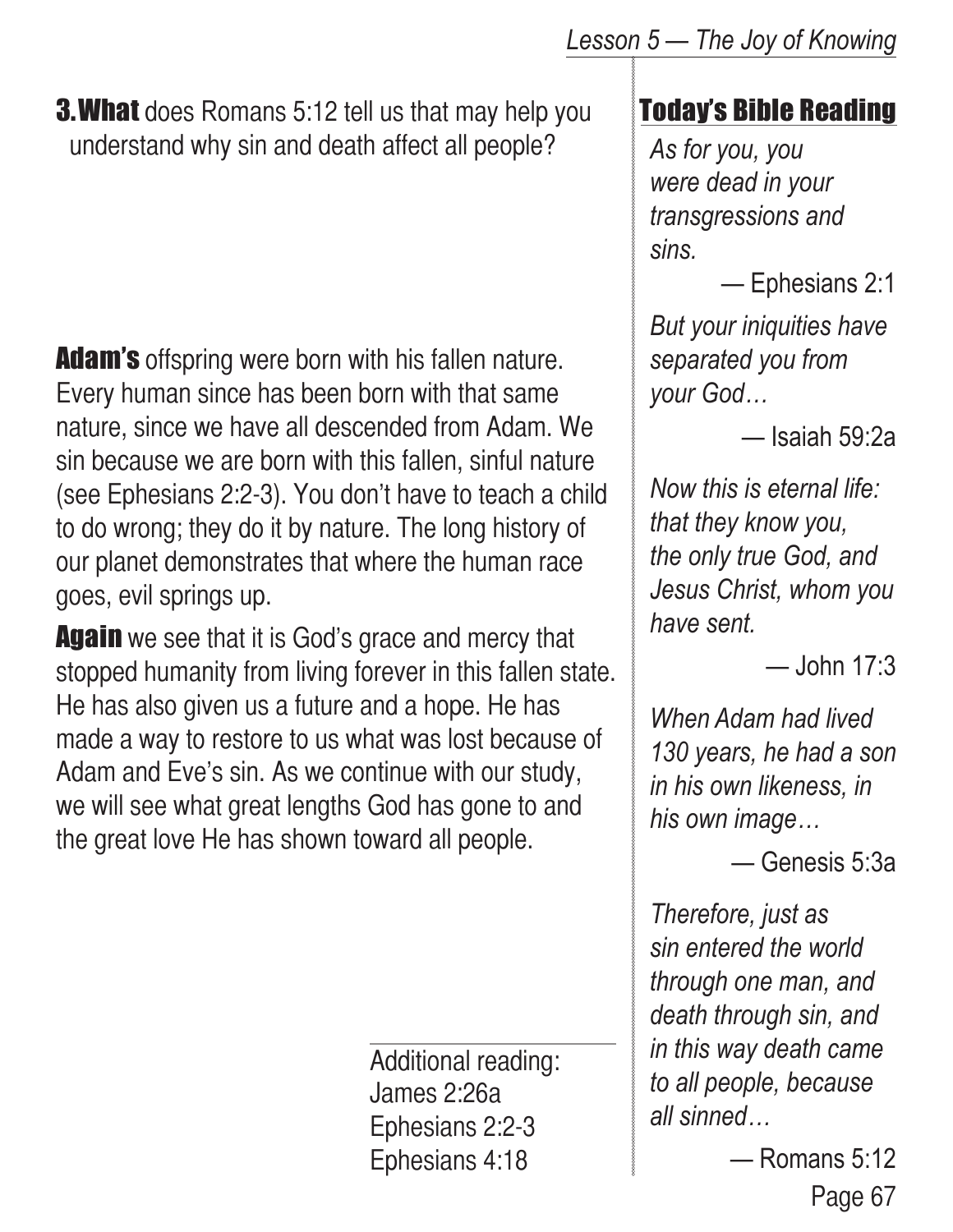### Sin, Death, Life - Day Two

Read: Romans 3:10-12 • Romans 8:7-8 • Isaiah 53:6a • Romans 3:23

**Human** beings sin because they are born with a sin nature, Adam's fallen nature. **1. What** does Romans 3:10-12 say regarding this?

**2. What** do you learn about this sinful nature from Romans 8:7-8?

**3. What** does Isaiah 53:6a say about each one of us?

**Have** you considered this before? We were created by and for God, and He knows what will fulfill us, yet we each go our own way, doing our own "thing." **4. What** does Romans 3:23 say regarding each of us?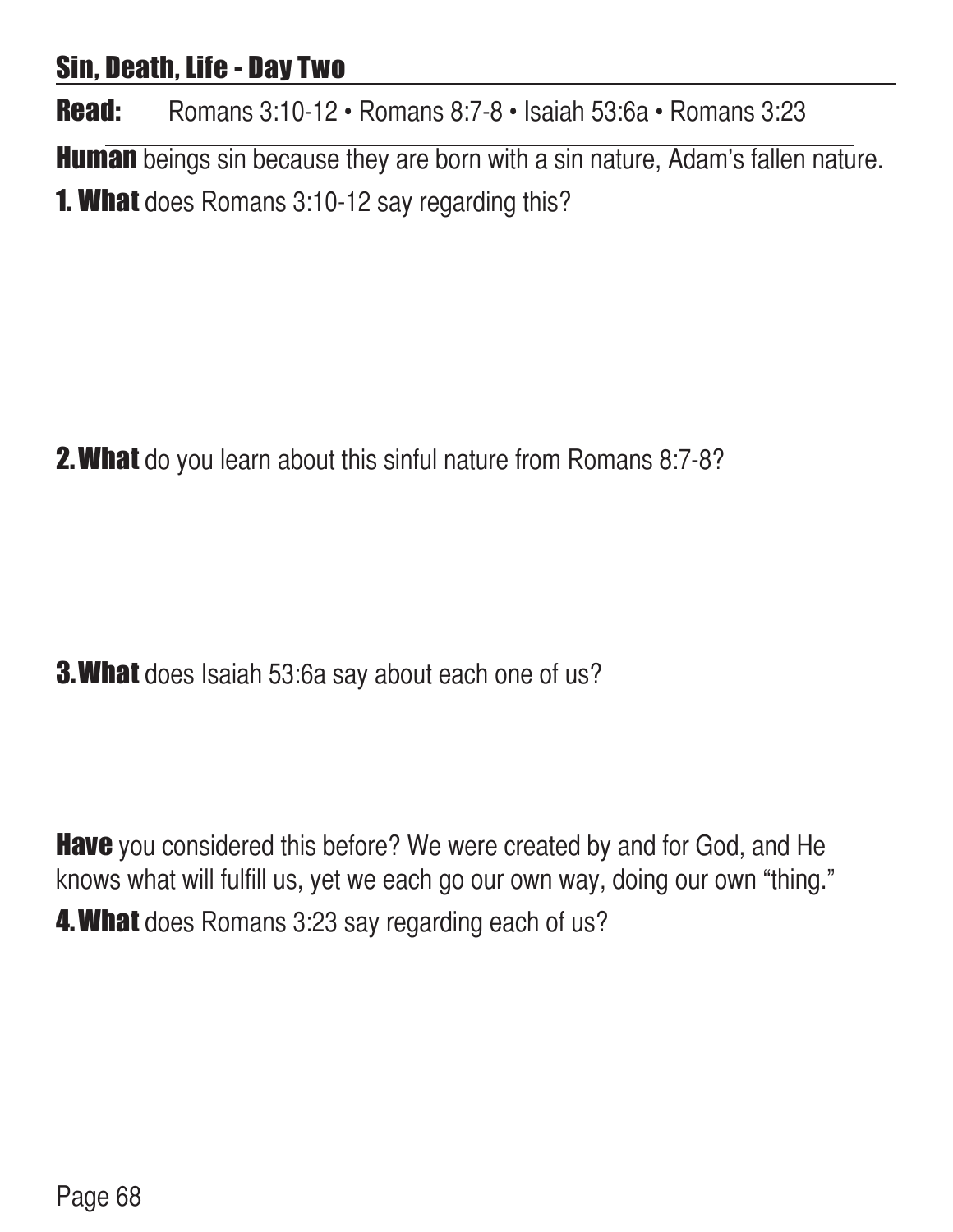#### *Lesson 5 — The Joy of Knowing*

**Are** you the person you want to be? Do you believe you have lived up to your full potential? Have you ever let yourself down? Have you honestly lived up to your own standards? Since we don't even do that, how much less do we live up to God's perfect standard— His glory—which is nothing less than perfection?

**You** may say, "But, nobody is perfect." And that is the point. Although we were originally made in God's image, all of us fall short of perfection. We are all born with that fallen, less than perfect, sinful nature.

At any time God could have wiped us all out and started all over again, but He loved us and has made the way for us to be made perfect and to have a relationship with Himself.

#### Today's Bible Reading

*As it is written: "There is no one righteous, not even one; there is no one who understands, no one who seeks God. All have turned away, they have together become worthless; there is no one who does good, not even one."* 

— Romans 3:10-12

*The mind governed by the flesh is hostile to God; it does not submit to God's law, nor can it do so. Those who are in the realm of the flesh cannot please God.*

— Romans 8:7-8

*We all, like sheep, have gone astray, each of us has turned to our own way…*

— Isaiah 53:6a

*…for all have sinned and fall short of the glory of God.*

Page 69 — Romans 3:23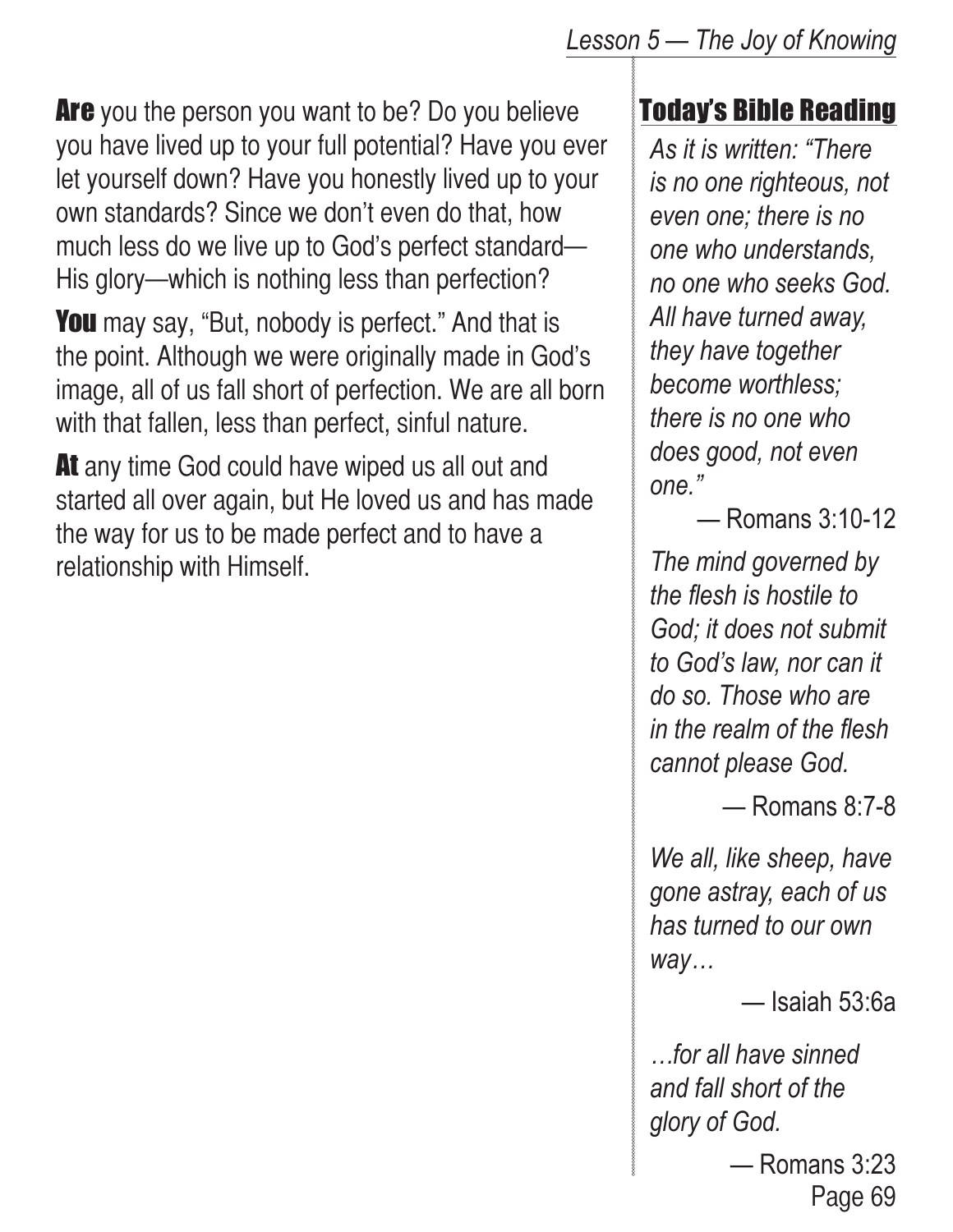# Sin, Death, Life - Day Three

Read: Hebrews 9:22b · Hebrews 10:4

Let us review some of what we have learned:

- $\cdot$  God is perfect and holy.
- $\cdot$  He created the first two humans (Adam and Eve) in His image, and initially they were perfect.
- $\cdot$  God gave Adam and Eve one rule: don't eat the fruit of the tree of the knowledge of good and evil. If you do, you will die.
- $\cdot$  Rather than believing God, they believed the serpent (Satan) when he said that God was withholding something good from them, and that if they ate the fruit they wouldn't die, but instead they would be like God.
- $\cdot$  Their unbelief led them to eat the fruit.
- $\cdot$  They immediately died spiritually, and eventually they died physically.
- $\cdot$  All of their offspring were then born spiritually dead and with a nature determined to sin. Each of these offspring, too, has the sentence of physical death (see Hebrews 9:27).
- $\cdot$  God loves the human race (the offspring of Adam and Eve), and wants to restore to them what was lost through sin and unbelief.

In Genesis 3 we read that God killed an animal to cover the result of Adam and Eve's sin.

**1. What** does Hebrews 9:22b tell you about forgiveness?

**2. From** Hebrews 10:4, what do you learn about the blood of animal sacrifices?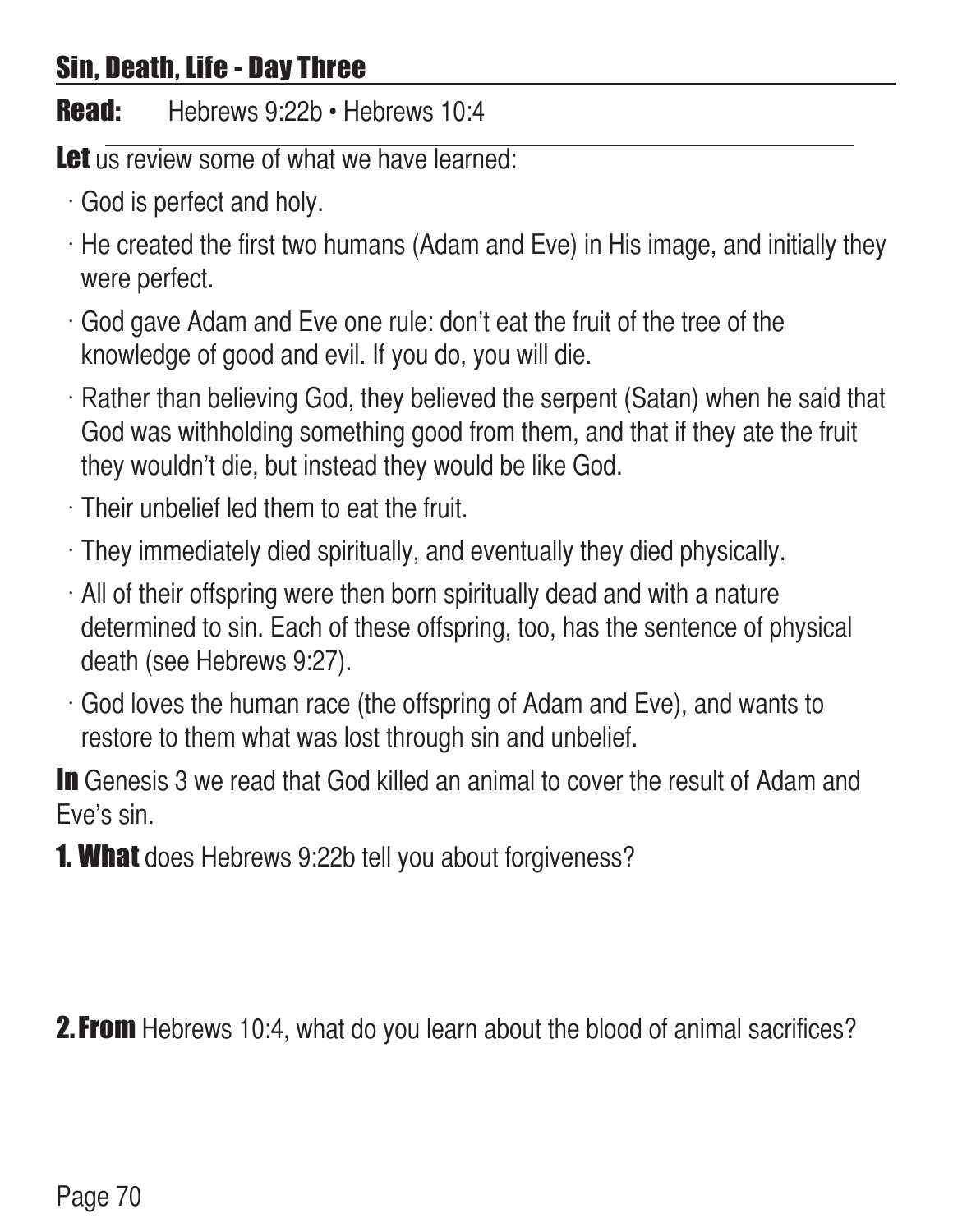**These** animals were a temporary substitute. The blood of these animals covered sin and made a way for people to enter a relationship with God (see Psalm 32:1 and Psalm 85:2b), but it was unable to take away the sin.

**Animal** sacrifices, along with other Jewish religious practices, were merely "shadows" of what God was going to do for humanity (see Colossians 2:17).1

**3. Are** you beginning to see and understand the seriousness of sin—all sin?

*Lesson 5 — The Joy of Knowing*

Today's Bible Reading

*…and without the shedding of blood there is no forgiveness.*

— Hebrews 9:22b

*It is impossible for the blood of bulls and goats to take away sins.*

— Hebrews 10:4

Page 71 Additional reading: Hebrews 9:27 Psalm 32:1 Psalm 85:2b Colossians 2:17

<sup>1</sup> God has done away with these animal sacrifices and made a new and better way, which we will learn about in our next lesson.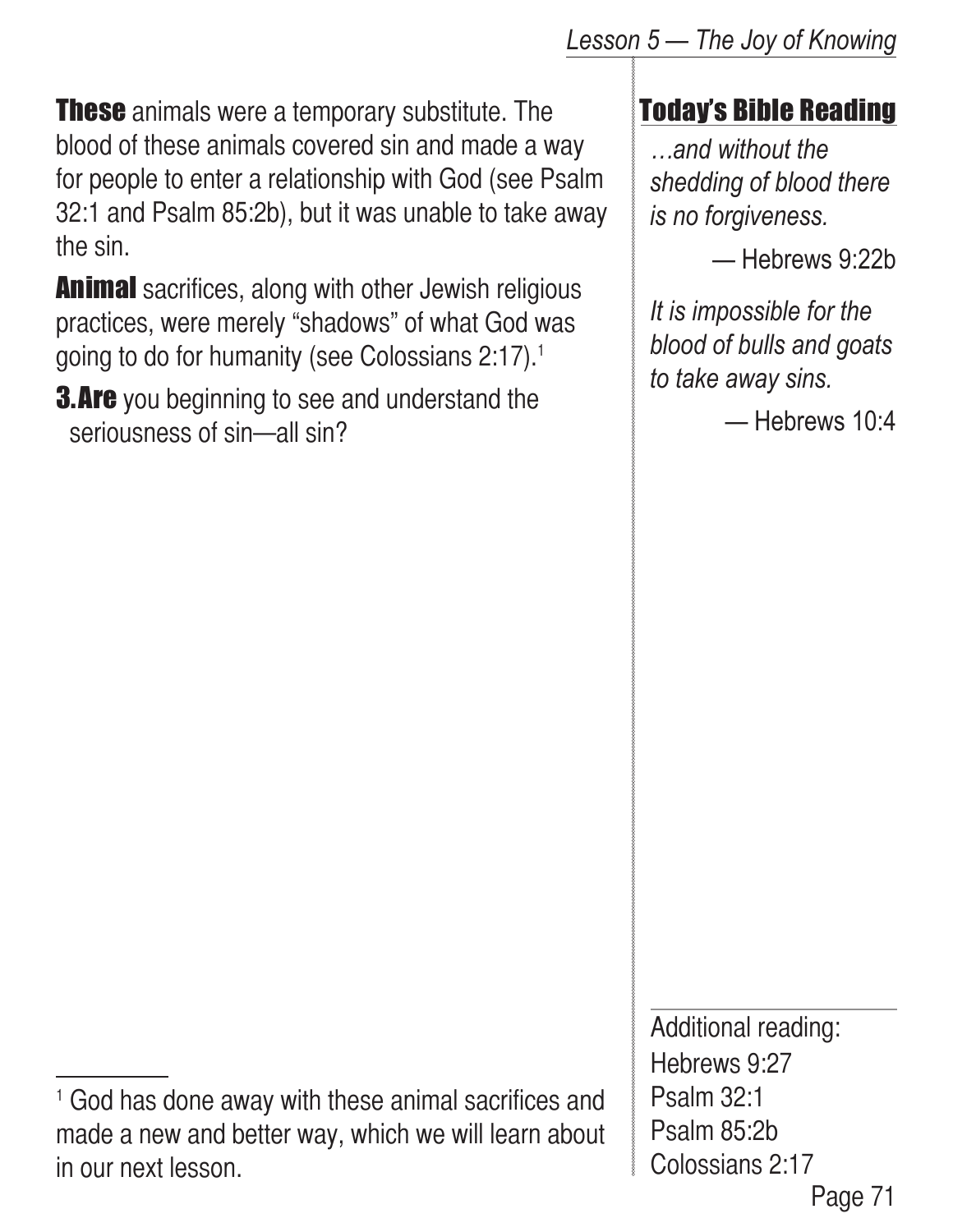## Sin, Death, Life - Day Four

Read: Exodus 12:13 • John 1:29 • 1 Corinthians 5:7b • 1 John 1:7b

**Immediately** after Adam and Eve sinned, God established the blood sacrifice as the means for people to have their sin covered, in order for them to come into a relationship with Him (see Genesis 4:3-4; Hebrews 11:4). People then had a choice: believe what God said and come to Him by way of the blood sacrifice, or don't believe Him and don't come into relationship with Him.

**Throughout** the Old Testament, by faith (believing what God said), godly people came into relationship with God through the blood of the animal sacrifice—Abel, Noah, Abraham, Isaac, Jacob, etc. (See Additional Reading.)

**Exodus** 12 tells how God forced the Egyptian Pharaoh to let God's people (Israel) go free after 400 years of enslavement. The Israelites were to kill a lamb and place some of the blood on the sides and tops of the doorframes of their houses. The Lord would then pass throughout Egypt and strike down every firstborn of those who were not marked with the blood, in order to bring judgment on the gods of Egypt.

**1. From** Exodus 12:13, what purpose would the blood of the lamb serve for the people of Israel who believed and obeyed God's instructions?

**These** sacrifices were but shadows or pictures of what Jesus Christ would do on our behalf.

**2. What** did John the Baptist say about Jesus Christ in John 1:29?

**Jesus** is our sacrifice. His blood doesn't just cover our sin, it takes away our sin. Just as God provided an animal sacrifice to cover the results of Adam and Eve's sin, He has provided the perfect sacrifice to not merely cover, but to take away our sin.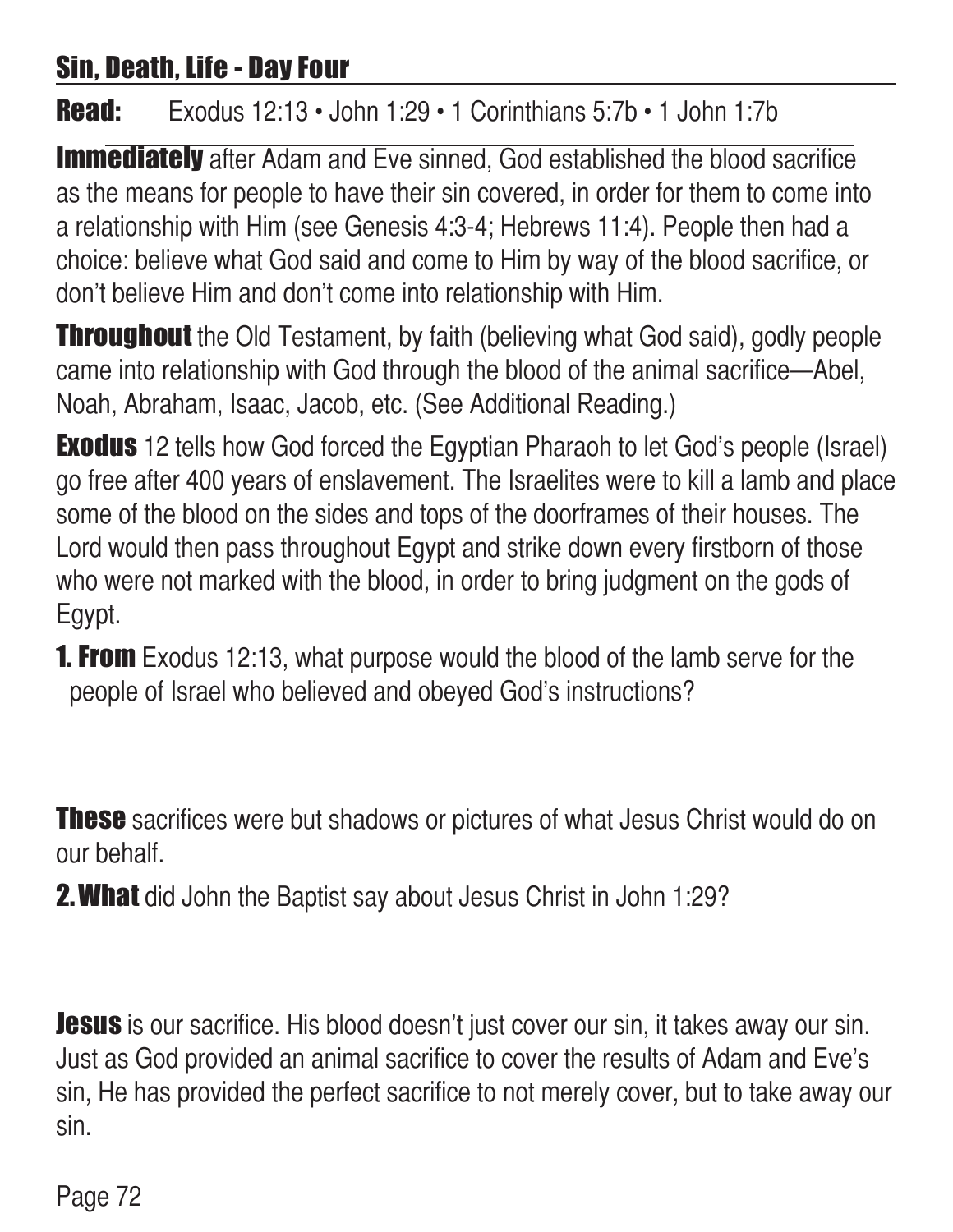#### **3. What** do the following verses say about this?

 $\cdot$  1 Corinthians 5:7b

 $\cdot$  1 John 1:7b

**Perhaps** this is the first time you have really understood that Jesus Christ is the sacrifice for your sin—that His blood takes away sin. You have a choice: whether or not to believe God. God sent His Son, Jesus Christ, to be the Savior, the sacrifice, for the world (see 1 John 4:14, Romans 3:25). Until Jesus Christ died, people came into relationship with God through the sacrifice of an animal to cover their sin; now we come into relationship with God by way of the Lamb of God (Jesus), who takes away our sin.

It is simple...believe God. It is not by your works or your deeds that your sin is forgiven; it is by believing Him—this is faith. It is not by the sacrifice of Jesus plus your deeds; it is *only* by putting your faith in Jesus, in His sacrifice, to take away your sin.

**4. If** you have never done this, won't you do it now? Just trust that what God said is true, that Jesus paid the price for your sin, and tell Him, "Thank You."

### Today's Bible Reading

*The blood will be a sign for you on the houses where you are; and when I see the blood, I will pass over you. No destructive plague will touch you when I strike Egypt.* — Exodus 12:13

*The next day John saw Jesus coming toward him and said, "Look, the Lamb of God, who takes away the sin of the world!"* — John 1:29

*…For Christ, our Passover lamb, has been sacrificed.*

— 1 Corinthians 5:7b

*…the blood of Jesus, his Son, purifies us from all sin.* — 1 John 1:7b

Additional reading: Genesis 4:3-7 Hebrews 11:4 Genesis 8:20 Genesis 12:8 Genesis 26:25 Genesis 35:7 1 John 4:14 Romans 3:25 John 14:6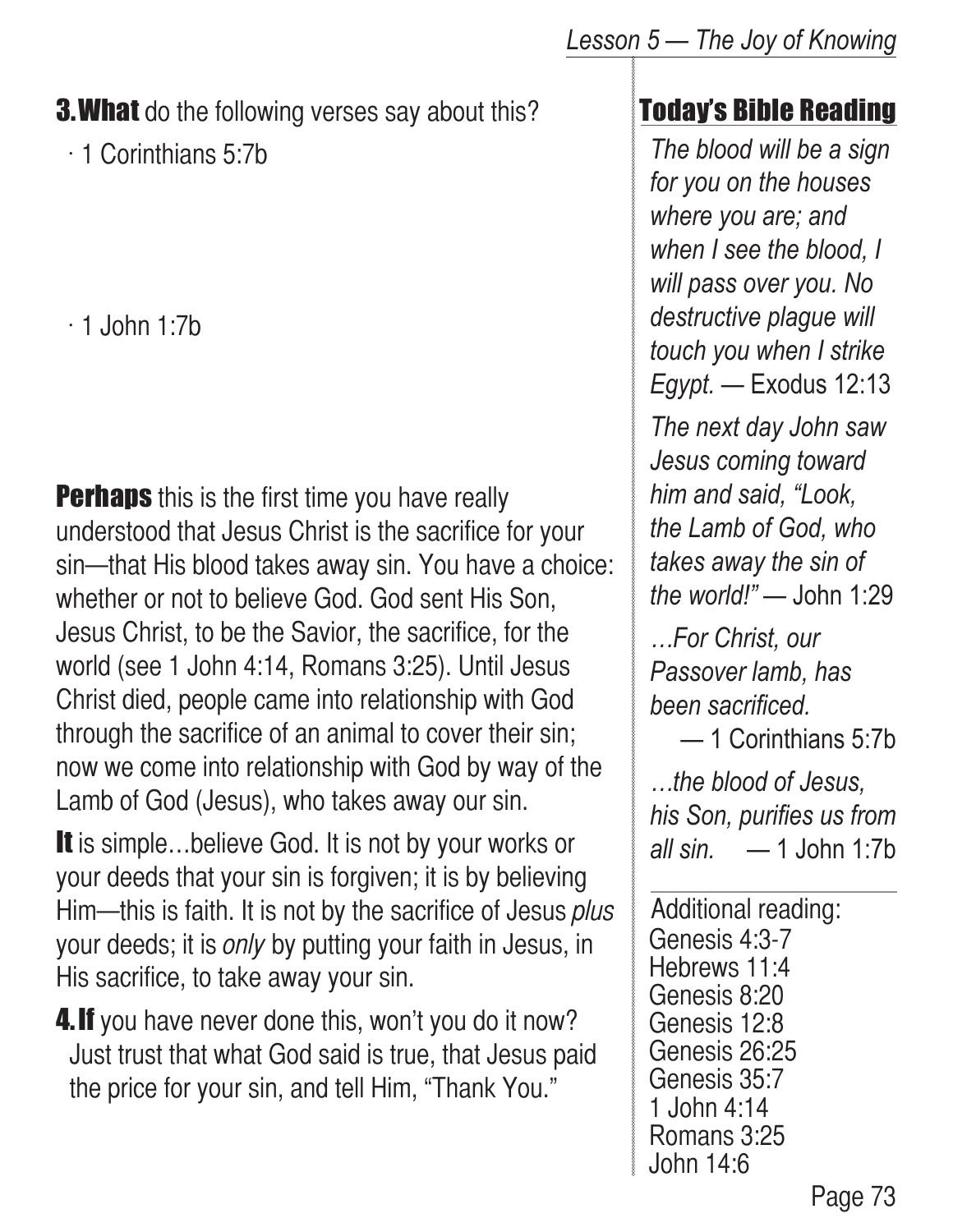### Sin, Death, Life - Day Five

**Read:** 2 Corinthians  $5:21 \cdot 1$  Peter  $3:18a \cdot 1$  Corinthians  $15:3-4 \cdot$ Revelation 5:12-13 • Revelation 5:9b-10

**The** sacrifice of Jesus Christ for our sin was God's plan from the beginning (see Revelation 13:8b). Only Jesus Christ could pay the price for our sin. Remember, the wage for sin is death (see Romans 6:23). No matter how much a person loves another person, it would be impossible for them to die to pay the price for the other's sin, because they have to die for their own sin. So let us consider how Jesus could do this.

- $\cdot$  As we learned, we are born sinners because the sin nature has been passed down to us from Adam.
- $\cdot$  Although Jesus Christ was born as a human from Mary, he did not have a human father. The Holy Spirit moved on Mary and the child that was born of her was the perfect Son of God.
- **1. What** do the following verses say about Jesus Christ?
	- $\cdot$  2 Corinthians 5:21
	- $\cdot$  1 Peter 3:18a
	- $\cdot$  1 Corinthians 15:3-4

As we look into the future in Revelation, we see the risen Lord Jesus Christ, the Lamb of God, seated on the throne.

**2. Describe** what is happening in Revelation 5:12-13.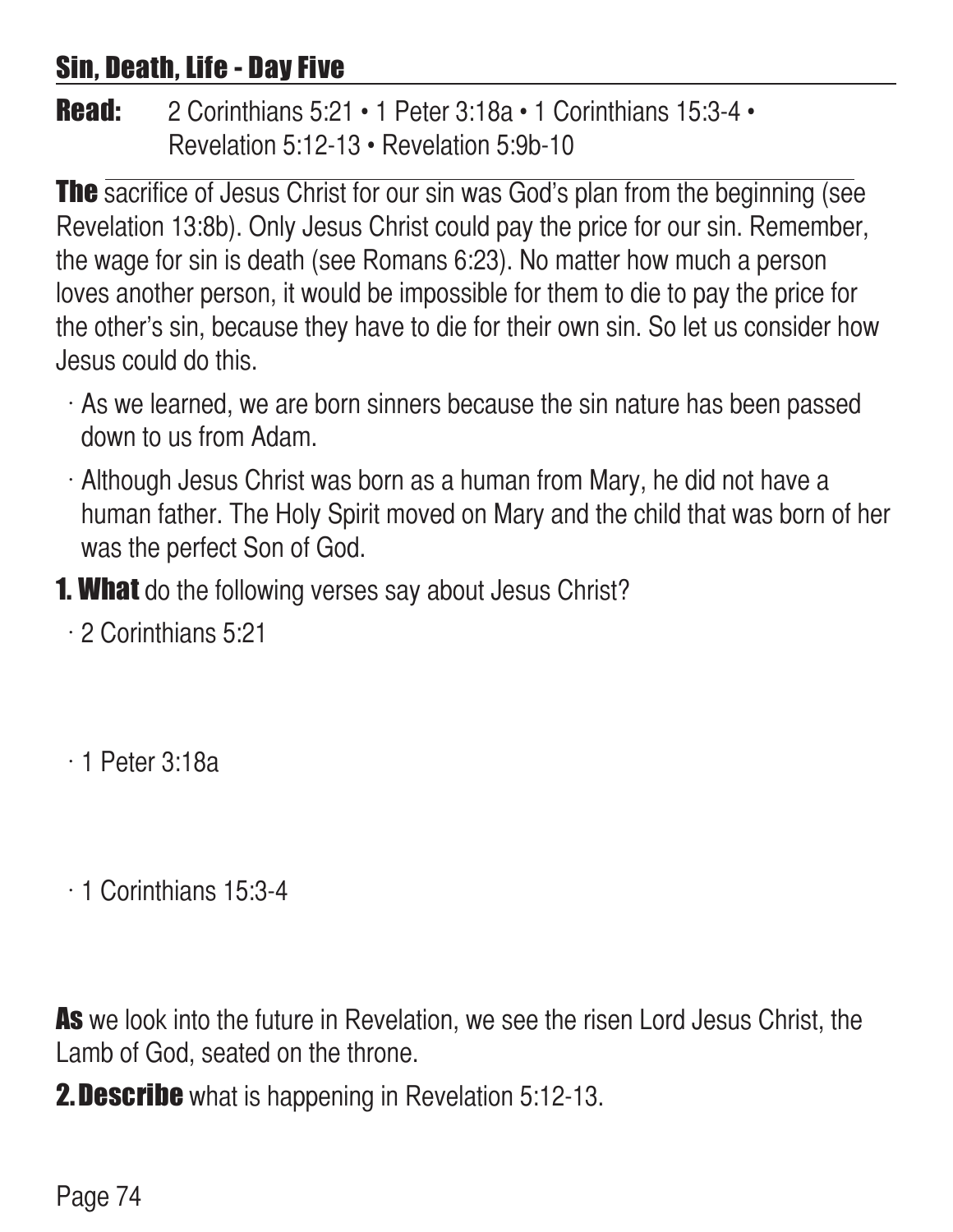**3.In** Revelation we learn many things about the Lamb of God. From Revelation 5:9b-10 why are they praising Him—what did He accomplish?

**4. Take** a moment right now and tell Jesus how grateful you are for all that He has accomplished on your behalf.

Additional reading: Revelation 13:8b Romans 6:23

*and all that is in them, saying: "To him who sits on the throne and to the Lamb be praise and honor and glory and power, for ever and ever."*  (Today's Bible Reading, continued)

— Revelation 5:12-13

*…because you were slain, and with your blood you purchased for God persons from every tribe and language and people and nation. You have made them to be a kingdom and priests to serve our God, and they will reign on the earth.*

Revelation 5:9b-10

## Today's Bible Reading

*God made him who had no sin to be sin for us, so that in him we might become the righteousness of God.* —2 Corinthians 5:21

*For Christ also suffered once for sins, the righteous for the unrighteous, to bring you to God.*

— 1 Peter 3:18a

*For what I received I passed on to you as of first importance: that Christ died for our sins according to the Scriptures, that he was buried, that he was raised on the third day according to the Scriptures…*

1 Corinthians 15:3-4

*In a loud voice they were saying: "Worthy is the Lamb, who was slain, to receive power and wealth and wisdom and strength and honor and glory and praise!" Then I heard every creature in heaven and on earth and under the earth and on the sea,* 

> Page 75 (continued at left)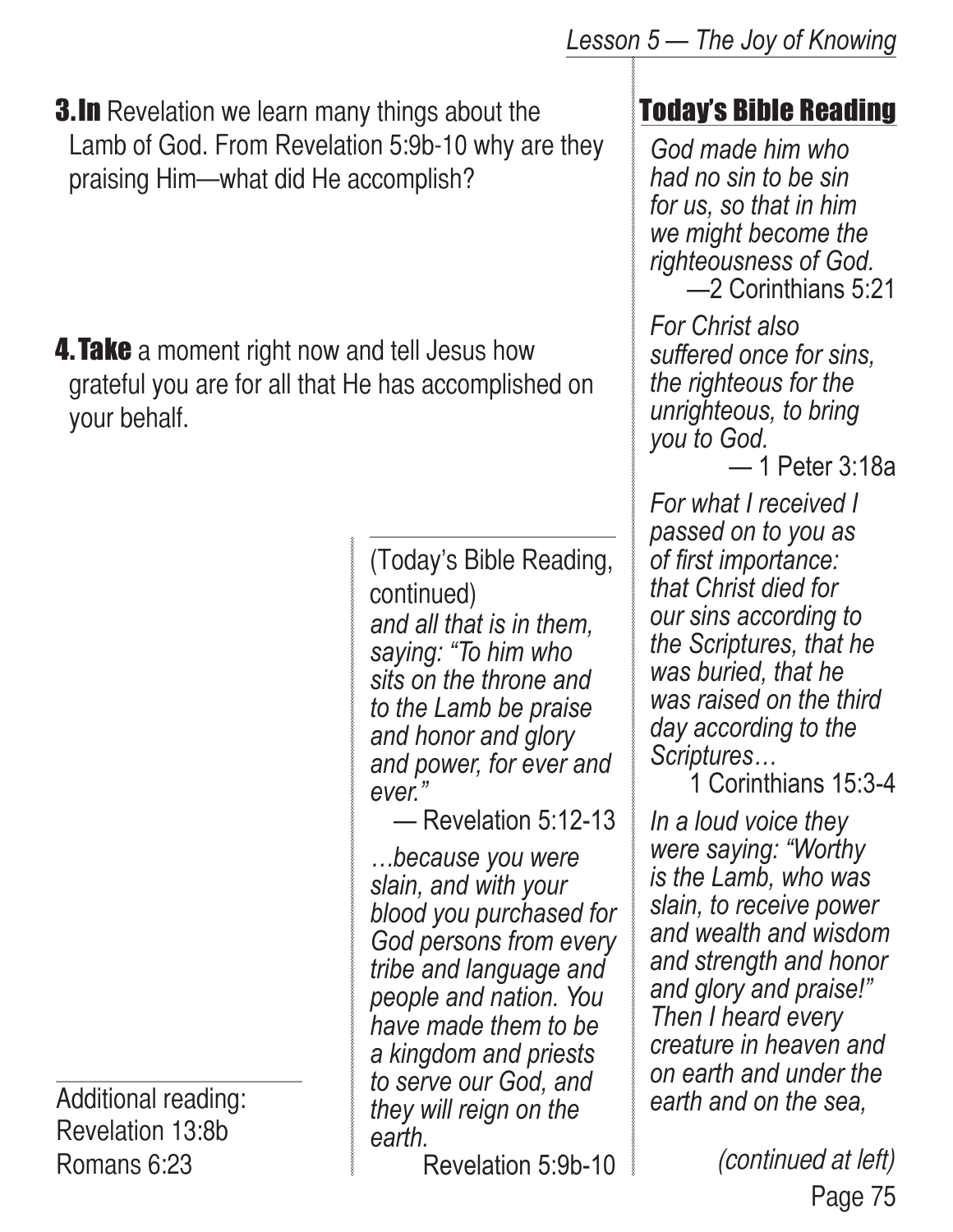## Sin, Death, Life - Day Six

Read: Revelation 21:1-6a · 1 Corinthians 2:9

God weaves His story of redemption from the first book of the Bible, Genesis, to the last book, Revelation. The Old Testament (Genesis-Malachi) tells of God's creation, humanity's fall, and the promise of the Savior who would come.

**The** New Testament (Matthew-Revelation) tells of the Savior, Jesus Christ, what He accomplished, is accomplishing, and will yet accomplish.

**He** tells us His story in different ways, using different examples, as He teaches us about all He has done and will do on our behalf.

**Revelation** was written by the Apostle John toward the end of his life. In it we see a glimpse into the future and on into eternity.

**1. Read** Revelation 21:1-6a and answer the following:

 $\cdot$  What does John see?

 $\cdot$  Where will God dwell?

 $\cdot$  What will not be there?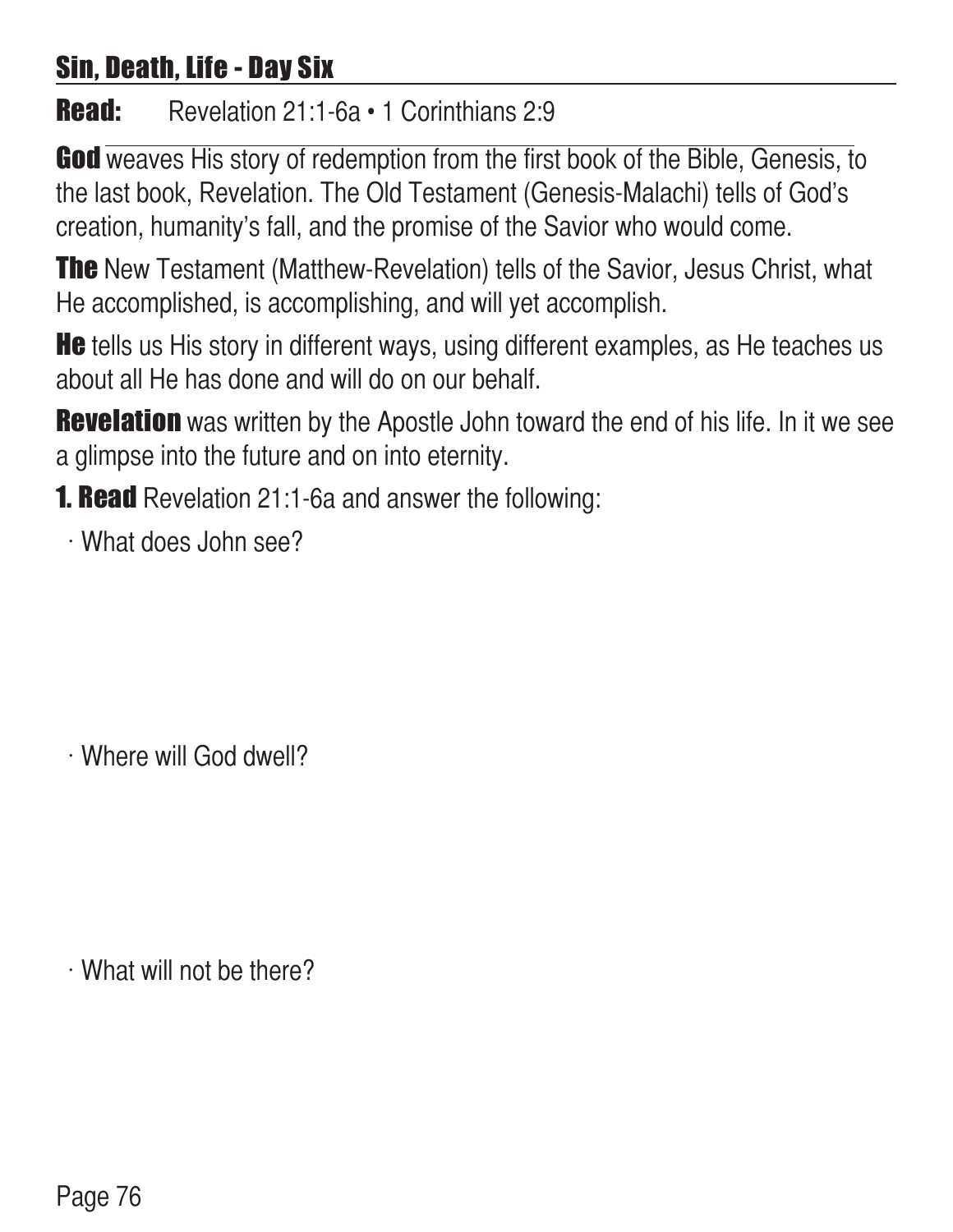$\cdot$  What will be made new?

**2. These** words are hints of the wonderful things God has planned for those who love Him. What does 1 Corinthians 2:9 tell us about what He has planned?

> *are trustworthy and true." He said to me: "It is done. I am the Alpha and the Omega, the Beginning and the End."*  (Today's Bible Reading, continued)

— Revelation 21:1-6a

*However, as it is written: "What no eye has seen, what no ear has heard, and what no human mind has conceived"—the things God has prepared for those who love him…* — 1 Corinthians 2:9

#### Today's Bible Reading

*Then I saw "a new heaven and a new earth," for the first heaven and the first earth had passed away, and there was no longer any sea. I saw the Holy City, the new Jerusalem, coming down out of heaven from God, prepared as a bride beautifully dressed for her husband. And I heard a loud voice from the throne saying, "Look! God's dwelling place is now among the people, and he will dwell with them. They will be his people, and God himself will be with them and be their God. 'He will wipe every tear from their eyes. There will be no more death or mourning or crying or pain, for the old order of things has passed away." He who was seated on the throne said, "I am making everything new!" Then he said, "Write this down, for these words* 

> Page 77 (continued at left)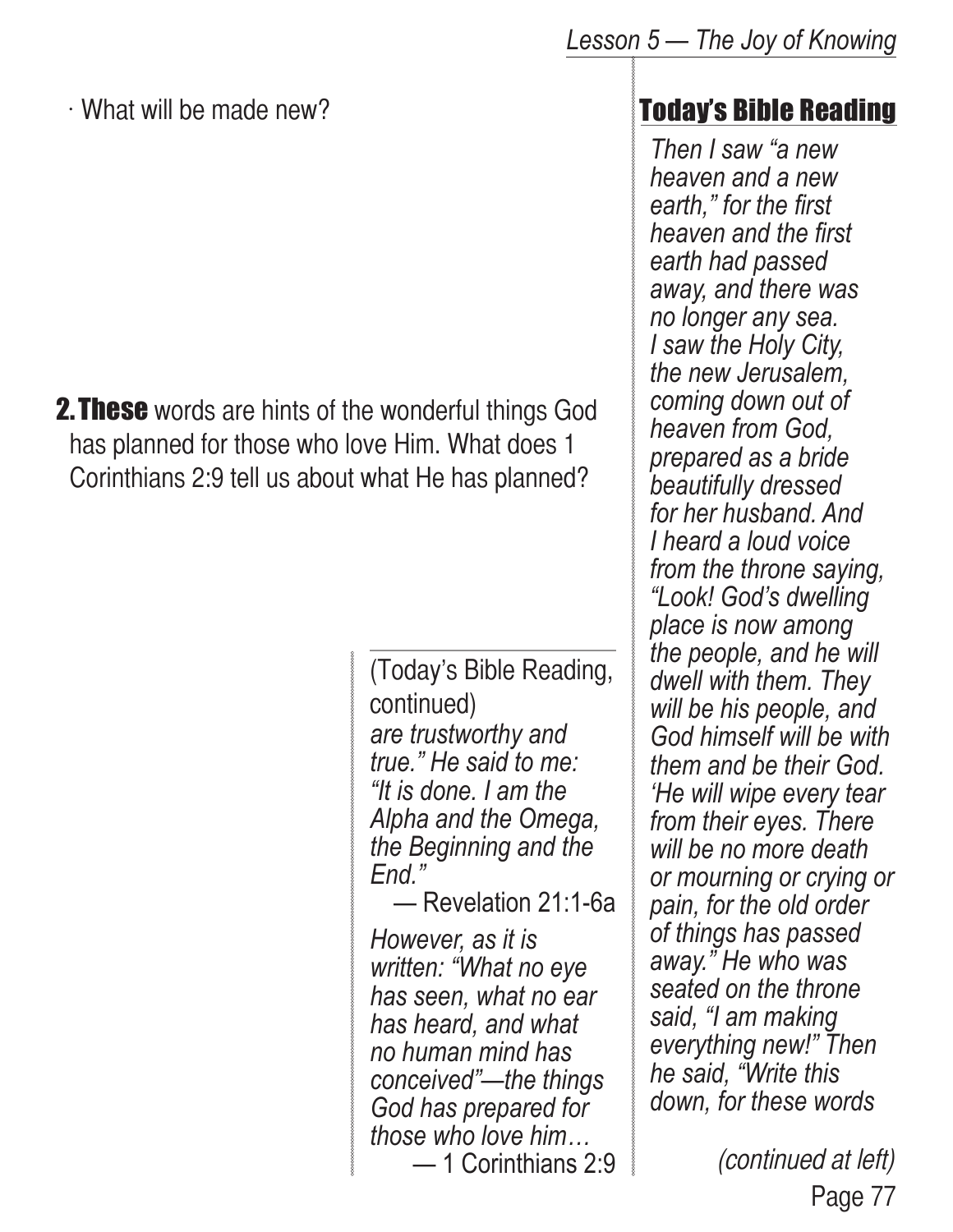## Sin, Death, Life - Day Seven

Take a few minutes today to re-read the Bible verses from this week. Write down what has been most meaningful to you.

We hope you have accepted Jesus Christ as your Savior, the sacrifice for your sin, and are looking forward to all that God has planned for you. (See page 8 for additional information about this.)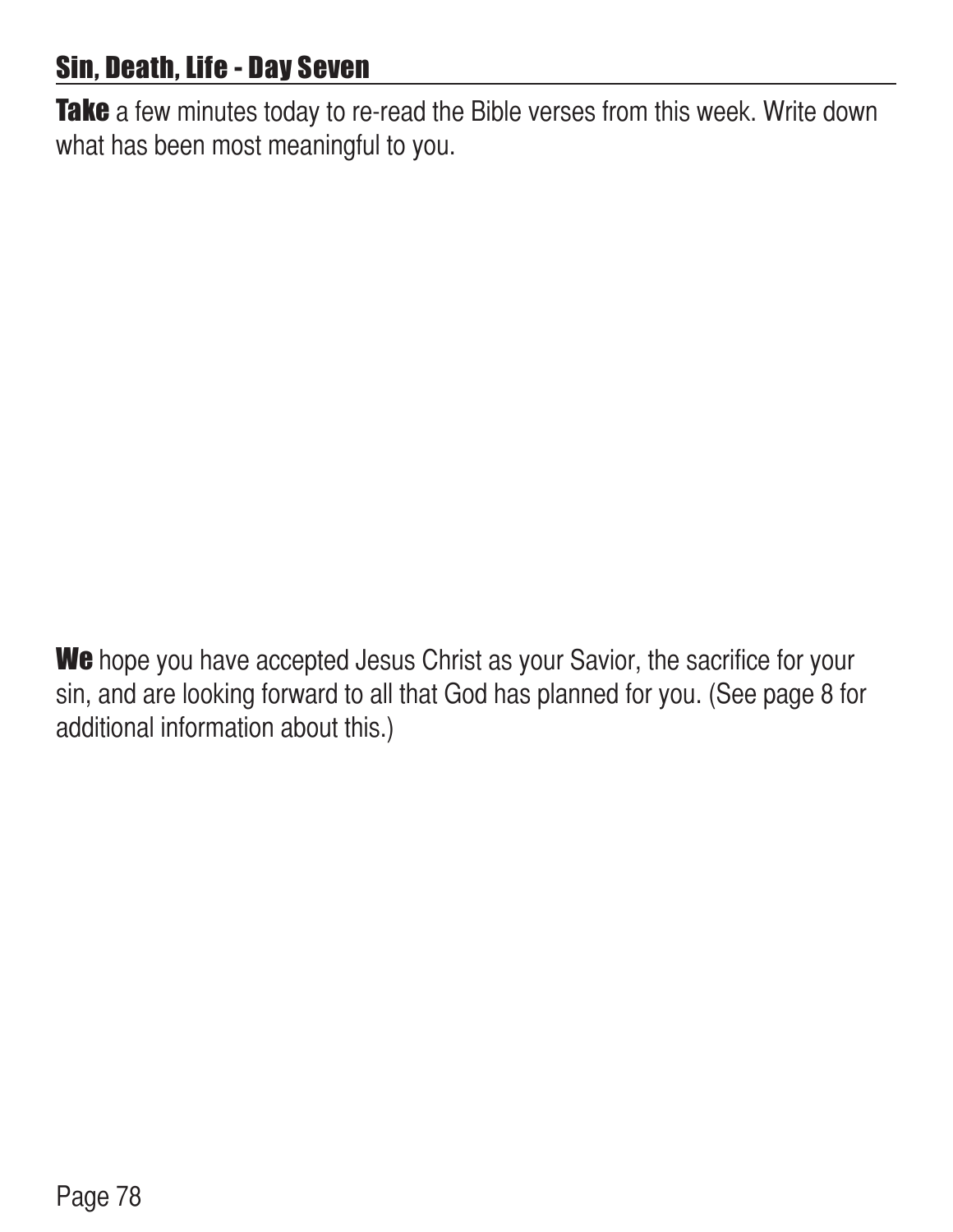# Lesson 6 — Knowing

- $\cdot$  Life is difficult!
- $\cdot$  Is there hope, a future?

#### $\hat{\sigma}$

Remember, as you work through each daily lesson, pray and ask God to help you know, understand, and apply His truth to your life.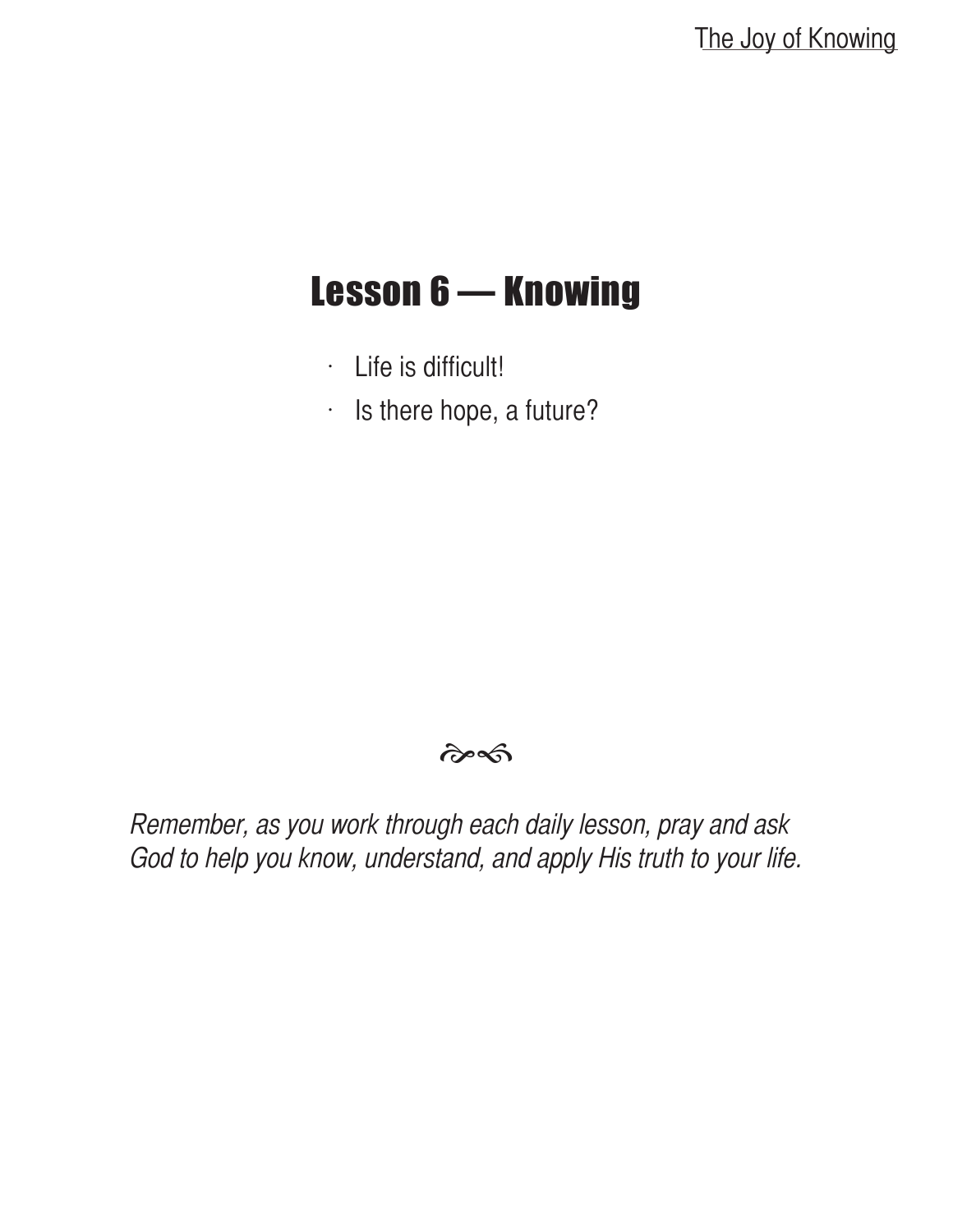## Knowing - Day One

#### **Read:** 2 Peter 3:10,12b-13 • 2 Peter 3:8-9

**People** often ask why God doesn't do something right now about the evil in the world. As we have learned, evil entered the world when Satan tempted Eve, and she and her husband, Adam, directly disobeyed God. This tendency to evil—to sin—has permeated the human race. Whatever is good, we eventually manage to pervert it. We have even turned God's law, which is good (see 1 Timothy 1:8), into legalism, and use it in a manner that God did not intend.

**All** the misery in this world is caused directly or indirectly by humanity's sin. Some misery is caused by a person's own sin, some is caused by another's sin, and some is the result of Adam's sin and what it has done to God's perfect creation.

In previous lessons, we have seen how sin spreads like a cancer. We saw it first in the heart of Satan, then his angels, then Eve, Adam, and all of the human race. The only thing that can be done for sin is to get rid of it completely, as surely as you have to get rid of all cancer cells in a body or the cancer will begin to spread and destroy once again.

**1. From** 2 Peter 3:10,12b-13, what is God going to do one day in the future?

**2. Knowing** how sin spreads and the destruction that it brings, what do you think would happen to this new heaven and earth if God allowed sin to enter it?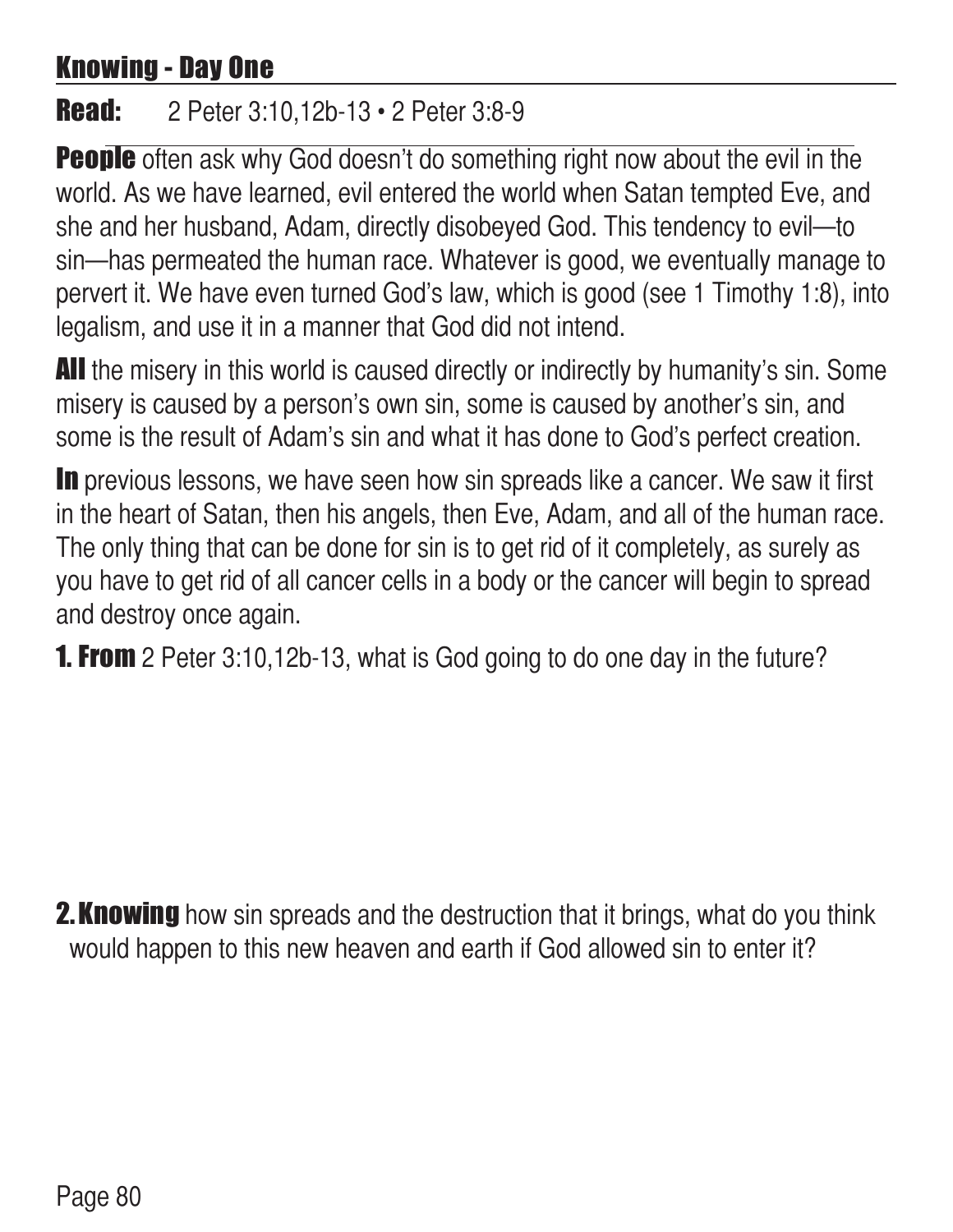**When** God makes all things new, He will not allow sin to enter. It will be the home of righteousness, with all the accompanying peace and joy. If God allowed sin to enter, then the evil and the misery it brings would begin all over again. This would not be love, and God is love.

**Remember,** He has provided the way, through Jesus Christ, for our sin to be removed so that we can be with Him forever, sharing in this new creation.

**3. Read** 2 Peter 3:8-9 and answer the following:

 $\cdot$  Why hasn't God fulfilled His promise to end the misery in this world?

 $\cdot$  Will you thank Him for waiting for you? Are there those you don't want to see perish? Share with them God's glorious good news and pray that God's Spirit will convict them of sin and stir a hunger in their heart for His truth.

> Additional reading: 1 Timothy 1:8

## Today's Bible Reading

*But the day of the Lord will come like a thief. The heavens will disappear with a roar; the elements will be destroyed by fire, and the earth and everything done in it will be laid bare…That day will bring about the destruction of the heavens by fire, and the elements will melt in the heat. But in keeping with his promise we are looking forward to a new heaven and a new earth, where righteousness dwells.* — 2 Peter 3:10,12b-13

*But do not forget this one thing, dear friends: With the Lord a day is like a thousand years, and a thousand years are like a day. The Lord is not slow in keeping his promise, as some understand slowness. Instead he is patient with you, not wanting anyone to perish, but everyone to come to repentance.*

Page 81 — 2 Peter 3:8-9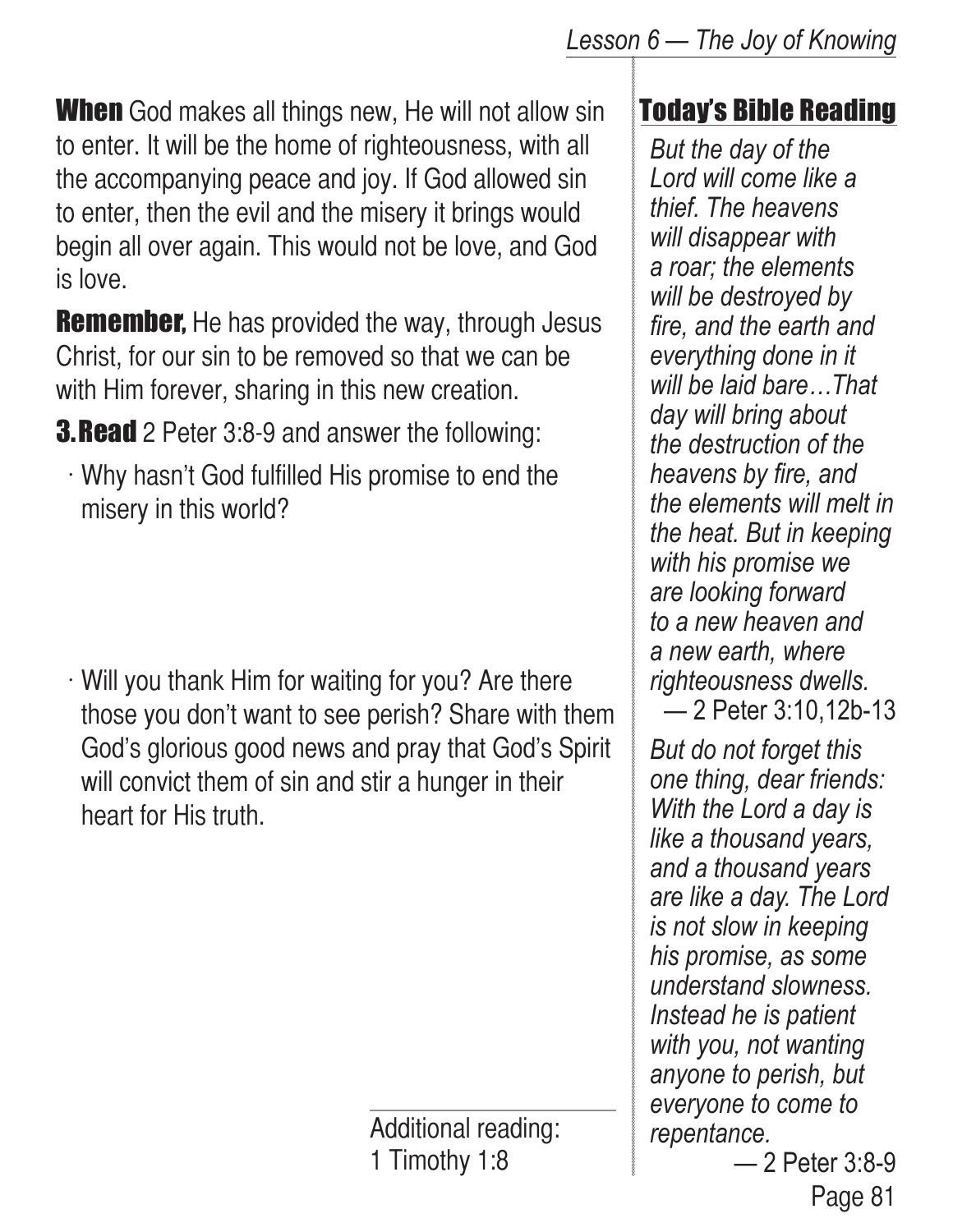## Knowing - Day Two

#### Read: Galatians 5:22-23a • Ephesians 5:9

**God** knows we can't get rid of our own sin. That is why He tells us to come to Him just as we are, but thankfully He doesn't leave us just as we are. He forgives and cleanses us, and begins working in us to make us like Jesus (see 2 Corinthians 3:18). In Romans 8:28-29 He tells us that, for those who love Him, He is working everything together for good to make us like His Son.

**This** change comes from His life in us and flowing through us, and is sometimes referred to as bearing "fruit" (see John 15:4-6).

**1. Describe** this fruit from the following verses:

 $\cdot$  Galatians 5:22-23a

 $\cdot$  Ephesians 5:9

**Perhaps** when you first read these verses it doesn't seem like a "big deal," but consider the opposite of several of the fruit of the Spirit. According Merriam Webster's Online Dictionary:

 $\cdot$  The opposite of "love" is animosity, antagonism, antipathy, aversion, disfavor, dislike, enmity, hostility, abhorrence, disgust, repugnance, repulsion, and revulsion.

 $\cdot$  The opposite of "joy" is misery, sadness, unhappiness, and wretchedness.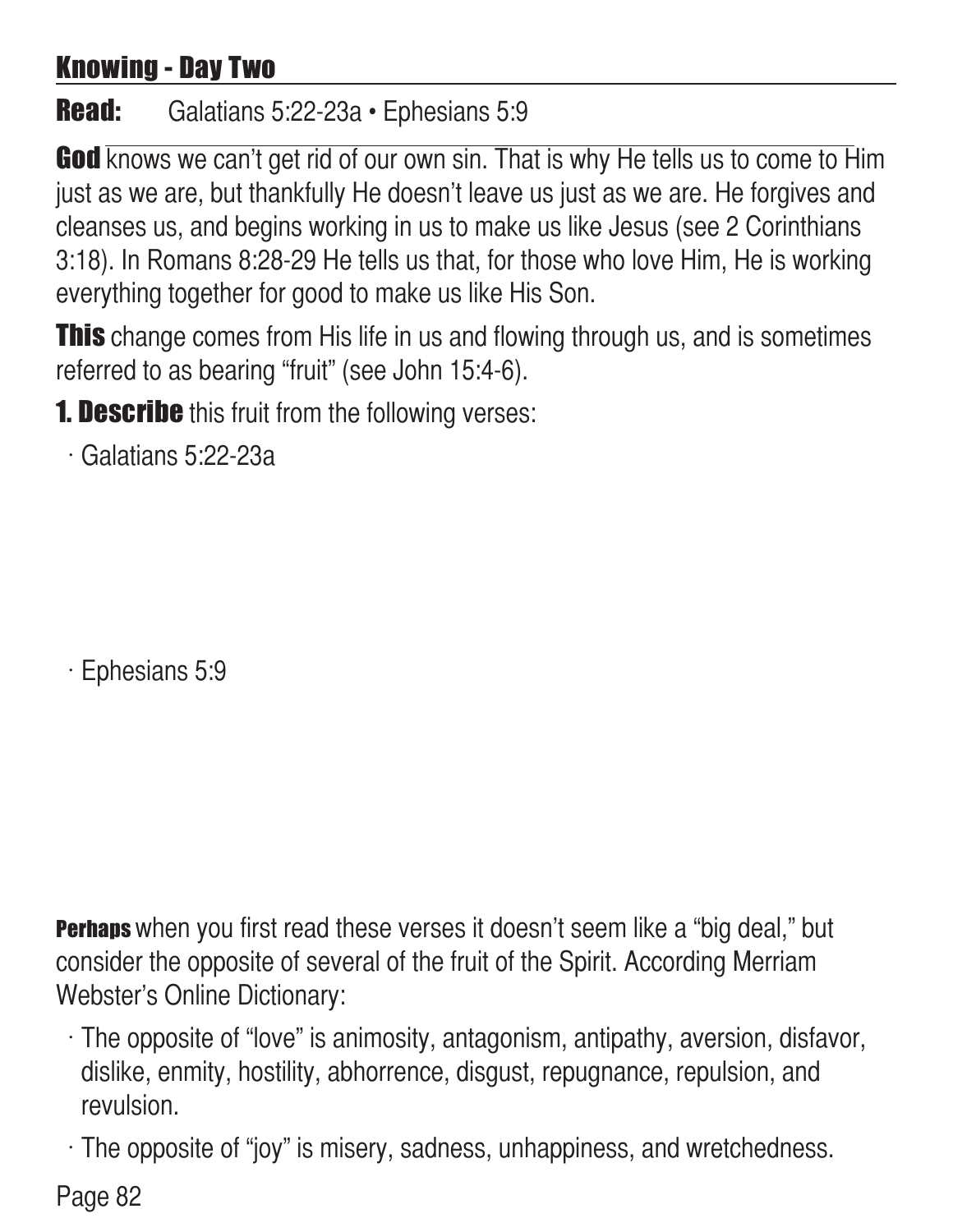$\cdot$  The opposite of "peace" is nervousness, fear, fearfulness, torment, upset, doubt, dread, foreboding, strife, trouble, tumult, turmoil, unrest, upheaval, and fighting.

**2. Which** do you want in your life—the fruit of the Spirit or its opposite? Are you thankful that God doesn't leave us as we are, but begins to change us so that we produce this fruit, this Christ-likeness?

**Remember,** fruit doesn't grow all at once. It takes time (see Mark 4:28), but God is the gardener (see John 15:1), and He is the one working in us (see Philippians 2:13). With this knowledge we can settle down, put our faith in our Heavenly Father, and trust that He is working all things together for good to make us like His Son.

## Today's Bible Reading

 *But the fruit of the Spirit is love, joy, peace, forbearance, kindness, goodness, faithfulness, gentleness and selfcontrol.* 

Galatians 5:22-23a

*For the fruit of the light consists in all goodness, righteousness and truth.*

Ephesians 5:9

Page 83 Additional reading: 2 Corinthians 3:18 Romans 8:28-29 John 15:4-6 Mark 4:28 John 15:1 Philippians 2:13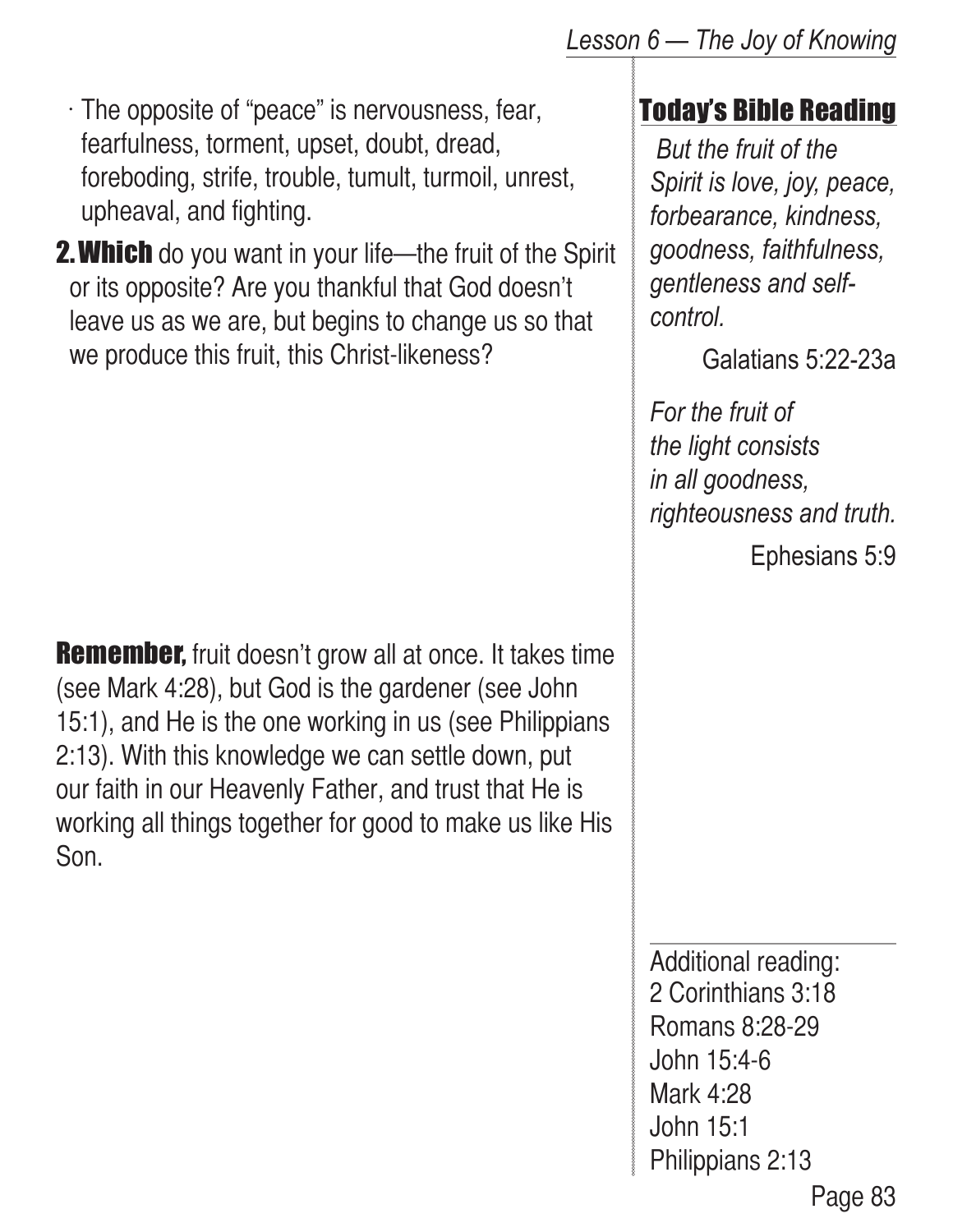## Knowing - Day Three

#### **Read:** Hebrews 12:10-11

In our last lesson the Bible compared us to a plant bearing fruit to explain how God works in the lives of those who have put their faith in Him, to make them like His Son. In today's example God uses the relationship of a father and child.

In Hebrews 12 we are told that if we are God's child, He will most certainly discipline us. Answer the following questions from Hebrews 12:10-11.

**1. What** is the purpose of God's discipline?

**2.Is** the discipline pleasant at the time?

**3. What** will be the result of the discipline in the life of those who are trained by it?<sup>1</sup>

Page 84 1 Righteousness and peace are descriptions of Jesus Christ.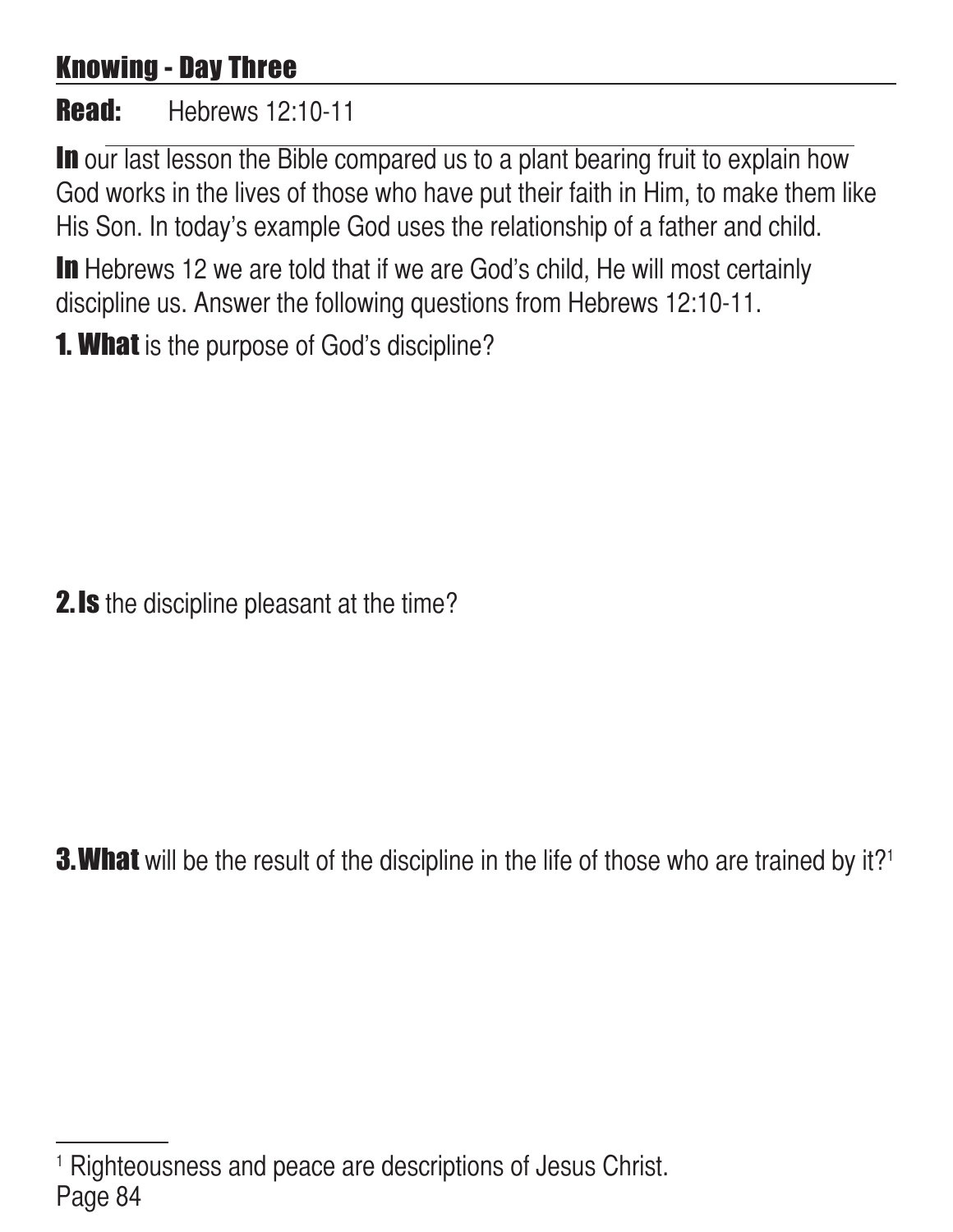**Consider** the different types of discipline a parent may exercise over a child:

- $\cdot$  If a child is learning to play an instrument, they may have to learn the discipline of practicing for a certain length of time daily.
- $\cdot$  If a youth wants to play a sport, they may have to learn the discipline of doing certain exercises and eating a strict diet on a daily basis.
- $\cdot$  If a child has misbehaved or not followed the rules, there may be a verbal rebuke.
- $\cdot$  If the behavior persists, the child may have some of their privileges restricted or some other type of negative consequence.
- $\cdot$  Finally, in some cultures, there may be physical discipline.

**God** deals with us in the same manner. Even though it may not be enjoyable for the moment, we know that God is dealing with us as His children and that we will benefit by His discipline, both now and throughout eternity.

#### Today's Bible Reading

*[Our human fathers] disciplined us for a little while as they thought best; but God disciplines us for our good, in order that we may share in his holiness. No discipline seems pleasant at the time, but painful. Later on, however, it produces a harvest of righteousness and peace for those who have been trained by it.*

— Hebrews 12:10-11

1 Timothy 4:8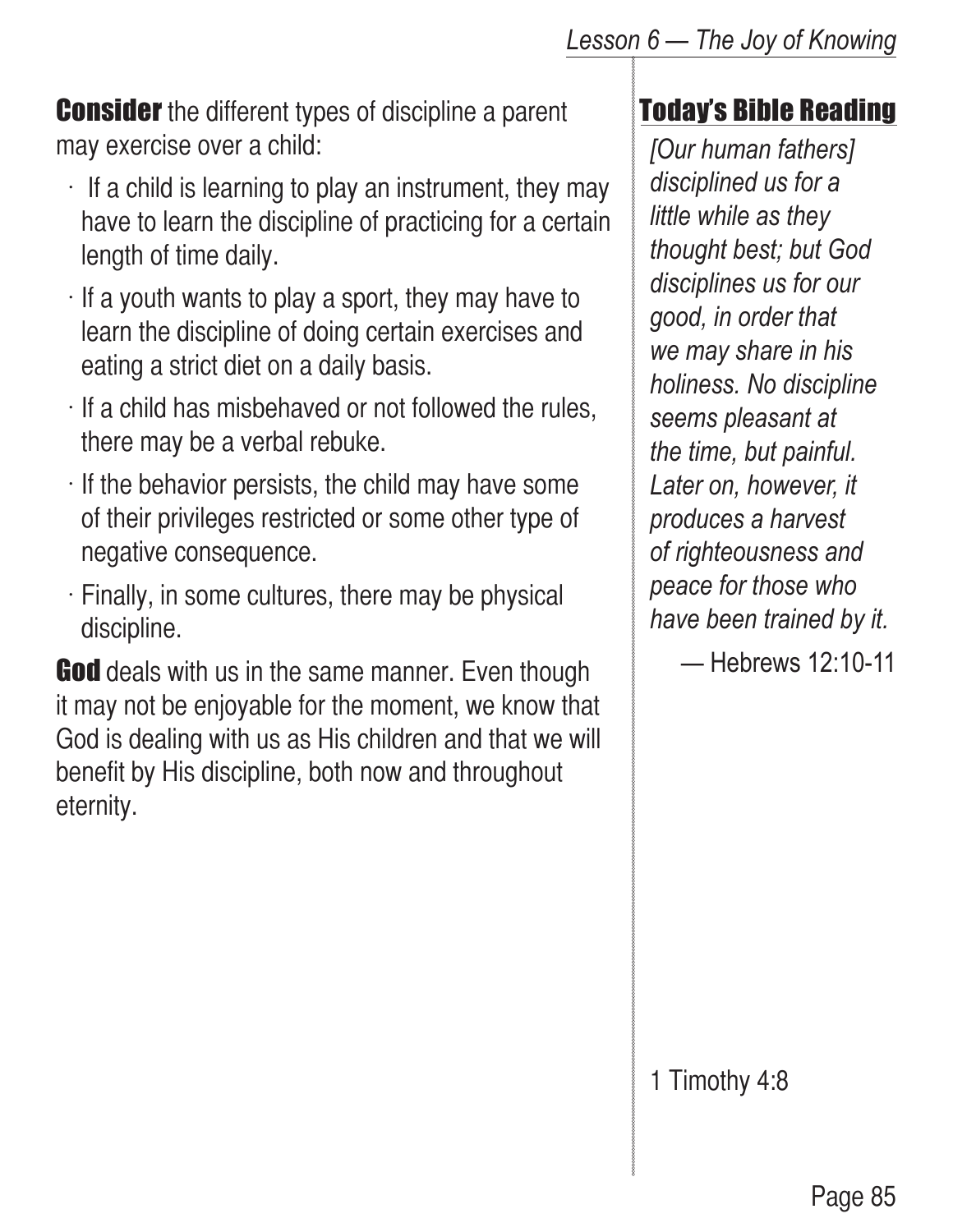## Knowing - Day Four

#### **Read:** Isaiah 48:10 • 1 Peter 1:6-7 • James 1:2-4 • 1 Thessalonians 5:18

Another example we are given of how God works in us is that of a refiner of precious metal, such as silver or gold. The refiner takes the unrefined metal and heats it until it liquefies. The impurities, or dross, rise to the top and are scooped off, leaving only the pure silver or gold. God is the refiner, and we are the precious metal that has not yet been refined.

**1. From** Isaiah 48:10, what is one way God refines us?

First Peter chapter 1 speaks of all that God has for us in the future, of how we are shielded by faith, and that we greatly rejoice because of this. It also speaks of our current trials and difficulties.

**2. What** do you learn about trials from 1 Peter 1:6-7?

**3. James** chapter 1 also speaks of trials, their purpose, and our response to them. Read James 1:2-4 and answer the following:

 $\cdot$  How should the Christian view trials?

 $\cdot$  What purpose do trials serve in the Christian's life?

**When** a person is content, filled with peace and joy, truly knowing God, understanding what is transpiring in their life, and looking forward to a glorious future, they can face the difficulties of life with confidence.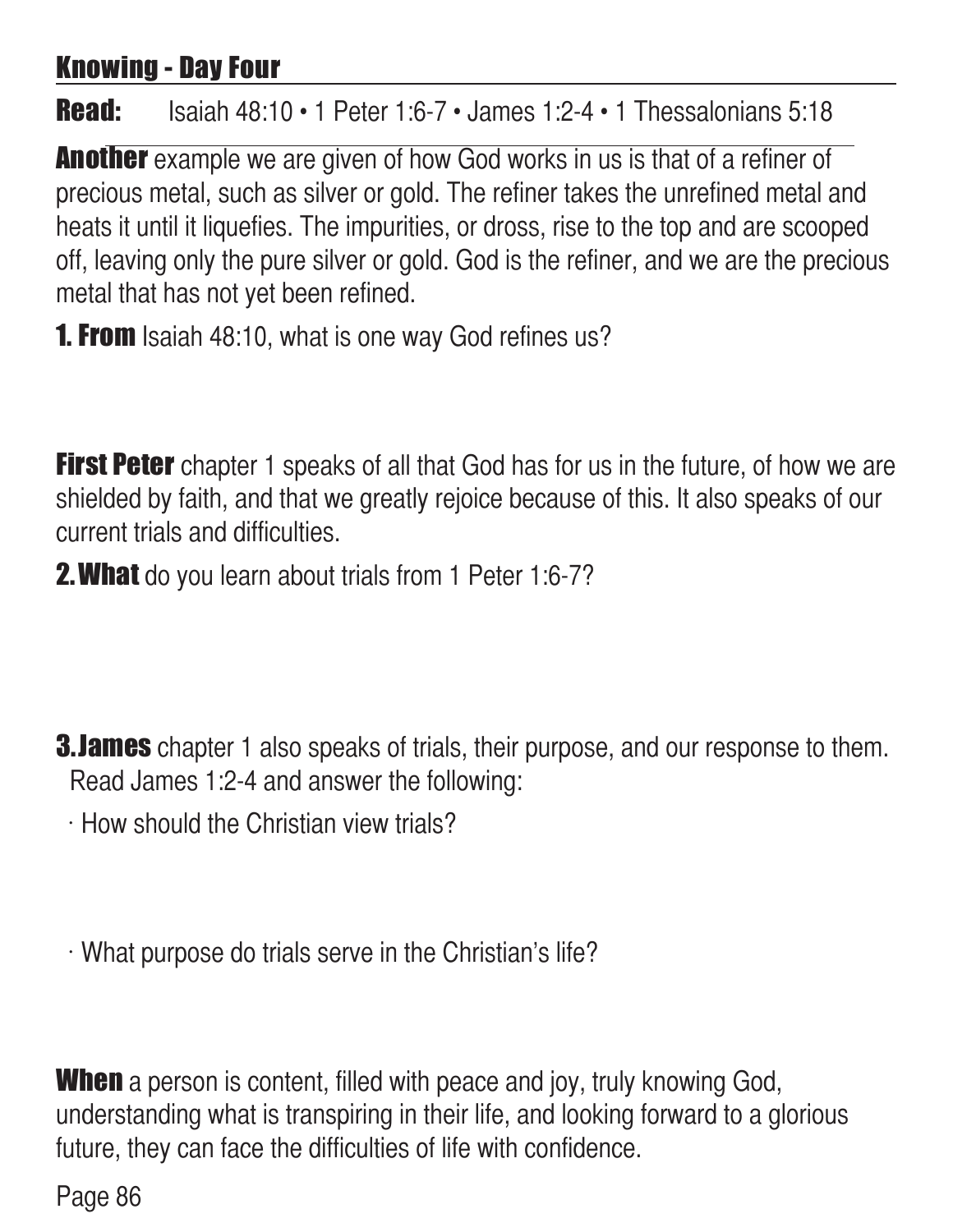**4. Do** you really want all that God has for you? Do you really want Him to work in and through you?

If your answer is yes, you can count trials as joy, even if you don't like the trial. (If you liked it, it wouldn't be a trial.)

**5. What** instruction do you receive in 1 Thessalonians 5:18?

As you see, God has placed a choice before you: Do you really trust Him? Do you believe that God truly has your best interest at heart? Consider the difficulties you are facing at this moment. They may have come through no fault of your own.

- **6. Will** you trust that He is working all these things together for your good (not necessarily the way you think it should be, but for your good), to make you like Jesus? Will you trust Him to work everything out according to His will and purpose?
- **7. If** you do, take a moment now and thank Him for who He is and what He is doing in your life.

Additional reading: Psalm 66:10 Proverbs 17:3

*Give thanks in all circumstances, for this is God's will for you in Christ Jesus.* — 1 Thessalonians 5:18 (Today's Bible Reading, continued)

#### Today's Bible Reading

*See, I have refined you, though not as silver; I have tested you in the furnace of affliction.* — Isaiah 48:10

*In all this you greatly rejoice, though now for a little while you may have had to suffer grief in all kinds of trials. These have come so that the proven genuineness of your faith—of greater worth than gold, which perishes even though refined by fire —may result in praise, glory and honor when Jesus Christ is revealed.*

— 1 Peter 1:6-7

*Consider it pure joy, my brothers and sisters, whenever you face trials of many kinds, because you know that the testing of your faith produces perseverance. Let perseverance finish its work so that you may be mature and complete, not lacking anything.*

— James 1:2-4

Page 87 (continued at left)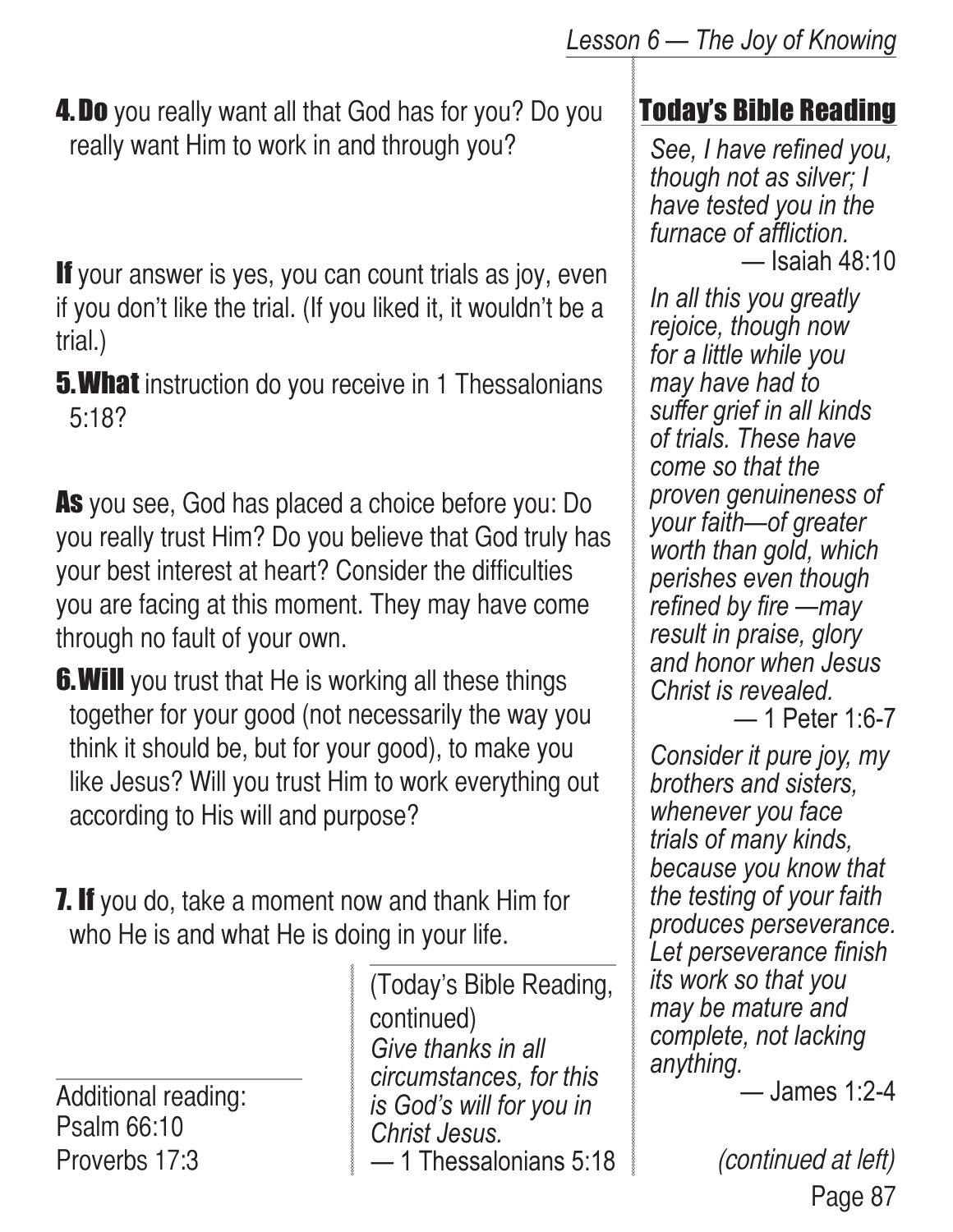## Knowing - Day Five

#### Read: Ephesians 6:10-18a

God is working everything for our good. However, we still need to be aware that a battle is going on.

**Read** Ephesians 6:10-18a, and answer the following questions:

**1. Who** is our struggle against?

**2. Whose** strength do we rely on?

**3. Why** are we to put on the armor of God?

**Our** strength is His strength. We need not fear our weakness. In 2 Corinthians 12:9 God says, "My grace is sufficient for you, for my power is made perfect in weakness."

**After** putting on God's armor, all we need to do is take our stand, stand our ground, and pray. The enemy will shoot flaming arrows at us, attempting to distract us, to cause us to doubt God, and to discourage us from praying.

**4. From** today's verses, what extinguishes those flaming arrows?

**The** evil one, the enemy of our soul, uses the same tactic on us that he used on Adam and Eve. He wants us to doubt God—His love, His wisdom, His power, His goodness. And like them, we have a choice—believe who God says He is and what He has said, or don't. That is the shield of faith! We don't have to understand just how God is working, or why He allows something. We just have to trust that:

 $\cdot$  He is all-powerful.

 $\cdot$  He is all-knowing.

- $\cdot$  He is all-wise.
- $\cdot$  He is completely good.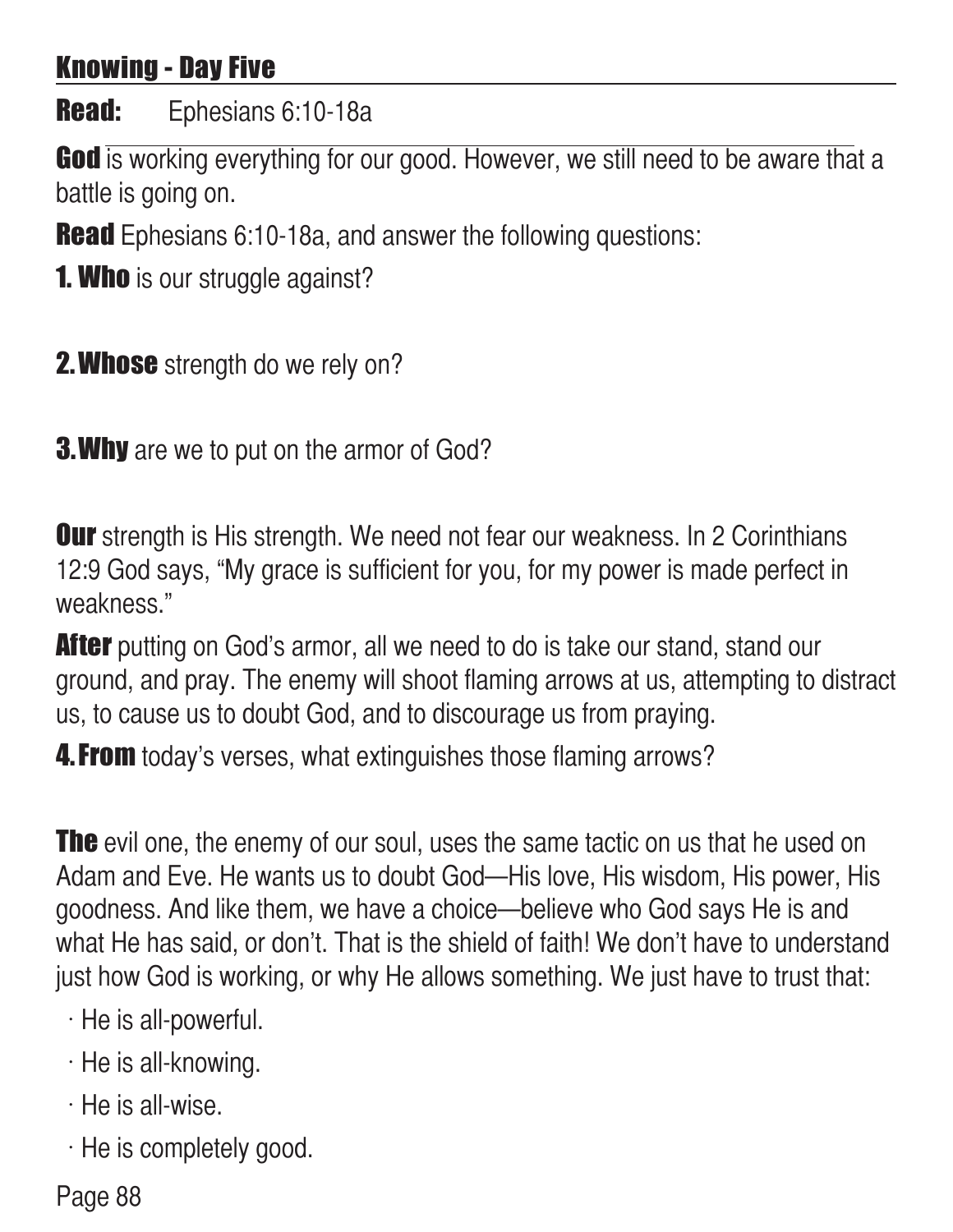$\cdot$  He is love. (He knows and loves each of us intimately, and is working all things together for our good and His glory.<sup>1</sup>)

**When** we doubt any of these, we often fail to pray, and instead of standing our ground, we may stumble. But even then, God has promised that if we fall, He will lift us up (see Proverbs 24:16 and Psalm 145:14).

**5.Is** there some trial or difficulty you are facing, and is the enemy telling you that God doesn't care or that the situation can never be worked for good? If you are discouraged and doubt has filled your mind, you may want to pray the prayer of the man in Mark 9:24, "I do believe; help me overcome my unbelief!"

1 When we bear the fruit of the Spirit, it brings the Father glory (see John 15:8).

Additional reading: 2 Corinthians 12:9 Proverbs 24:16 Psalm 145:14 Mark 9:24

*of faith, with which you can extinguish all the flaming arrows of the evil one. Take the helmet of salvation and the sword of the Spirit, which is the word of God. And pray in the Spirit on all occasions with all kinds of prayers and requests.* —Ephesians 6:10-18a (Today's Bible Reading, continued)

#### Today's Bible Reading

*Finally, be strong in the Lord and in his mighty power. Put on the full armor of God, so that you can take your stand against the devil's schemes. For our struggle is not against flesh and blood, but against the rulers, against the authorities, against the powers of this dark world and against the spiritual forces of evil in the heavenly realms. Therefore put on the full armor of God, so that when the day of evil comes, you may be able to stand your ground, and after you have done everything, to stand.* 

*Stand firm then, with the belt of truth buckled around your waist, with the breastplate of righteousness in place, and with your feet fitted with the readiness that comes from the gospel of peace. In addition to all this, take up the shield* 

> Page 89 (continued at left)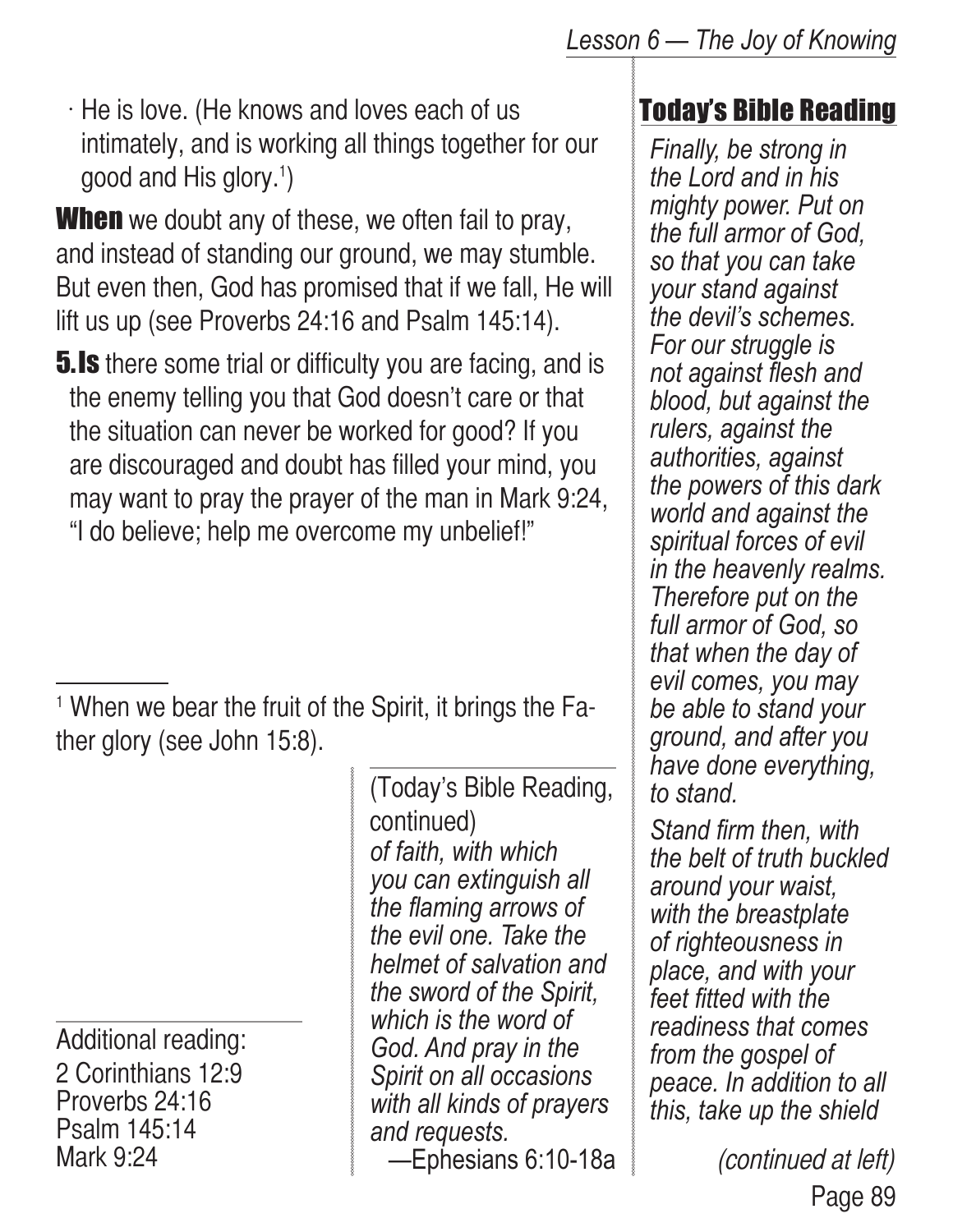## Knowing - Day Six

#### Read: Romans 8:31b-32 • Romans 8:33-34 • Romans 8:38-39 • Jeremiah 29:11-13

As we come to the end of this study, we hope that we have helped answer some of the "Why?" questions of this life, and that you have come to understand just how great is God's love for you.

**1. From** Romans 8:31b-32, how do we know that there is nothing that can succeed against God's glorious plan for us?

**2. From** Romans 8:33-34, why can no charge that is brought against us stand, and why will we not be condemned for any wrong we have done and any good we have failed to do?

In all the possible difficulties and troubles that life can throw our way, we don't just conquer, we are greater than conquerors, because God works it all for our good and for His glory. Everything—joys and sorrows, easy times and trials—benefits us now and throughout eternity (see Romans 8:18 and Romans 8:35-37).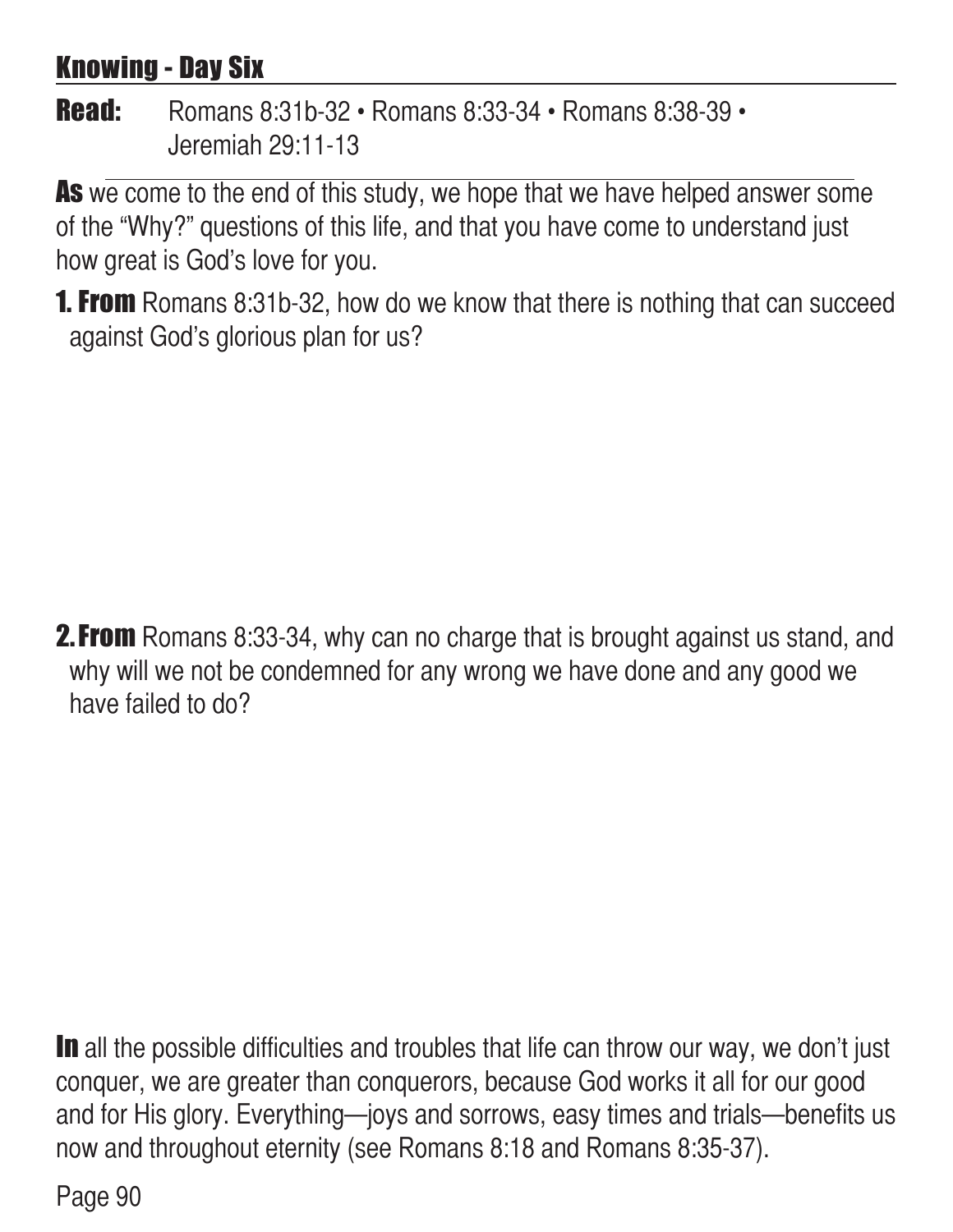**3. From** Romans 8:38-39, what are some of the things that cannot separate us from the love of God that is in Christ Jesus our Lord?

In the midst of this fallen world, with all its sorrows and difficulties, we can live lives filled with love, peace, and joy. We can live with confidence that God knows what is transpiring in our lives, and that He has it under control, working it all together for our good and His glory.

**4. What** promises has He given in Jeremiah 29:11-13?

Additional reading: Romans 8:18 Romans 8:35-37

*"For I know the plans I have for you," declares the Lord, "plans to prosper you and not to harm you, plans to give you hope and a future. Then you will call on me and come and pray to me, and I will listen to you. You will seek me and find me when you seek me with all your heart."* (Today's Bible Reading, continued)

— Jeremiah 29:11-13

#### Today's Bible Reading

*…If God is for us, who can be against us? He who did not spare his own Son, but gave him up for us all--how will he not also, along with him, graciously give us all things?*

— Romans 8:31b-32

*Who will bring any charge against those whom God has chosen? It is God who justifies. Who then is the one who condemns? No one. Christ Jesus who died—more than that, who was raised to life—is at the right hand of God and is also interceding for us.*  — Romans 8:33-34

Page 91 *For I am convinced that neither death nor life, neither angels nor demons, neither the present nor the future, nor any powers, neither height nor depth, nor anything else in all creation, will be able to separate us from the love of God that is in Christ Jesus our Lord.* — Romans 8:38-39 (continued at left)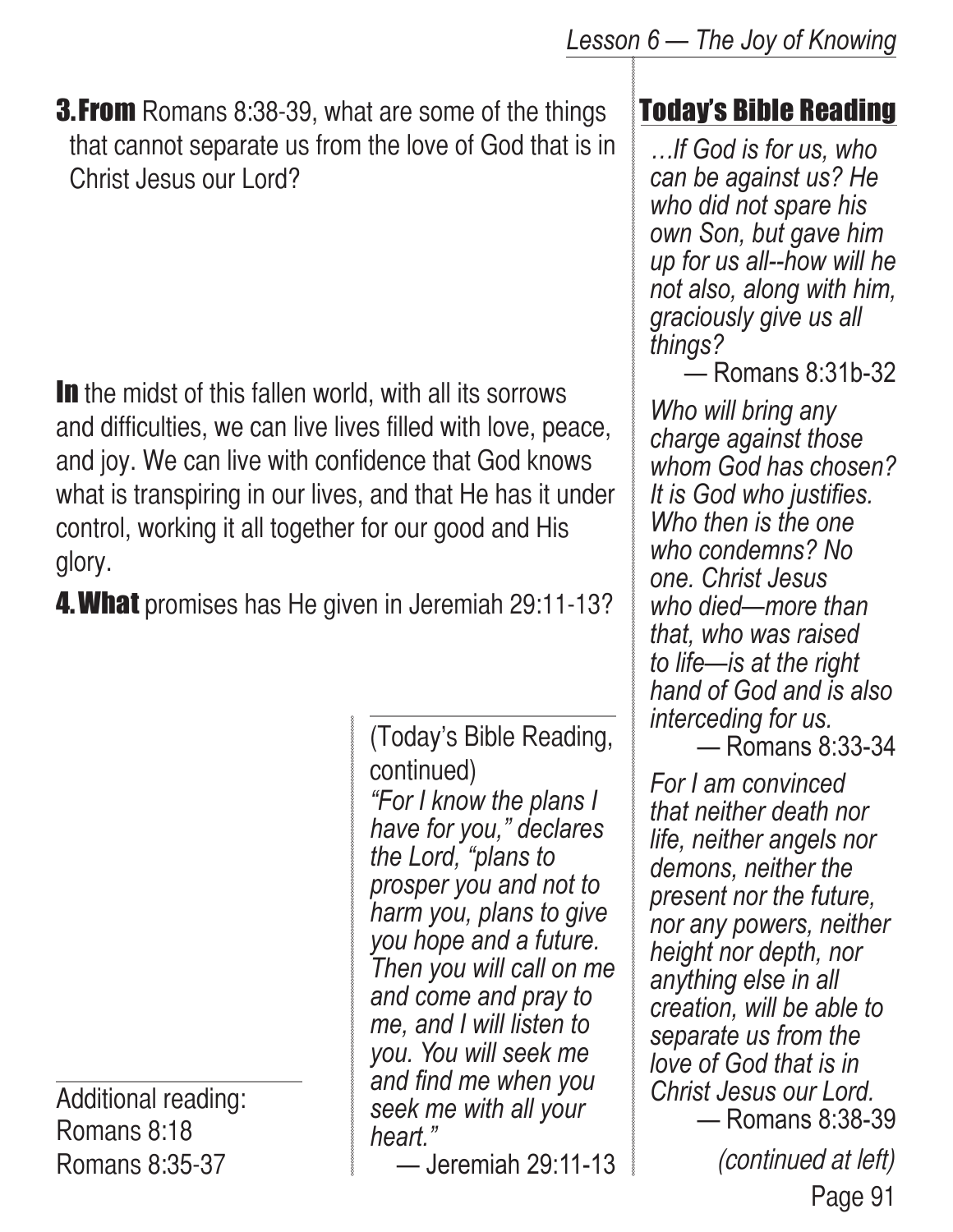## Knowing - Day Seven

Take a few minutes today to re-read the Bible verses from this week. Write down what has been most meaningful to you.

**Because** God is infinite and His Word is living, you can spend the rest of your life growing to know Him better as you study His Word. If you have accepted Jesus Christ as your Savior—as the sacrifice for your sin—then you have become a child of God and have just started on this wonderful journey of knowing God. Joy of Living has many studies that will help you on your journey.